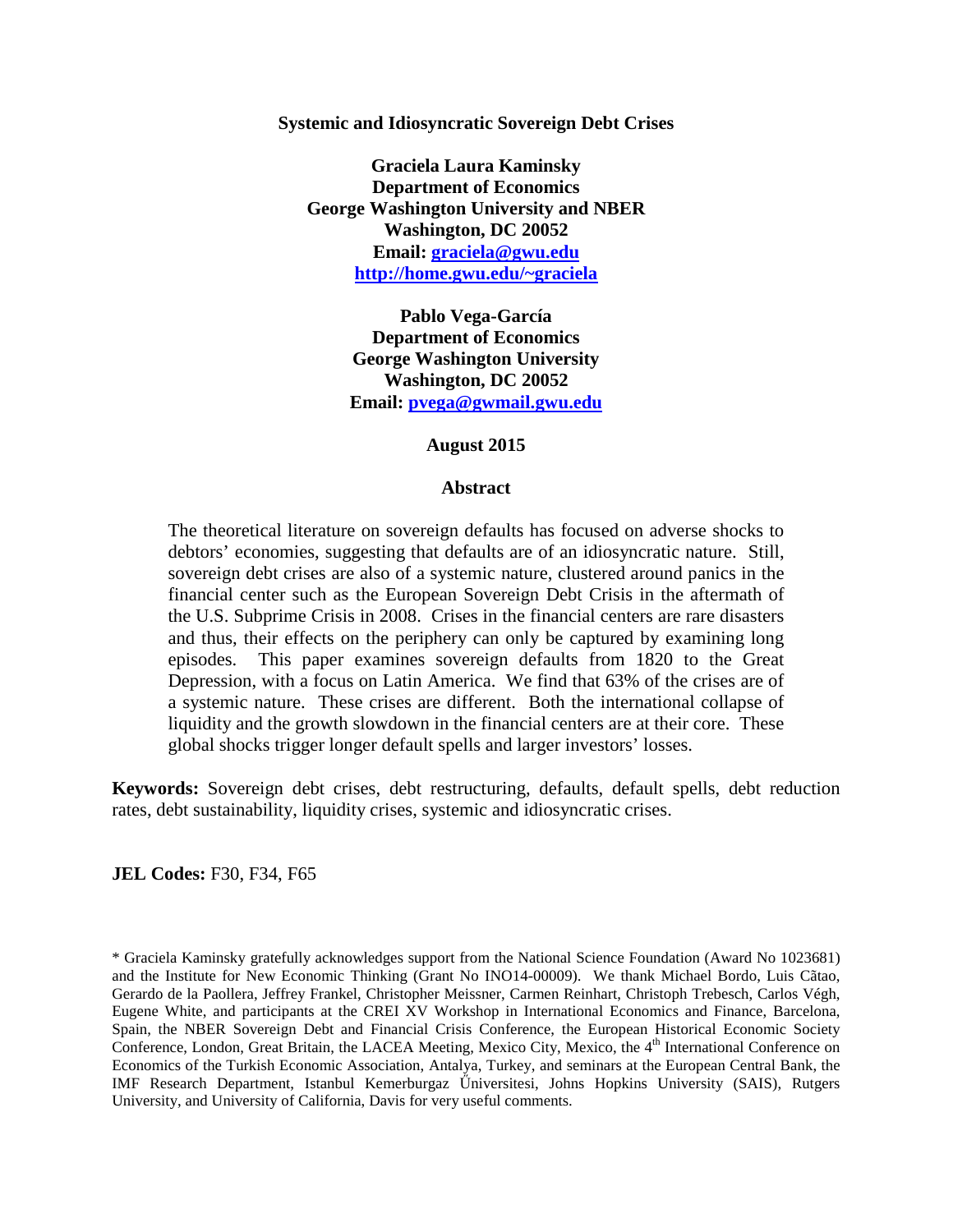#### **1. Introduction**

Pervasive sovereign defaults in the early 1980s triggered a flourishing theoretical literature on sovereign debt crises. As stressed in Eaton and Gersovitz's (1981) seminal paper, in this literature, defaults occur following adverse shocks to the economy of the borrowing country. In this model, with lack of debtors' commitment, payment is enforced by the threat of financial autarky.

With calmer international capital markets in the late 1980s and early 1990s, interest in this literature languished. The bailout packages to Mexico in 1995 and the Asian countries in 1997, the Russian default in 1998, Argentina's default in 2001, and especially the Euro crisis in 2010 have, however, rekindled interest in the topic. While the theoretical literature still focuses on adverse shocks to the debtor's economy as the trigger of defaults, the center of attention of this recent literature has shifted in two directions. The first branch of this literature examines what type of shocks can explain the frequency of sovereign debt crises and the countercyclical behavior of interest rates in emerging markets. For example, the calibration exercise in Aguiar and Gopinath (2006) shows that while sovereign defaults occur in bad times, adverse transitory shocks to economic activity rarely trigger defaults. Only permanent adverse shocks to output can explain the frequency of defaults observed in the data. The second branch of this literature examines the debt restructuring process, including the default spells and the losses of investors once an agreement is reached. Again, the focus of attention is on country-specific shocks to the debtor's economy. As examined in this literature, delays in debt restructuring can be beneficial. Restructuring when the debtor economy recovers allows the sovereign to allocate more resources to service the debt and regain access to capital markets. During upturns in the debtor's economy, investors are able to recover a larger part of their assets (see Bi, 2008). Moreover, once recoveries start, the debtor will be more likely to comply with the terms of the debt restructuring, generating a higher surplus for both creditors and debtors (see Benjamin and Wright, 2009).

Still, both old and new models have only country-specific shocks to the debtor's economy at the core of defaults and restructurings despite the fact that many of these crises are of a systemic nature such as the Debt Crisis in the early 1930s following the financial crises in New York and London in 1929 and the European Sovereign Debt Crisis in 2010 following the Subprime Crisis in the United States in 2008. With just country-specific factors, these models cannot explain clusters of crises. There is one essential ingredient missing. In these models,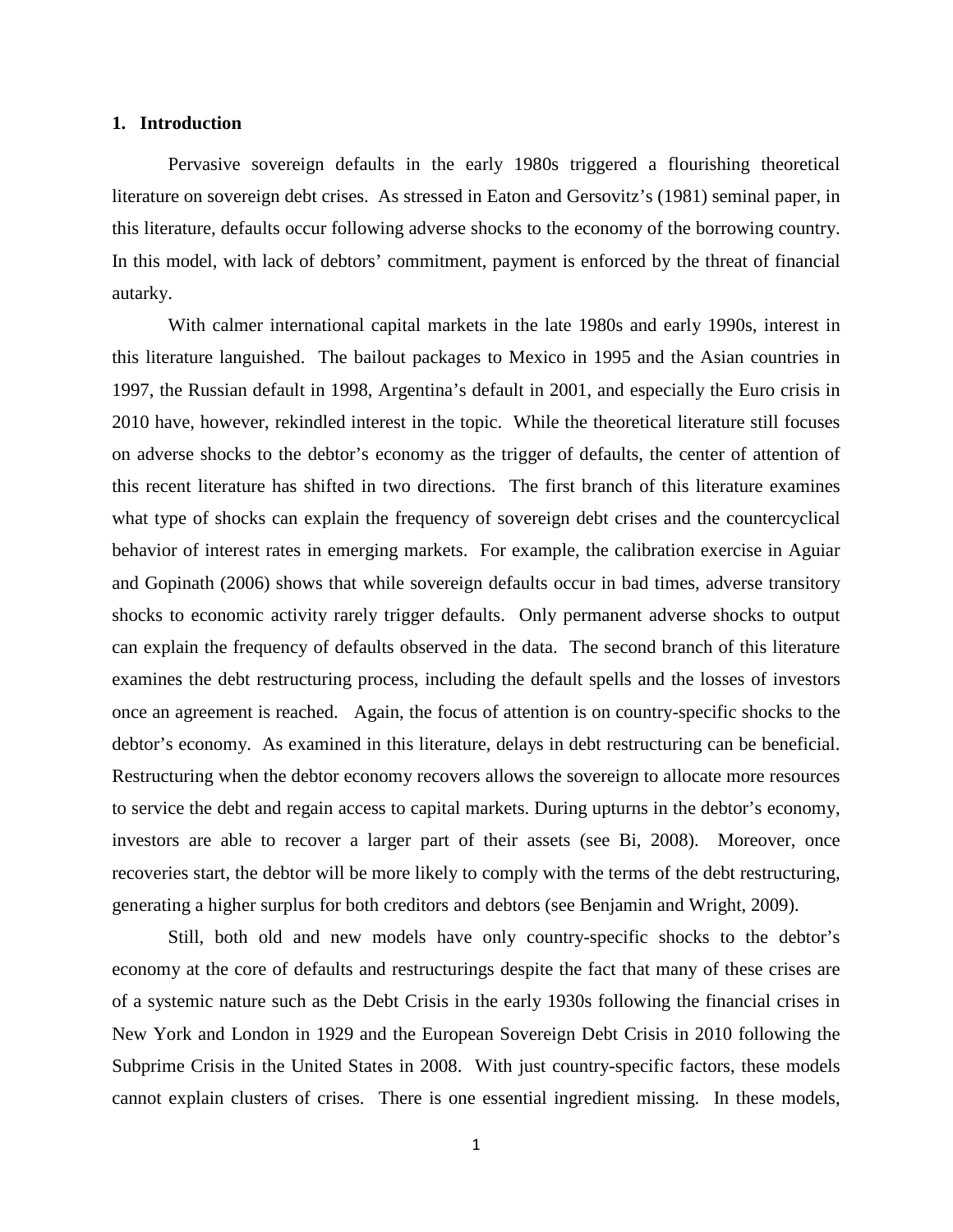international investors are always ready to lend to countries at risk free rates if they evaluate that the sovereigns are committed to repay their debt and at higher rates if creditors think the sovereigns might not honor their contracts. None of these models have paid attention to fragilities in the financial centers despite the fact that many sovereign defaults in the periphery are clustered around panics and crises in the financial center. It is at those times that international liquidity disappears and even non-defaulters cannot borrow. When world capital markets are in disruption, sovereigns will have more incentives to default since, even if they do not default, they will not be able to borrow. If persistent, this crash in liquidity will lead to longer default spells. The bargaining power of investors will decline since they cannot offer new credit. If an agreement is reached, this loss of bargaining power of investors will impact adversely on debt recovery rates. $<sup>1</sup>$  $<sup>1</sup>$  $<sup>1</sup>$ </sup>

The systemic nature of sovereign debt crises is ubiquitous and spanning two centuries as the Standard & Poor's reports on sovereign defaults show. Still, most empirical literature has ignored the waves of systemic crises. Notable exceptions are Reinhart and Rogoff (2011) who study serial defaults over a period of about two centuries and bring to the attention the bunching of defaults as well as banking and currency crises. Also, economic historians have identified episodes of systemic crises. See, for example, the important chronology of crises in Bordo and Murshid (2000) as well as studies by Bordo and Eichengreen (1999), Eichengreen and Portes (1986), and Marichal (1989) among others.

In this paper, we aim to fill this void in the literature and examine the role of panics in the financial center on sovereign debt crises in the periphery. Importantly, while sovereign debt crises in the periphery happen fairly often, crises in the financial center are rare disasters. Only longer episodes can help us understand the scope of a systemic crisis such as the current European Debt Crisis. As we will examine later, systemic crises come on the heels of international capital flow bonanzas, thus, our study is just confined to episodes of financial globalization. This study examines the evidence from the first episode of financial globalization

<span id="page-2-0"></span> $<sup>1</sup>$  All models of default include positive shocks to world interest rates (a global shock) as a trigger of defaults in the</sup> periphery. However, this research does not incorporate disruptions in international capital markets following panics in the financial center and persistent liquidity crashes. These models do not shed light on what explains the historical waves of defaults. A recent exception is Arellano and Bai (2013) who develop a multi-country model in which default in one country triggers default in other countries. Countries are linked to one another by borrowing from and renegotiating with common lenders. In this model, a foreign default increases incentives to default at home because it makes new borrowing more expensive and defaulting less costly.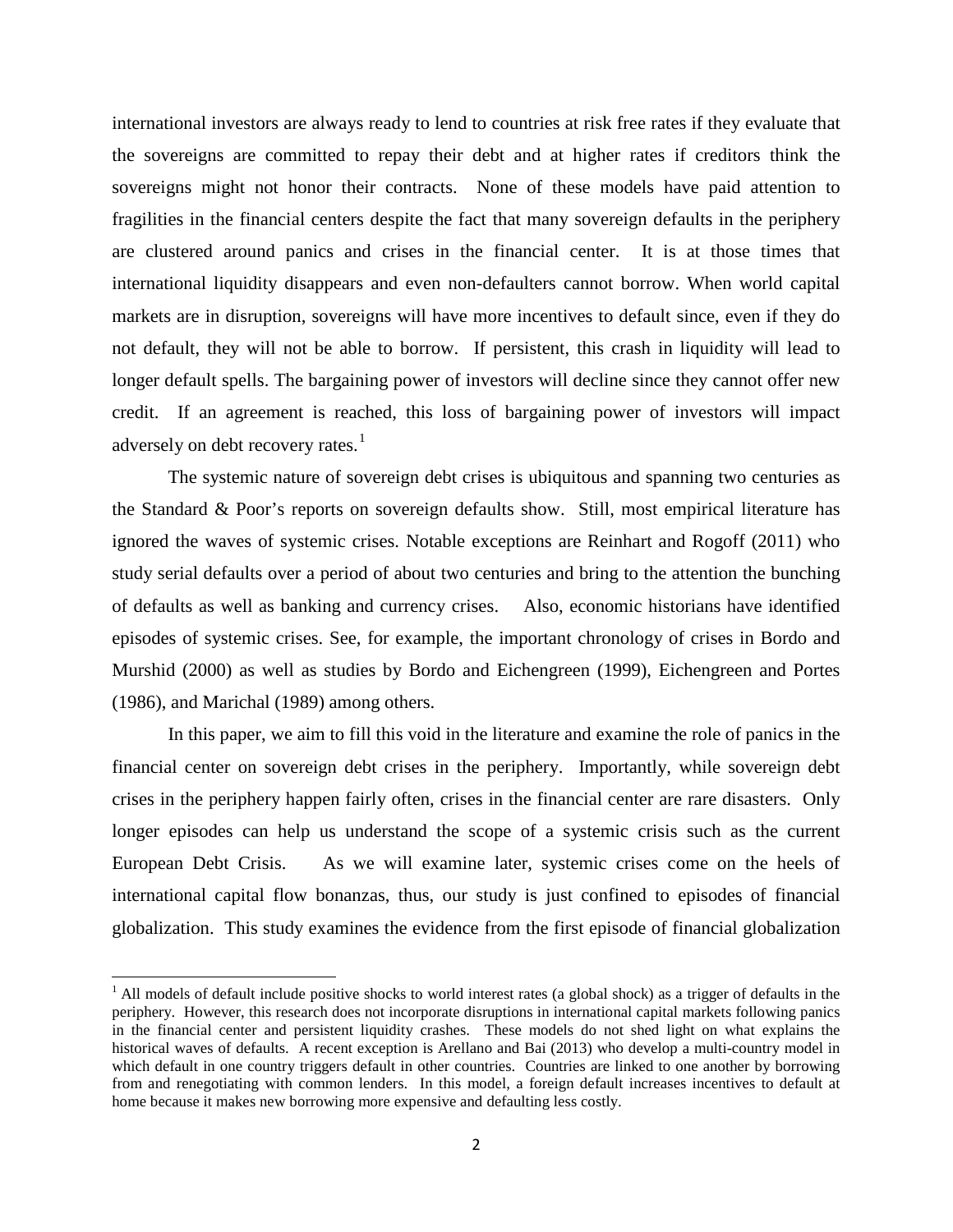starting at the end of the Napoleonic Wars and ending with the Great Depression. This period is witness to panics in London, Paris, New York, Frankfurt, and Berlin, the financial centers of those times. These more than one hundred years of crises allow us to untangle the effects of fragilities in the periphery and in the financial center. Our study focuses on sovereign debt crises in Latin America. During this period, there are sixty seven defaults. Of those crises, 63% are systemic, clustered together around a crisis in the financial center, while the remaining 37% are isolated events in the midst of tranquil international capital markets. To explain these two varieties of crises, we construct a chronology of defaults and restructurings, calculate default spells, and estimate investors' losses following each default. We also examine the types of shocks that trigger these two varieties of crises as well as the various shocks that affect debt reduction rates and default spells. These estimations allow us to assess whether, in fact, systemic and idiosyncratic crises are different.

Our main results indicate that:

*First*, systemic crises are different. While both systemic and idiosyncratic crises occur following adverse shocks to the domestic economy, systemic sovereign debt crises are also triggered by panics in the financial center. Massive disruptions in international capital markets follow these panics. In the midst of an international liquidity crash, all countries in the periphery are unable to access international capital markets with sovereign defaults increasing.

*Second*, the panics in the financial center and the disruption of capital markets fuel sharp economic contractions in the financial centers as well as episodes of deflation. In turn, the slowdown in the financial center leads to a more dramatic slowdown in the sovereign economies in the periphery, leading to insolvency problems, which in turn further reduce the ability of sovereigns to tap international capital markets. Vicious cycles of global liquidity crashes and sharp economic contractions are activated. The number of defaults multiplies.

*Third*, the collapse in international liquidity not only triggers defaults in the periphery but also, if persistent, prolongs default spells and leads to smaller debt recovery rates. With international capital markets in disruption, creditors cannot entice sovereigns to settle the default and default spells become more protracted. With the inability of investors to offer new loans, investors' bargaining power declines. If the sovereigns still restructure their debt, recovery rates decline. We find that default spells following systemic crises are 25% longer than those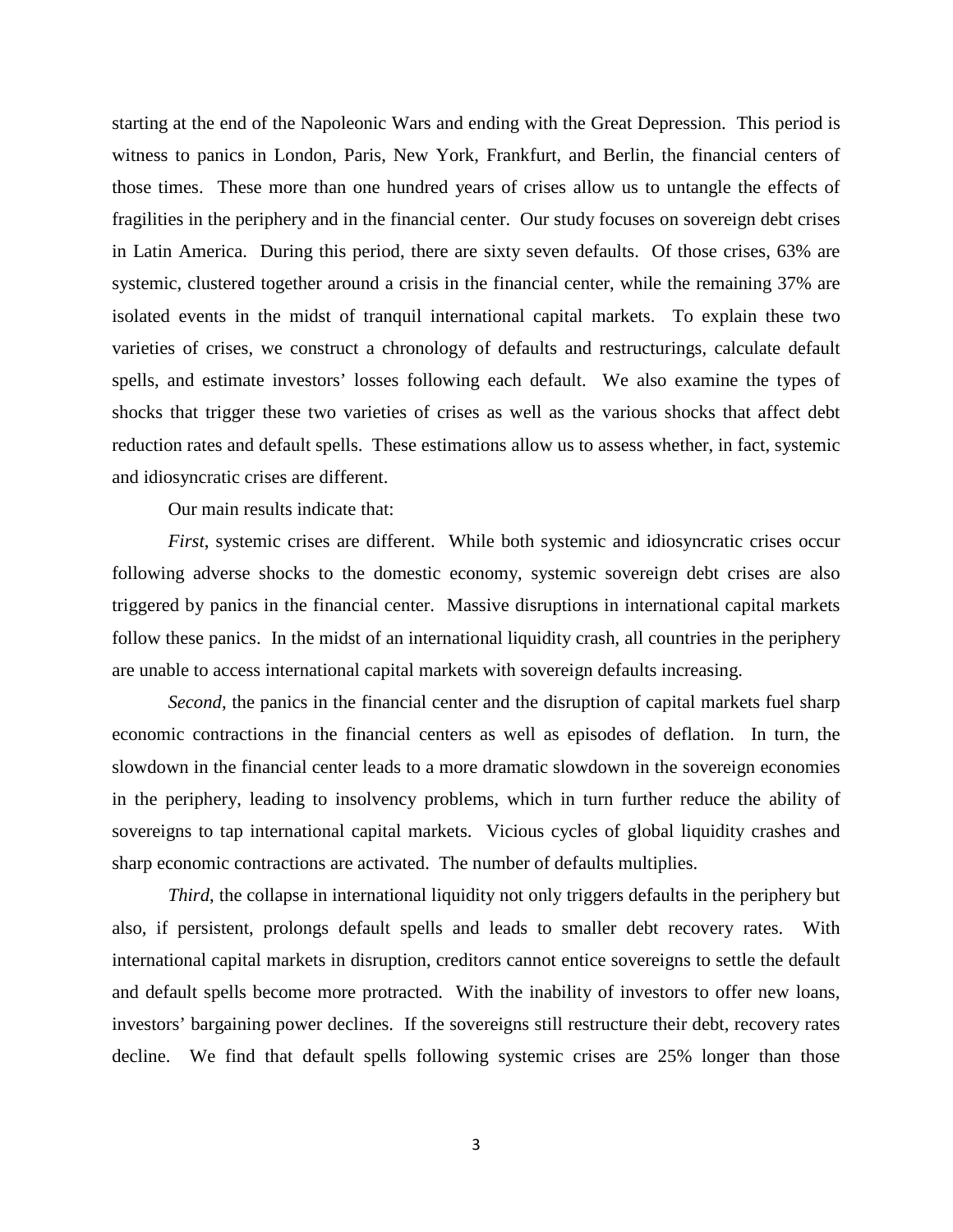following idiosyncratic crises. Similarly, we find that debt reductions rates following systemic crises are 22 percentage points higher than those following idiosyncratic crises.

The rest of this paper is organized as follows. Section 2 documents our newly constructed database on sovereign defaults, macro indicators for Latin American countries, and various indicators capturing global shocks. Section 3 presents the anatomy of systemic and idiosyncratic crises. This section reports event studies to examine whether the shocks that trigger systemic and idiosyncratic crises are different. It also presents our estimates of default spells and of investors' losses following each debt restructuring. In addition, this section includes a test of whether the resolutions of systemic and idiosyncratic crises are different. Section 4 uses logit estimations to identify the various shocks leading to the defaults, duration analysis to explain the causes of long and short default spells, and regression analysis to explain small and large debt reduction rates. Section 5 discusses the findings and possibilities for future research.

#### **2. The Data**

To study sovereign debt crises from 1820 to the Great Depression, we need to construct a new database with various macroeconomic and financial indicators for the sovereign borrowers and the financial centers. We identify the year of the defaults of *all* Latin American countries and use that information to classify crises into systemic and idiosyncratic. Because of lack of complete data on macroeconomic indicators and on sovereign renegotiations of some of the smaller countries, the analysis of the triggers of defaults, the causes of long and short default spells, and the determinants of large and small debt reductions is limited to the defaults of the seven largest borrowing countries: Argentina, Brazil, Chile, Colombia, Mexico, Peru, and Uruguay. The financial centers include France, the United Kingdom, and the United States. The database we construct spans the period 1800 to 1960 so that we are able to capture the antecedents of the crises of the mid-1820s as well as to explain the long default spells following the Great Depression. We also need to construct a chronology of defaults, renegotiations, and the characteristics of the defaulted bonds as well as those of the new bonds issued to replace the defaulted bonds to estimate debt reduction rates. Appendix A describes the sources of all the data and the construction of the various indicators.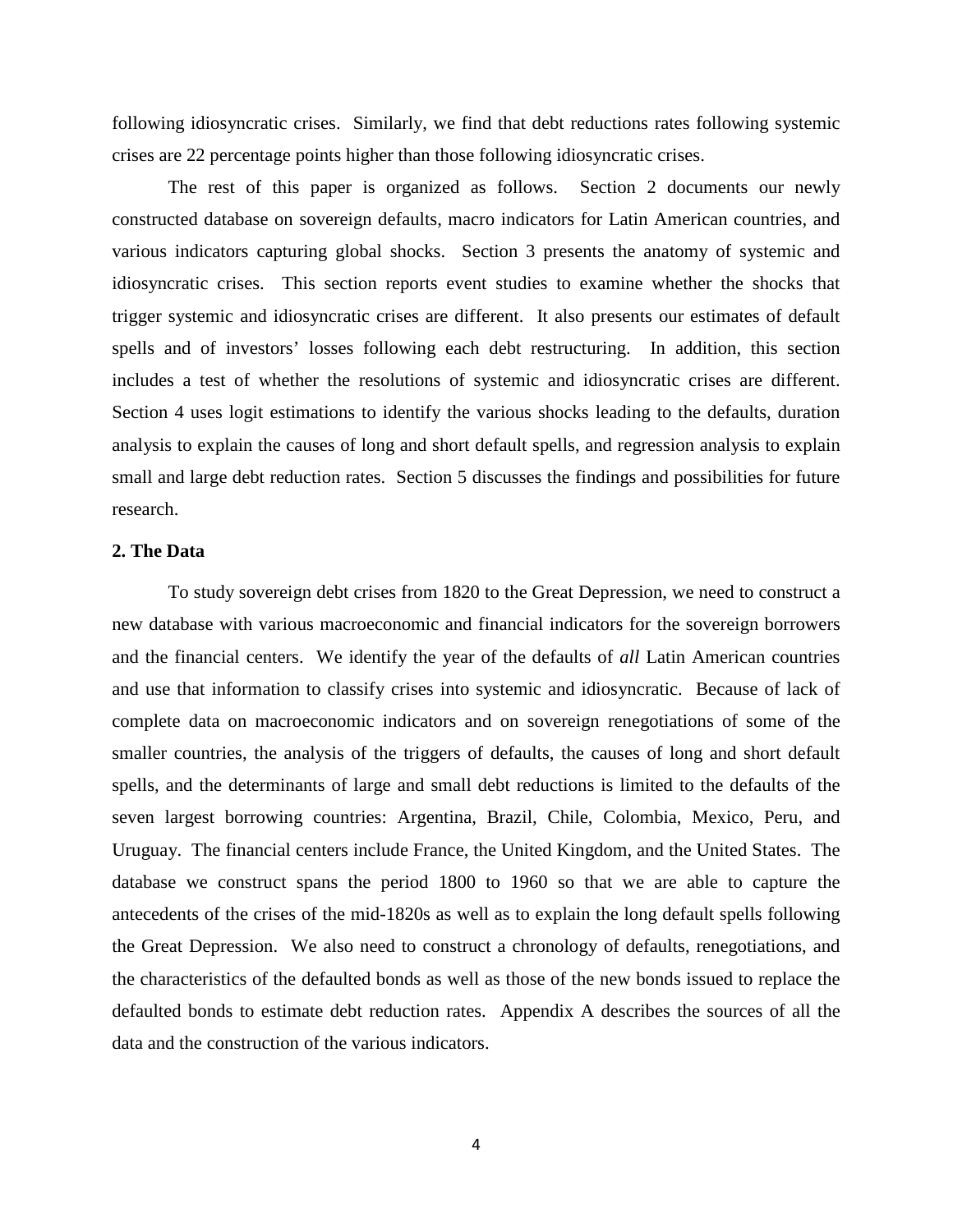## *2.1 Macroeconomic and Financial Indicators*

As we described in the introduction, all models of sovereign defaults have at their core adverse shocks to domestic economic activity. In contrast, we argue in the introduction that since most of the sovereign debt crises are systemic and occur at times of crises in the financial center, global vulnerabilities are also at the heart of defaults in the periphery. Thus, we construct a variety of indicators to capture both country-specific and global shocks.

To capture country-specific fragilities, we use two indicators: exports and the terms of trade of the Latin American countries. Since defaults in Latin America start in the early 19<sup>th</sup> century and the data on GDP start later in the  $20<sup>th</sup>$  century, we capture economic activity using exports. Even data on exports are not readily available for the earlier part of the sample. In many cases, we construct the data on exports using the data on imports from the most important trade-partner countries.<sup>[2](#page-5-0)</sup> Exports are measured in British pounds. We use exports in nominal terms because both the decline in the volume of exports and the drop in export prices affect adversely the sovereigns' ability to repay their debt. Figure 1 shows the evolution of country exports in our sample.

For the terms of trade, we collect data on the prices of the most important exports of each of the countries in our sample and construct an export price index with weights capturing the time-varying share of each commodity exports in total exports. We use the wholesale price index of the United Kingdom to capture prices of imports. The terms-of trade data allow us to capture fluctuations in fiscal revenues of these commodity exporter countries. There is ample evidence that terms of trade fluctuations have a dramatic impact on government revenues in resource abundant countries now <sup>[3](#page-5-1)</sup> and even more during the first episode of financial globalization when most fiscal revenues are related to taxes on international trade.<sup>[4](#page-5-2)</sup> Booms in

<span id="page-5-0"></span> $2$  We use import data of France, the United Kingdom, and the United States for the earlier part of the sample when most of the trade (exports and imports) of Latin American countries is concentrated in these three countries. France, the United Kingdom, and the United States identify all imports from each of the countries with whom they trade with the exception of imports of gold and silver. Gold and silver imports are considered specie rather than commodities and are not reported in the import data by country of origin. In our sample, Colombia, Mexico, and Peru are important producers of gold or silver. We construct series of exports of gold and silver using a variety of sources (detailed in Appendix A) and add them to the data on imports of France, the United Kingdom, and the United Sates from each of the Latin American countries.

<span id="page-5-1"></span><sup>3</sup> See, for example, the Inter-American Development Bank *2007 Annual Report* (entitled *All that Glitters May Not Be Gold)* and Kaminsky (2010).

<span id="page-5-2"></span> $4$  For example, Mexico's exports of silver during the  $19<sup>th</sup>$  century are about 85% of total exports. Exports of silver during that period are taxed at rates between 2% and 6%. See, for example, Miguel Lerdo de Quejada (1853).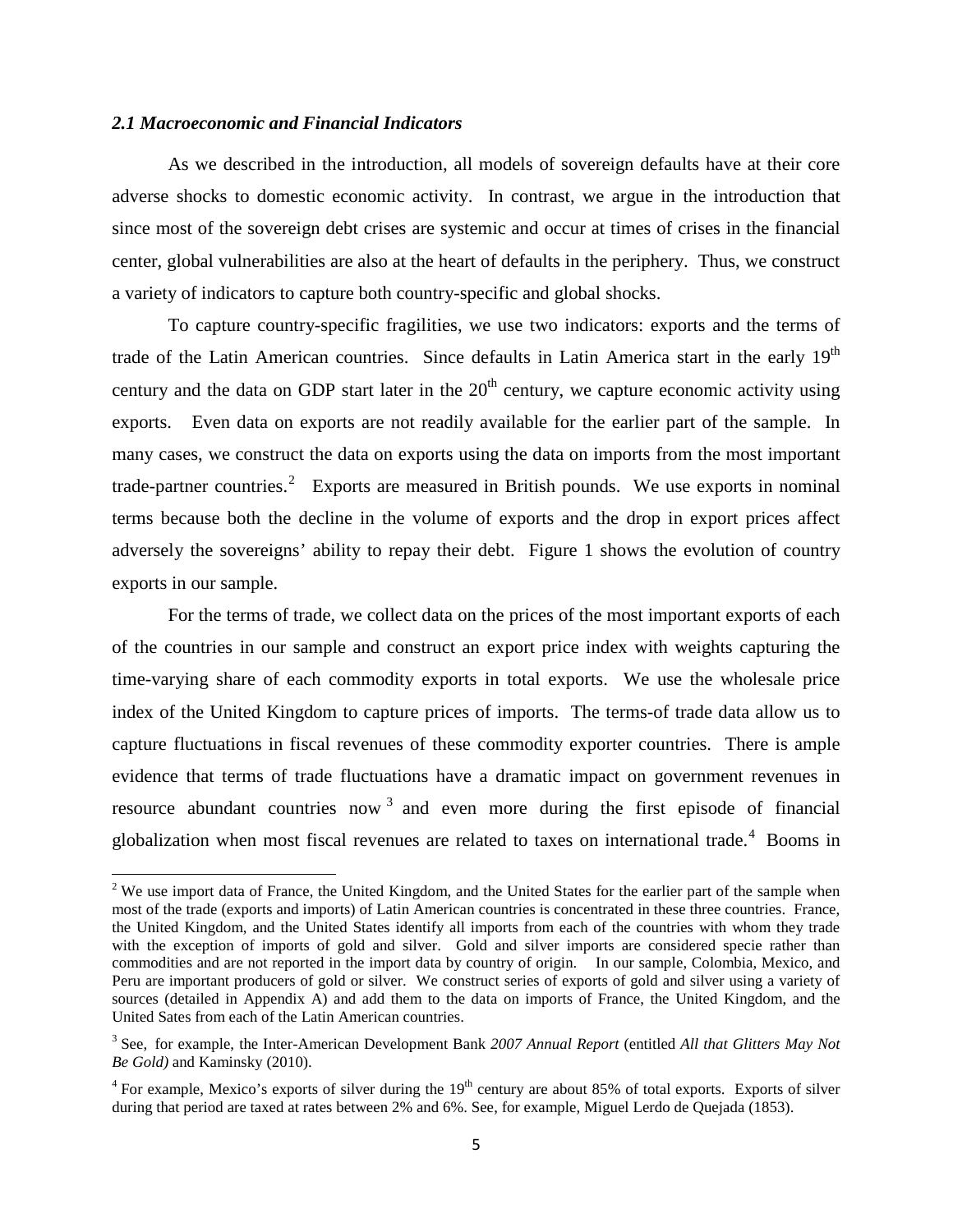commodity prices increase fiscal revenues and relax government liquidity constraints but trigger liquidity crashes when commodity prices collapse. It is in times of adverse shocks to the terms of trade that sovereigns may not be able to service their debt. For example, the collapse of the price of coffee in the late 1890s and the sharp decline in the price of rubber in the early 1910s, Brazil's main exports at those times, contribute to fiscal vulnerabilities and liquidity squeezes of the central and state governments in Brazil, explaining in part the defaults of 1898 and 1914. Thus, in the absence of continuous series on government revenues during the  $19<sup>th</sup>$  and early  $20<sup>th</sup>$ centuries, we will use terms of trade data to mimic government revenues. Figure 1 also shows the evolution of the terms of trade for the seven countries in the sample.

Country-specific fragilities, captured by adverse shocks to exports and the terms of trade, may explain defaults in Latin America. Still, the evidence that most of the sovereign debt crises during this period are systemic crises, with a large number of countries defaulting all at once, suggests that global shocks may be at the core of these crises. As we will examine later on, most of the sovereign debt crises in Latin America cluster around the London panic in 1825, the Vienna Stock Market crash in 1873, the Baring Brothers crisis in London in 1890, and the London and Wall Street panics in 1929. These crises, as we will examine shortly, rapidly lead to crashes in international liquidity, the so-called "Sudden Stops," and can trigger systemic defaults in the periphery since defaults may help countries to avoid sharp contractions in spending when international capital markets crash.

To capture fluctuations in international liquidity, we first construct a series of real interest rates in the financial center. While real interest rates in the financial center have traditionally been used in all empirical studies of crises to capture the global factor, this indicator may not provide an accurate measure of persistence of the disruptions in capital markets in the midst of panics in the financial center. For instance, to have a modern example, hikes in interest rates in the United States precede the Subprime U.S. Crisis starting in 2007. At the signs of the first financial fragilities in mid-2007, the Federal Reserve starts to reduce the Fed Funds rate quite aggressively from 6.25% in August 2007 to 0%-0.25% in December 2008. Even with negative real rates, the collapse in capital markets continues, especially in the banking sector. The dislocation of the bank credit market is quite protracted, lasting several years after the onset of the crisis, as shown in Adrian, Colla, and Shin (2013). Financial panics in the  $19<sup>th</sup>$  and early  $20<sup>th</sup>$ centuries have similar features. For example, the Federal Reserve also raises aggressively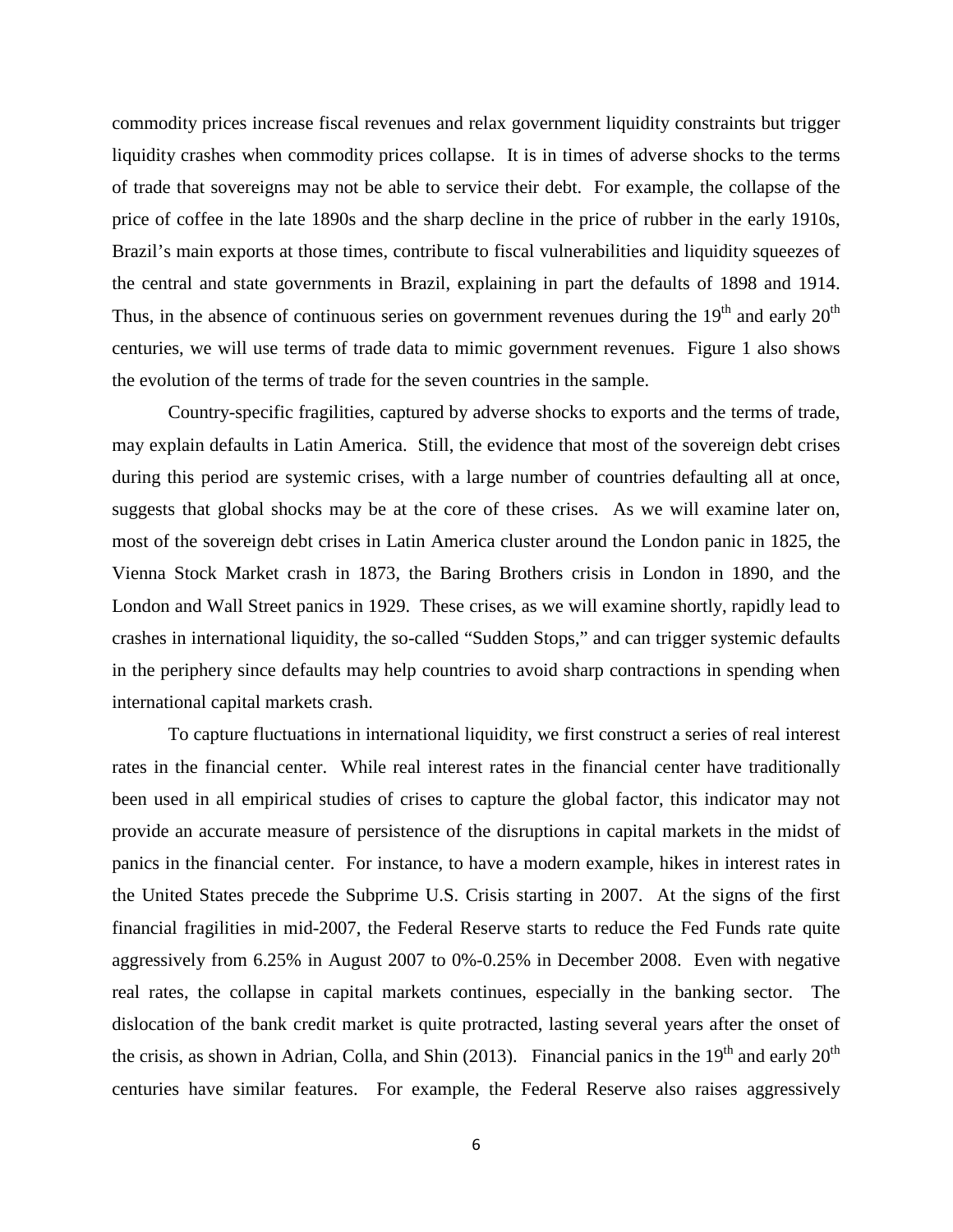interest rates in 1928 (from 3% to 6.25%). This triggers an immediate slowdown in international bonds floated in New York and also overall vulnerabilities in financial markets with money market rates even reaching 12% in 1928. In 1929, the instability increases further, with money market rates reaching 20%. The stock market collapses in October 1929 and international issuance in New York declines by 50%. The Federal Reserve reacts and reduces the rediscount rate to 3% in 1930 and to 1.5% by mid-1931. Still, financial stability continues to erode as banking crises, currency crises, and sovereign defaults multiply.

A better indicator to measure global liquidity is the evolution of international capital flows. We could look at the evolution of international capital flows to Latin American countries around the time of defaults. Still, the inability of those countries to tap international capital markets may just reflect the defaults. To have a yardstick of international liquidity not contaminated by the defaults in Latin America, we examine the fluctuations in international capital flows to the non-Latin American periphery. In particular, we construct a series of gross primary international issuance of four European countries: Denmark, Italy, Russia, and Spain, and three members of the Commonwealth: Australia, Canada, and New Zealand.

Finally, to capture global shocks to growth, we construct an indicator of world imports, which we capture with total imports of France, the United Kingdom, and the United States. We look at the value of imports in British Pounds. This allows us to capture the two adverse shocks to debt sustainability in the periphery after a crisis in the financial center: the collapse in real global demand for goods produced in the periphery as well as the increase in the real burden of the sovereigns' debts due to falling commodity prices.

The evolution of these three indicators is shown in Figure 2. In all the panels, the vertical lines identify the major panics in the financial centers in our sample. The top panel shows the U.K. real bank rate. This panel clearly shows that panics are in part triggered by increases in interest rates. Note, however, that these hikes in interest rates are transitory and even start to decline (as we will show later) before the waves of defaults start. The middle panel shows international issuance. Note that international issuance is shown as a percent of exports of the United Kingdom to correct for the size of the world economy in the more than one hundred years of our sample.<sup>[5](#page-7-0)</sup> The four global crises in our sample are all preceded by an international capital

<span id="page-7-0"></span> $<sup>5</sup>$  Exports are volatile. Thus, since we only want to control for the scale of the world economy, we use trend exports</sup> (obtained using the Hodrick-Prescott filter) to normalize international liquidity throughout the paper.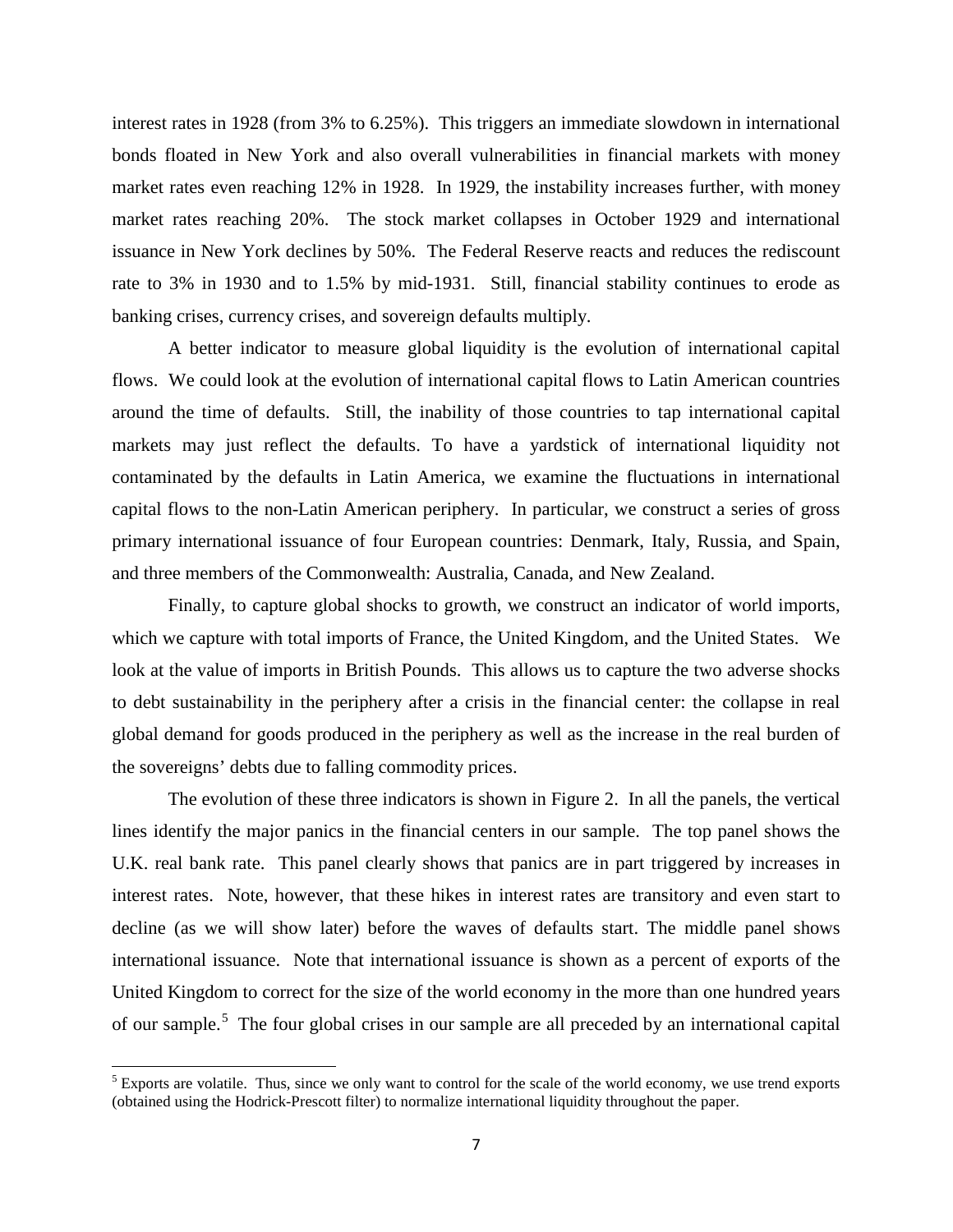flow bonanza that crashes following panics in the financial centers. In contrast to interest rates, the collapse in international issuance is far more protracted. The more drastic crashes in international liquidity are those following the 1825 and 1929 crises. It takes six years following the crisis in 1825 for international capital markets to recover. The effects of the crisis in 1929 are even more persistent as barriers to trade and capital flows are erected around the world, with capital markets recovering again only in the late 1970s and 1980s. While still large, the decline in international liquidity after the panics in the financial centers in 1873 and 1890 is less pronounced. Still, it takes several years for world capital markets to recover. The bottom panel shows the evolution of world imports. As with international liquidity, panics in the financial center are followed by persistent declines in world imports. It takes 10 and 14 years respectively for world imports to recover to the pre-crisis level following the panics of 1825 and 1931. Not as long lasting, but still protracted, are the shocks to world imports following the crises of 1873 and 1890. It takes 7 and 8 years respectively for world imports to reach pre-panic levels after these crises. Importantly, part of the collapse of world imports reflects the long-lasting deflation following these crises, with import prices falling for at least 10 years.

### *2.2 Defaults*

As is traditional in the literature, we identify sovereign debt crises by a suspension of coupon or amortization payments or outright defaults with both suspension of coupon and sinking fund (amortization) payments. To construct the database of sovereign defaults, we need information on the characteristics of the bonds in default and the terms of the agreement following defaults as well as the characteristics of new bonds issued after the renegotiation. The data on bond characteristics are from the Kaminsky (2012) database on international issuance. Most of the information on the defaults and restructurings is obtained from *Moody's Municipal and Government Manuals*, the *Annual Reports of the Council of the Confederation of Foreign Bondholders* (United Kingdom), and the *Annual Reports of the Foreign Bondholders Protective Council, Inc.* (United States). This information is complemented with a large number of country studies on sovereign debt cited in Appendix A. We focus only on defaults of the central government since it is mostly impossible to obtain the terms of all the defaulted bonds issued by provinces, states, and municipalities.

To classify crises into systemic and idiosyncratic, we identify the year of all the defaults of *all* the countries in Latin America. On total, there are sixty seven defaults. Figure 3 shows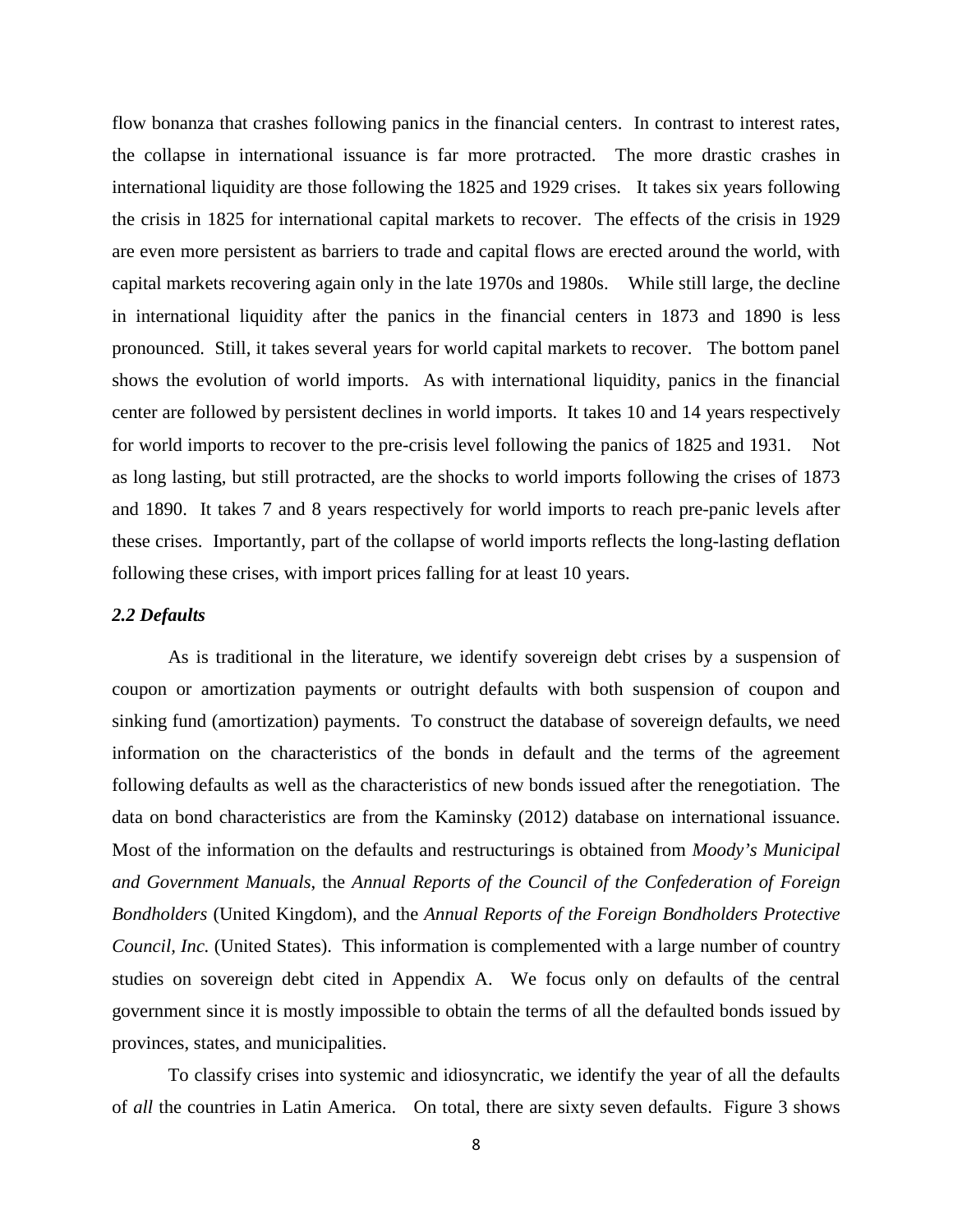the percent of countries in Latin America defaulting in each year. This figure only identifies the first year of the default. It is clear from this figure that a large number of crises bunch together. For example, 68% of the countries default in the mid-1820s. Similarly, 75% of the countries default around the 1929 crises in London and New York.

Because we were unable to collect a complete database on macroeconomic indicators and on sovereign renegotiations of some of the smaller countries, the empirical estimation of the triggers of defaults and the determinants of default spells as well as debt reductions is limited to the defaults of Argentina, Brazil, Chile, Colombia, Mexico, Peru, and Uruguay. There are in total 27 defaults of these seven countries. Argentina defaults twice: 1828 and 1891. Brazil defaults four times: 1828, 1898, 1914, and 1931. Chile defaults three times: 1827, 1879, and 1931. Colombia defaults seven times: 1821, 1826, 1848, 1873, 1879, 1900, and 1932. Mexico defaults four times: 1827, 1854, 1914, and 1928. Peru defaults three times: 1826, 1876, and 1931. Uruguay defaults four times: 1875, 1891, 1915, and 1931.

#### **3. The Anatomy of Systemic and Idiosyncratic Sovereign Debt Crises**

We start our anatomy of sovereign debt crises by defining the criterion to classify crises into systemic and idiosyncratic. We continue by examining the events and shocks leading to the onset of these two varieties of sovereign debt crises. We end with our estimations of default spells and debt reduction rates for the two types of crises. These estimations provide evidence that systemic crises are different in terms of origins and resolution.

#### *3.1 Definition of Systemic and Idiosyncratic Sovereign Debt Crises*

To identify systemic crises, we use a threshold of (at least) one third of the countries defaulting in any episode of at most five years. We apply this yardstick to the sixty seven defaults of *all* Latin American countries. Using this criterion, there are four episodes of systemic crises. The first one follows the panic in London in 1825 (68% of countries default), the second occurs in the midst of the 1873 Vienna Stock Market crisis (42% of countries default), the third is fueled by the near-bankruptcy of Baring Brothers in London in 1890 (37% of countries default), and the fourth one occurs in the midst of the 1929 stock market crashes in London and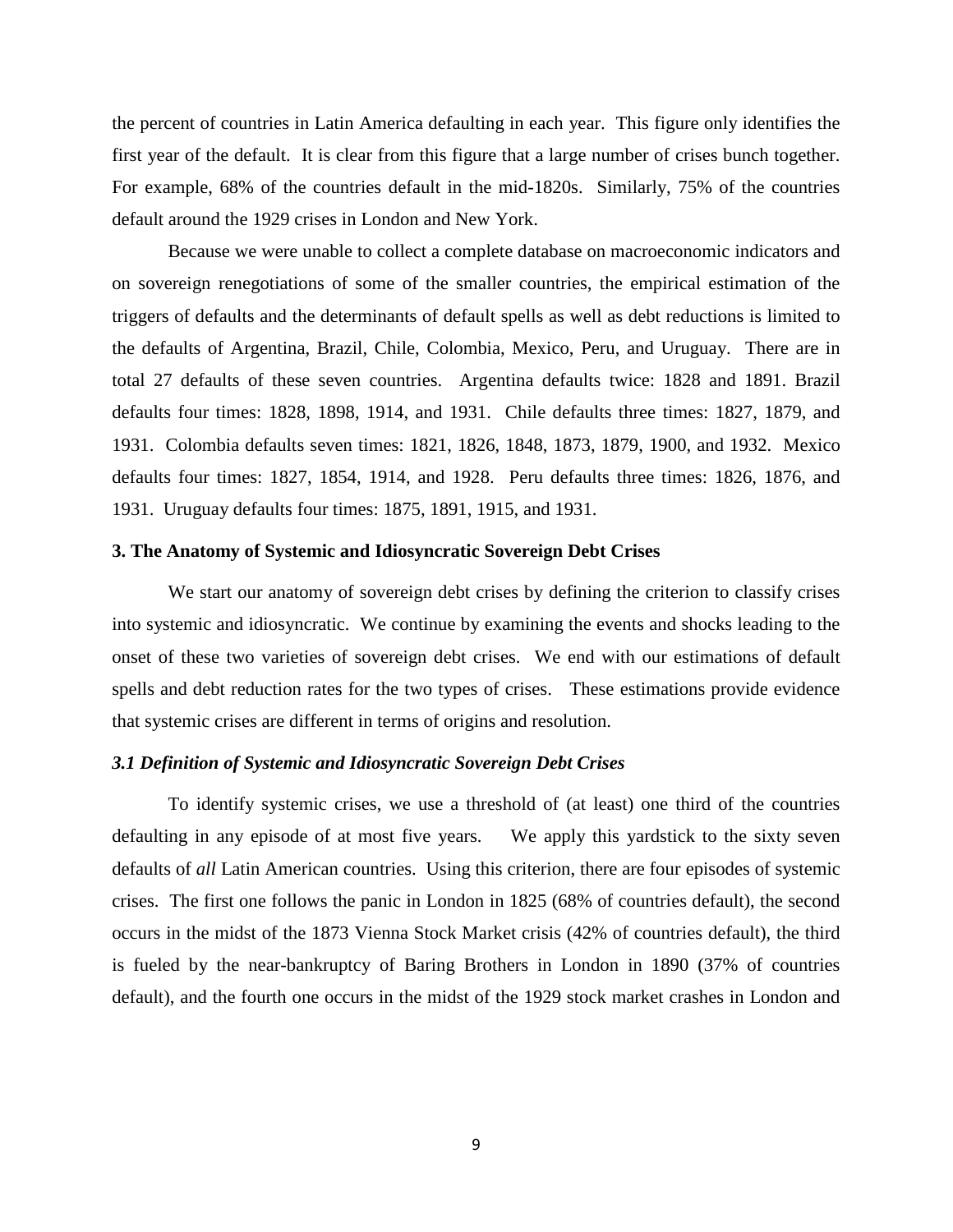New York (75% of countries default). Using this threshold, there are 42 systemic crises and 25 idiosyncratic crises.<sup>[6](#page-10-0)</sup>

#### *3.2 What Triggers Crises?*

To examine the triggers of crises, we first construct a chronology of the sixty seven defaults of *all* Latin American countries, both systemic and idiosyncratic. Afterwards, we examine in greater detail the onset of systemic and idiosyncratic defaults of the seven largest economies of Latin America using event studies.

Table 1 describes the antecedents and the mechanisms of transmission of systemic crises as well as the countries that default in each episode. It is important to point out that systemic crises are all preceded by capital flow bonanzas as shown in Figure 2 (middle panel). In some episodes, capital flow bonanzas are triggered by positive supply shocks, such as the increase in liquidity in the financial centers in the 1820s in the aftermath of the Napoleonic Wars. In other episodes, increases in liquidity are mostly triggered by demand shocks, such as the need to finance the construction of railways around the world during 1880s.

Hikes in interest rates in the financial centers are at the core of the end of most capital flow bonanzas as shown in Figure 2 (top panel). For example, the boom of the early 1820s ends in the summer of 1825 when the Bank of England raises its discount rate to stop the drain of reserves triggered by England's import boom and the outflow of capital. Capital flow bonanzas also end with the collapse of major banks, such as the case of the near failure of Baring Brothers (London) in 1890, a major underwriter of debt of Latin American and European countries. The end of these capital flow bonanzas are followed by global contractions in economic activity, crashes of stock markets, terms of trade deterioration in the periphery, and overall deflation.

Defaults also occur in times of booms in the global economy, with fragilities just emerging in the periphery. It is in those episodes that we observe idiosyncratic crises in various countries in Latin America. Table 2 shows those defaults with idiosyncratic patterns, such as Chile's default in 1879 in the midst of the War of the Pacific, Colombia's default in 1900 in the

<span id="page-10-0"></span> $<sup>6</sup>$  If we adopt a less stringent criterion to identify systemic crises (at least 20% of countries with sovereign debt crises</sup> during an episode of at most 5 years), we also identify the crises around the onset of the First World War as systemic crises. As expected, a more stringent criterion accentuates the differences between systemic and idiosyncratic crises. This is because with a more stringent criterion we only identify the more severe panics in the financial center and those with more global reach. We think this more stringent criterion captures better the essence of *rare disasters*.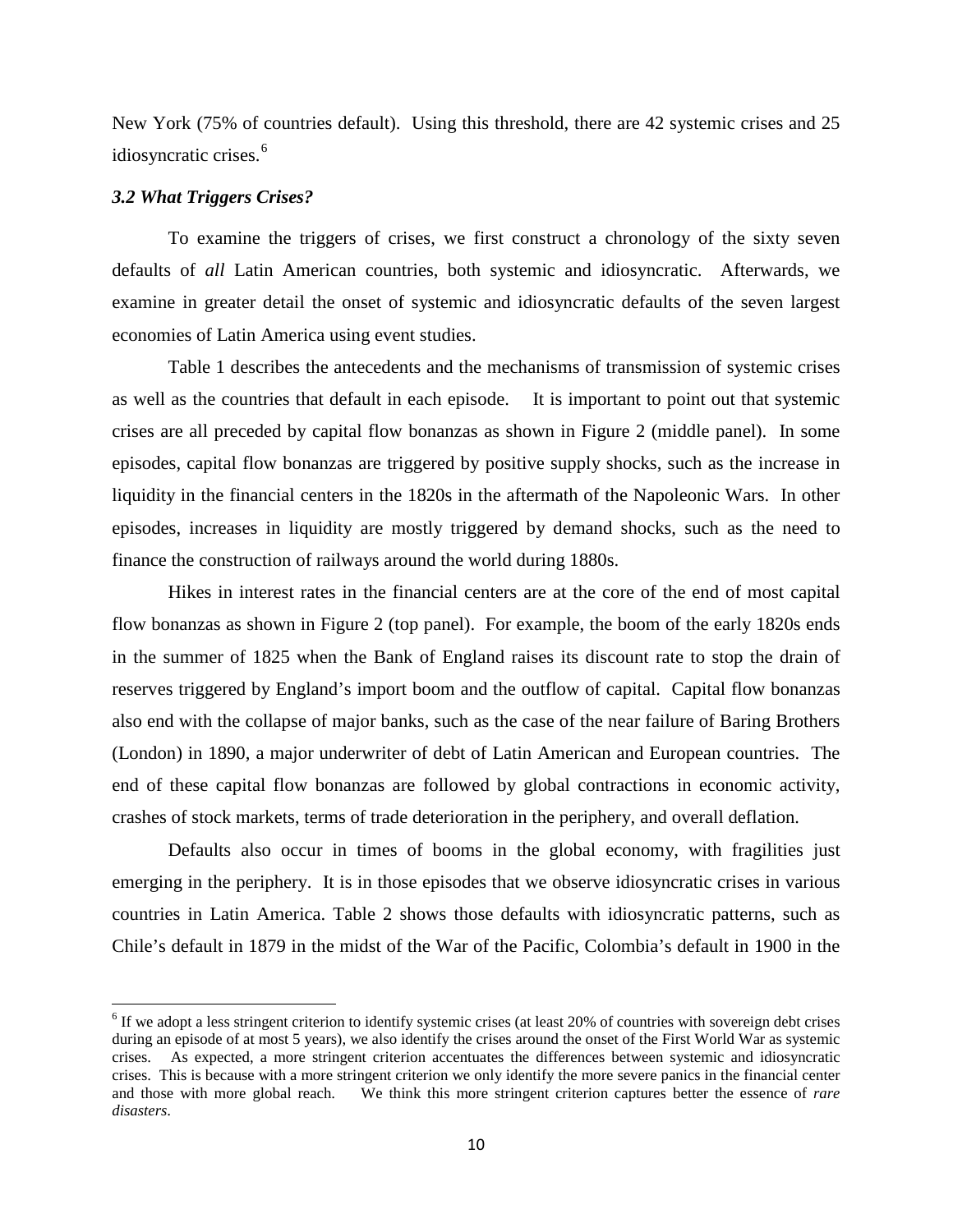midst of the Thousand Days' War, and Brazil's default in 1898 following the collapse in the price of coffee.

We now provide a higher resolution picture for the twenty seven sovereign debt crises of Argentina, Brazil, Chile, Colombia, Mexico, Peru, and Uruguay. For these countries, we identify seventeen systemic crises and ten idiosyncratic crises.

To shed light on whether systemic and idiosyncratic sovereign debt crises may have different roots, we first examine the evolution of the fundamentals around the time of crises. We chose the variables in our analysis in light of theoretical considerations. The models of sovereign defaults (see, for example, Eaton and Gersovitz, 1981, Arellano, 2008, and Aguiar and Gopinath, 2006) indicate that defaults occur following adverse shocks to the domestic economy. However, not all adverse shocks trigger defaults. The calibration exercise in Aguiar and Gopinath (2006) indicates that only adverse shocks to the permanent component of output can explain the frequency of defaults observed in the data. Thus, our analysis will look at both transitory and permanent changes in both exports and the terms-of-trade. We also examine the behavior of the global factors shown in Figure 2: the real interest rate in the United Kingdom, international liquidity as captured by international primary issuance of the non-Latin-America periphery (as a percent of U.K exports), and the growth of world imports.

The eight panels in Figure 4 capture country-specific vulnerabilities around the time of default. The left panels examine the onset and aftermath of systemic crises while the right panels show their behavior around the time of idiosyncratic crises. The indicators reflect the evolution of permanent and transitory components of exports and the terms of trade.<sup>[7](#page-11-0)</sup> Each panel portrays a different variable. In each panel, the horizontal axis records the number of years before and after the time of default. We look at the behavior of each indicator for an interval of 10 years around the year of the sovereign default in each country (*t*). For the growth rate of trend exports and the terms of trade (the permanent components), the vertical axis records the percentage-point difference between the growth rate during "crisis" years and the average growth rate during "tranquil" times, with "tranquil" times defined as the sample years excluding the years when the countries are in default. For the transitory components of exports and the terms of trade, the vertical axis records the transitory component as a percent of the trend. In each figure, the solid

<span id="page-11-0"></span> $7$  We identify permanent components (the trends) using the Hodrick-Prescott filter.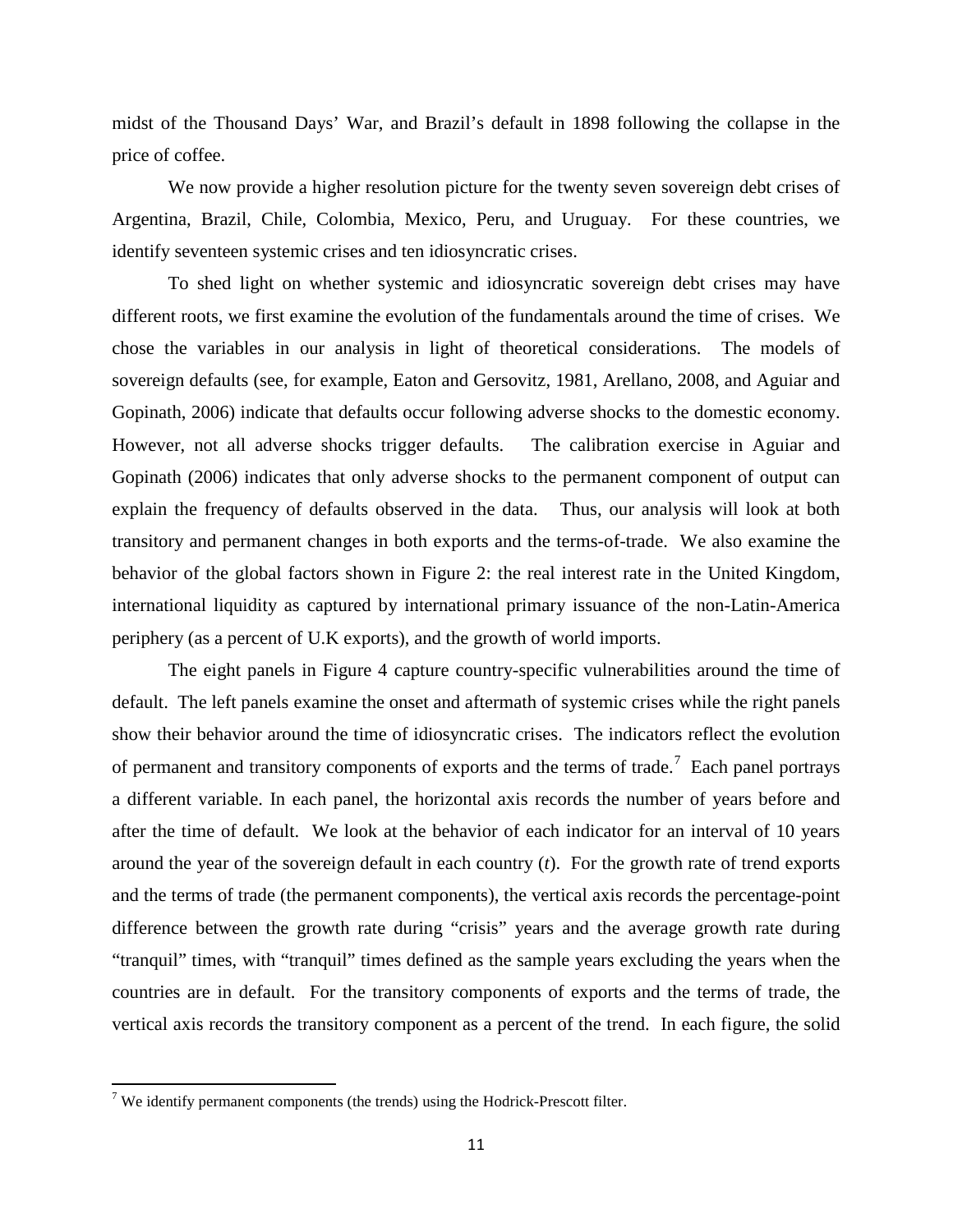line represents the average behavior of each indicator across all defaults while the dotted lines denote plus/minus one-standard-error bands around the average.

The first two panels show the behavior of the growth rate of trend exports around the time of default. Both systemic and idiosyncratic crises occur in times of adverse permanent shocks to exports, suggesting that defaults reflect in large part the unsustainability of the debt. The growth rates of trend exports in the years leading to the systemic defaults oscillate between 4 and 5 percentage points below the growth rates observed during "tranquil" times. While idiosyncratic defaults also occur following a slowdown in the growth rate of trend exports, the decline is milder (2 to 3 percentage points below the average growth rate during "tranquil" times) and it is far less persistent, suggesting that panics in the financial center with their global reach are at the core of the more dramatic downturn of the economies in the periphery during systemic crises. The next two panels show the evolution of the growth rate of the trend of the terms of trade. As with exports, the growth rate of the trend of the terms of trade during "crisis" times declines relative to the average during "tranquil" times, indicating that the sharp decline in the growth rates of exports (in British pounds) is a toxic combination of sluggish real growth of exports and the deflationary impact of lower export prices. Interestingly, the decline in the growth rates of the trend of the terms of trade in the midst of systemic crises is more persistent than the drop during idiosyncratic crises.

The next four panels show the transitory shocks to both exports and the terms of trade during systemic and idiosyncratic crises. Adverse transitory shocks to exports are not at the core of either systemic or idiosyncratic crises, supporting the findings in the Aguiar and Gopinath (2006) calibrating exercise. While both systemic and idiosyncratic crises are preceded by a transitory boom in the terms of trade going bust, these transitory shocks are, on average, small and mostly not statistically significant.

Figure 5 shows the evolution of global factors around the time of defaults of the Latin American periphery. The top four panels show the evolution of international liquidity around the time of sovereign debt crises. The first two panels show international issuance/U.K. exports during the ten years around the time of default relative to its sample average. These panels show that a crash in international issuance is at the core of systemic crises. Before these defaults occur, international issuance is booming on average across countries, with international issuance/U.K. exports peaking at about 10 percentage points above the sample average ratio. It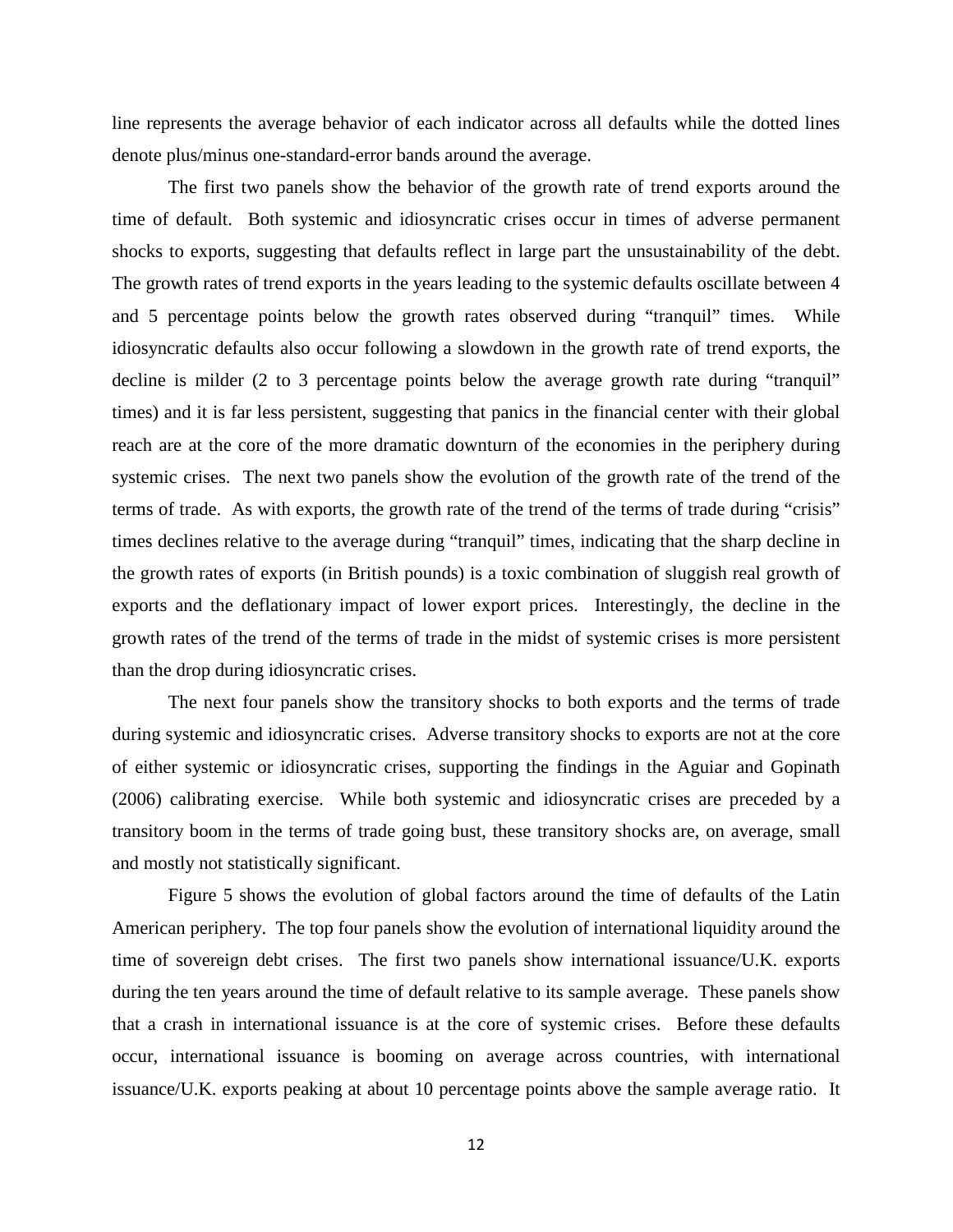collapses to 2 percentage points below the average of the sample at the onset of these crises and continues to fall to 4 percentage points below the average of the sample after the crises start. In contrast, international issuance/U.K. exports even increases at the onset of the idiosyncratic sovereign debt crises.

The middle two panels show the evolution of the real interest rate in the United Kingdom during both systemic and idiosyncratic crises. The panel on the left shows the evolution of real interest rates around panics in the financial center. The year of the panic in the financial center is denoted by *t* and it is shown in the first column of the table. The last column of this panel shows what we dub "Liquidity Crash Index," which is estimated as the average of the U.K. real interest rate in the year of the panic (*t*) and the following two years relative to the average U.K. real interest rate in the two years before the panic. It is around these panics that systemic crises erupt. Note that all the panics in the financial centers occur in the midst of a sharp increase in real interest rates, oscillating between 3 to 13 percentage points. Note, however, that in the aftermath of the panics, real interest rates tend to decline somewhat as central banks reduce interest rates to stabilize financial markets. Since systemic defaults mostly tend to occur in about two to three years after the panic, real interest rates have declined from their peak by the time the defaults erupt. The right panel shows the evolution of the real interest rate around the year of idiosyncratic defaults shown in the first column of the table. Most idiosyncratic defaults occur during episodes of declining real interest rates. On average, across all idiosyncratic crises, the "Liquidity Crash Index" is almost minus 7 percentage points.

The bottom two panels show the evolution of the growth rate of world imports (relative to the sample average growth rate) both during systemic and idiosyncratic crises in the periphery. Again, these panels show that systemic and idiosyncratic crises are different. Systemic crises occur in the midst of not just a slowdown in the defaulting countries but also of a profound slowdown in the world economy. The growth rate of world imports declines to 11 percentage points below the sample growth rate and it does not recover to the sample growth rate for more than 5 years. In contrast, idiosyncratic crises occur even in the midst of normal growth conditions in the global economy.

#### *3.3 Default Spells and Debt Reduction Rates*

Figure 6 summarizes the differences between systemic and idiosyncratic crises in relation to default spells and debt reduction rates. The top panel in this figure shows the classification of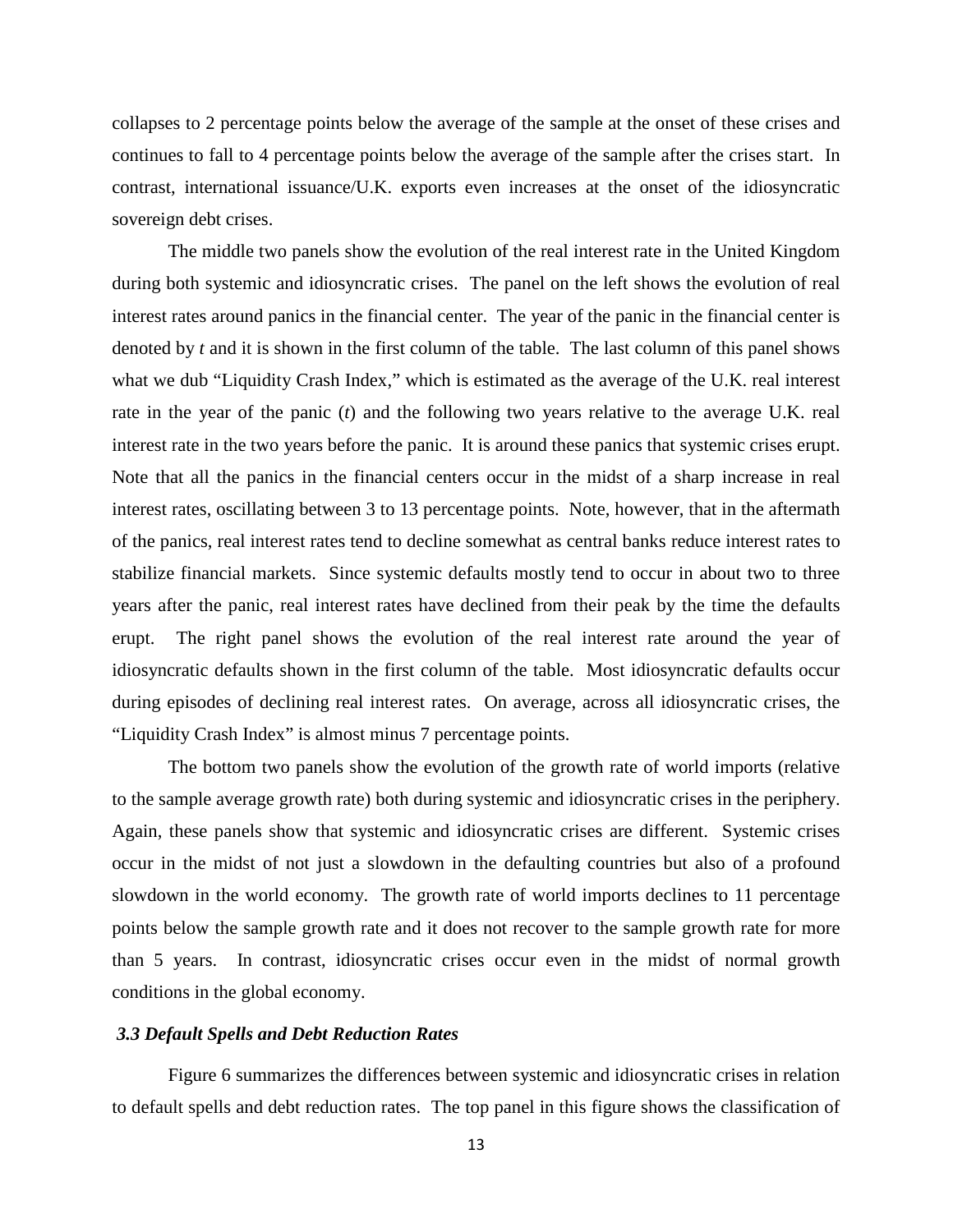sovereign debt crises for *all* Latin American countries into systemic and idiosyncratic. The middle panel shows the default spells of the seven largest Latin American countries. We estimate the default spells using both general sources as well as country studies as detailed in Appendix A. We identify a default spell as the years during which the country has suspended coupon or sinking fund (amortization) payments or is in outright default with both coupon and sinking fund payments suspended. Default spells vary substantially across defaults. For example, Mexico's default in 1854 lasts 33 years. In contrast, Uruguay's default in 1891 lasts just one year. This middle panel also shows the average default spells across systemic and idiosyncratic crises. Importantly, on average, systemic sovereign debt crises have longer default spells (15 years) than those of idiosyncratic crises (12 years). Default spells following systemic crises are on average 25% longer than those following idiosyncratic crises. Still, these differences are only statistically significant at a 0.24 p-value.

The bottom panel in Figure 6 shows the debt reduction rates of both systemic and idiosyncratic crises for the seven largest Latin American countries. As in the literature on sovereign defaults, we estimate these rates by comparing the present value (PV) of the remaining contractual payments of the old instruments, including missing sinking fund payments or coupon arrears, and the present value of the future payments of the new instruments at the moment of the agreement.

The PV of the old bond at the time of the agreement is estimated as follows:

$$
PV_{ta}^{old} = \sum_{t=td}^{ta-1} S_t^{old} (1 + r_{td})^{(ta-t)} + \sum_{t=ta}^{tm} S_t^{old} (1 + r_{ta})^{-(t-ta)}
$$
(1)

Where *td* is the year of the default, *ta* is the year of the agreement, *tm* is the year of the maturity of the bond, and *r* is the discount rate. *S* captures the service of the bond (sinking fund and interest payments) during the life of the bond. The first component measures the capitalization of the missing payments (sinking fund and coupons) from the time when the payments are due to the time of the agreement. The second component measures the value of the post-agreement remaining payments of the old instrument discounted to the time of the agreement.

The PV of the new bond at the time of the agreement is estimated as follows:

$$
PV_{ta}^{new} = \sum_{t=ta}^{tm} S_t^{new} (1 + r_{ta})^{-(t-ta)}
$$
 (2)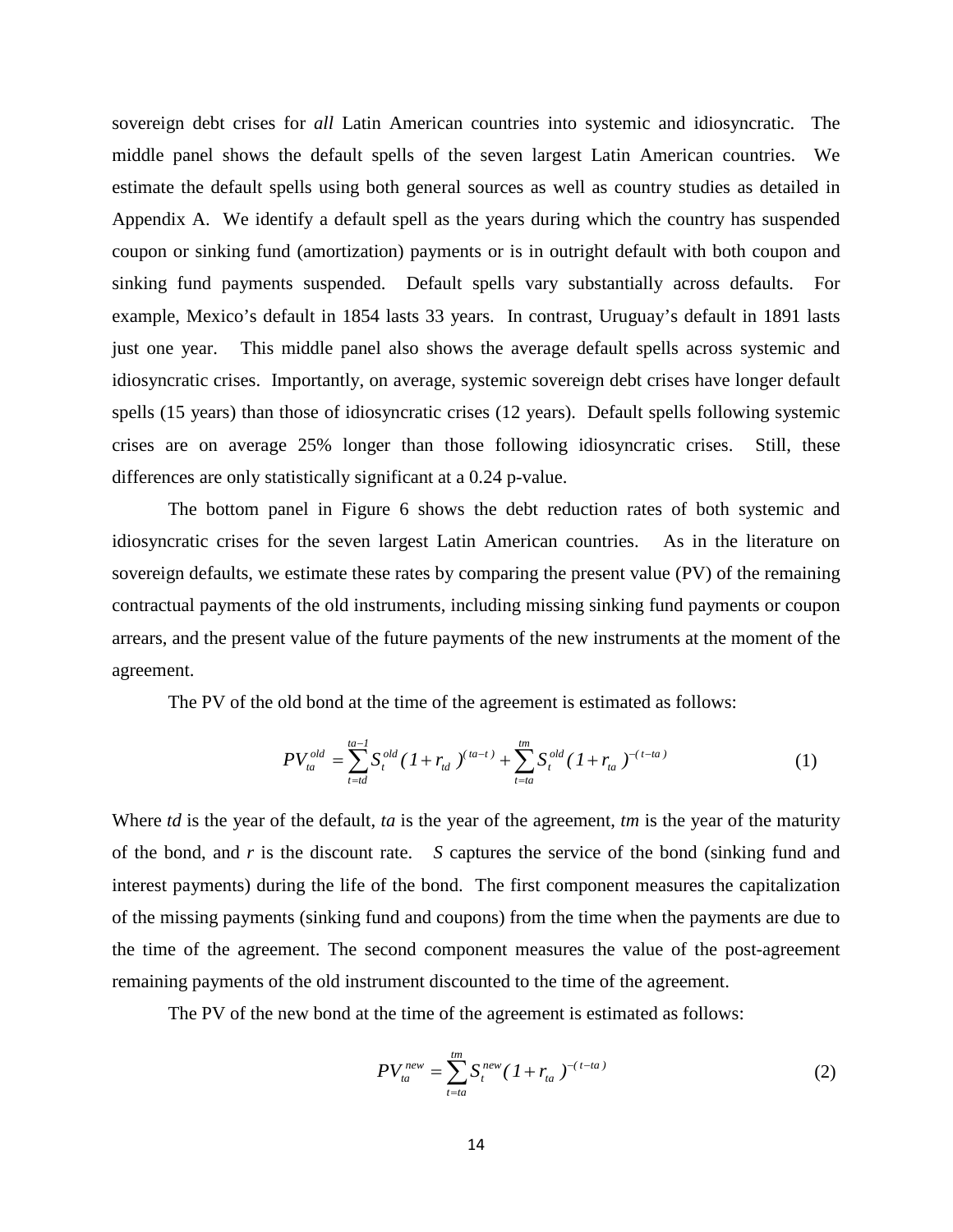With the debt reduction rates estimated as follows:<sup>[8](#page-15-0)</sup>

$$
Debt Reduction Rate_{ta} = 1 - \frac{PV^{new}(r_{ta})}{PV^{old}(r_{td},r_{ta})}
$$
\n(3)

As shown in Figure 6 (bottom panel), debt reduction rates vary greatly across defaults. The average debt reduction rate for systemic crises is 56% while that for idiosyncratic crises is 34%. On average, debt reduction rates following panics in the financial centers are 65% higher than those in times of calm international capital markets, with these differences being statistically significant at a 0.06 p-value. These results jointly with those of the event studies indicate that systemic and idiosyncratic crises are different both in terms of origins and resolution.

## **4. Econometric Estimations**

The stylized facts discussed in the previous section indicate that systemic crises are more severe than idiosyncratic crises. During systemic crises, the collapse in the debtor's economy is more drastic and protracted, with this collapse in part being fueled by a global downturn. The disruption in international capital markets following the panics in the financial center adds to the severity of the adverse shocks. This toxic mix of adverse liquidity shocks and profound downturns seem to contribute to longer default spells and larger debt reduction rates. In this section, we investigate these stylized facts more systematically.

While the event studies in the previous section provide us with a first analysis of the shocks fueling defaults, they cannot account for the interactions of the different shocks in explaining these crises. To disentangle the effects of all the shocks on the likelihood of a

<span id="page-15-0"></span><sup>&</sup>lt;sup>8</sup> Debt reduction rates calculated using Present Value (PV) estimates are sensitive to the choice of the discount rate. The rates of discount of creditors and debtors may differ. For example, the rate of discount of the sovereign is linked to the cost of obtaining a new loan in the market. After a restructuring, the sovereign will expect to access the international capital market at "non-crisis" interest rates. In a world with asymmetric information, investors may ask for a higher yield to compensate for the likelihood of a new default. Thus, at the time of exit from default, investors' rates and sovereigns' rates may differ substantially because the reputation of the sovereign has deteriorated and investors' asking yield will reflect this loss of confidence. From the point of view of the investor, the discount rate may reflect more closely a "crisis" rate. We use normal-time ("non-crisis") discount rates at the time of the agreement to capture the so-called *Debt Relief* to the sovereign committed to the repayment of the debt. We use exit yields ("crisis-time" discount rates) to estimate the so-called *Investors' Haircuts*. See Sturzenegger and Zettelmeyer (2005, 2007) and Cruces and Trebesch, (2013) for estimates of debt reduction rates for the 1980-2010 defaults. For a more detailed description of our estimates and the characteristics of the restructurings, see Appendix B. The debt reduction rates shown in Figure 6 are the average of our estimates of *Debt Relief* and *Investors' Haircuts*.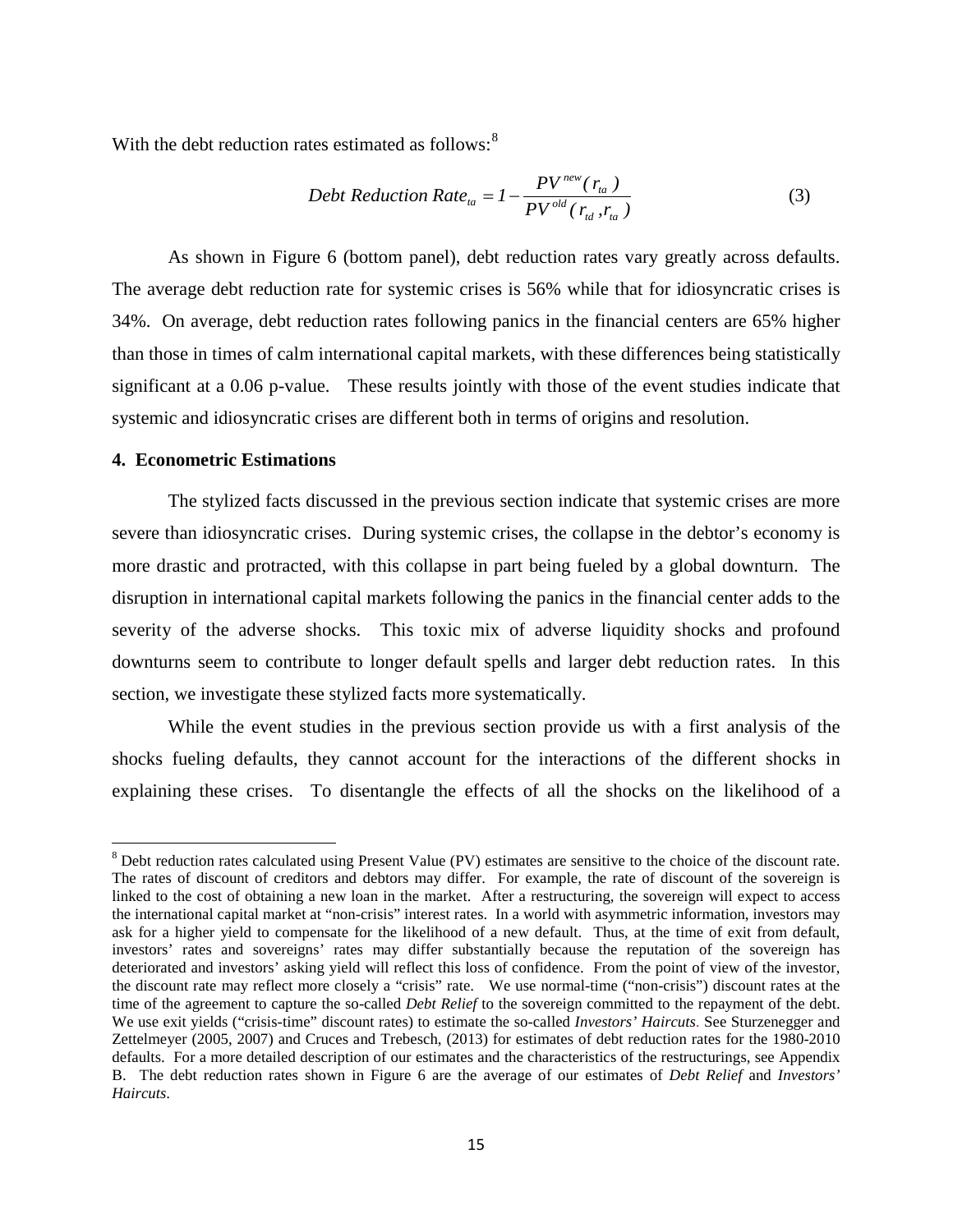sovereign debt crisis, we estimate a logit model. Also, using the implicit probabilities in the logit model, we test the hypothesis that systemic and idiosyncratic crises have different origins. In addition, we examine econometrically what determines long and short default spells. We use both risk management methodologies as in Garcia and Rigobon (2005) and duration analysis to explain delays in debt renegotiations. Finally, we use regression analysis to estimate the effects of global and idiosyncratic shocks on debt reduction rates.

### *4.1. Untangling the Triggers of Systemic and Idiosyncratic Defaults*

The empirical literature of the determinants of sovereign defaults is large and still growing.<sup>[9](#page-16-0)</sup> This literature has highlighted both debt unsustainability (captured by high debt/GDP or debt service/export ratios) as well as lack of liquidity (identified by a high short-term debt/foreign exchange reserve ratio) as the major triggers of sovereign defaults. It has also focused on indicators capturing the strength of the domestic economy, such as real GDP growth, and also on external shocks, such as fluctuations in the U.S. real interest rates. Our estimations build on this literature with a twist: with a database of more than one hundred years, we can capture several major panics in the financial centers and thus can test whether sovereign debt crises in the aftermath of *rare disasters* are different. This has not been possible so far because all previous empirical studies examine sovereign debt crises in samples that only cover at most thirty years. Our goal is to assess the role of country-specific and global shocks on the onset of systemic and idiosyncratic crises. Thus, our explanatory variables are the four country-specific indicators and the three global indicators already examined in the event studies in Figures 4 and 5. Naturally, we also need to control for debt sustainability. Thus, we construct series of the central government external debt service, which includes amortization and coupon payments for our seven countries and calculate the debt service/export ratio.<sup>[10](#page-16-1)</sup> Appendix A describes the sources for this indicator.

We estimate the relative contribution of each of these factors to sovereign defaults using logit techniques. Our dependent variable takes a value of either "1" when the default occurs or "0" during "non-crisis" times. As is traditional in these estimations, we exclude all the

<span id="page-16-0"></span> $9$  See for example, Catão and Sutton (2002) and Manasse, Roubini, and Schimmelpfennig (2003) for estimations and useful surveys of the empirical literature on sovereign defaults.

<span id="page-16-1"></span> $10$  We compute the debt service/export ratio using trend exports because sustainability is mostly affected by shocks to the permanent component of exports and not by transitory shocks. We compute trend exports using the Hodrick-Prescott filter.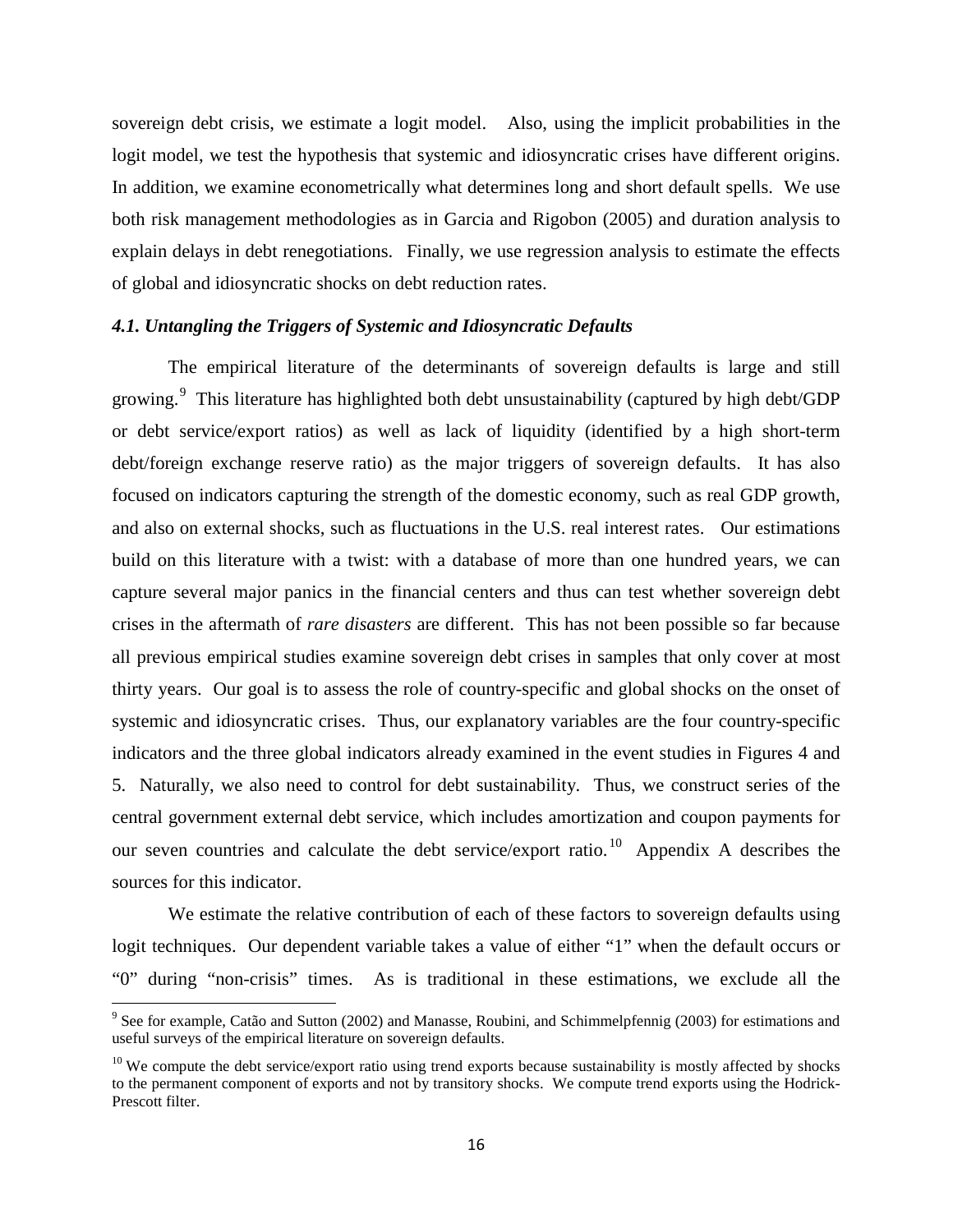observations following the default until the year when the debt is renegotiated to preclude reverse causality running from the country's decision to default to the behavior of the explanatory variables. Our sample includes 422 observations, of which 27 are default events.

Since we want to test whether the origins of systemic and idiosyncratic crises are different, we estimate two models. *Model 1* includes only country-specific indicators. *Model 2* includes both country-specific and global indicators. We use the estimated probabilities of these two models to test this hypothesis.

The results of the logit estimations are reported in Table  $3<sup>11</sup>$  $3<sup>11</sup>$  $3<sup>11</sup>$ . The top panel shows the results of estimating the two models. Since we just have 27 default events, we need to have a parsimonious model. Thus, our final models in this table include only the variables statistically significant. For *Model 1*, the only statistically significant country-specific indicators for predicting the likelihood of defaults are the growth rate of trend exports and the debt service/export ratio. They also have the expected signs, with the likelihood of defaults declining with higher growth of trend exports and lower debt service/export ratio. For *Model 1*, the pseudo-  $R<sup>2</sup>$  of the regression is 0.15, indicating that the model still does not explain an important part of the variation in the default probability.

For *Model 2*, the only statistically significant country-specific indicators for predicting the likelihood of defaults are still the growth rate of trend exports and the debt service/export ratio. They also have the expected signs. The only statistically significant global indicators are the international issuance/U.K. export ratio and the growth rate of world imports. The likelihood of a default increases with a decline in both international issuance/U.K. exports and the growth rate of world imports, indicating that both global liquidity crashes and a collapse in world growth are also at the core of sovereign debt crises. <sup>[12](#page-17-1)</sup> The pseudo-  $R^2$  of this regression is 0.22 indicating that global factors help in predicting defaults.

<span id="page-17-0"></span> $11$  As is standard in the literature, all the country-specific indicators are lagged one-period so as to mitigate possible endogeneity. The global indicators are introduced contemporaneously.

<span id="page-17-1"></span> $12$  We not include the U.K. real interest rate in our final estimates of the logit equation to prevent reverse causality. In all the estimations, hikes in real interest rates are negatively correlated with the odds of sovereign debt crises. As we discussed in Section 2, hikes in interest rates predate most panics in the financial center. But as worldwide capital markets deteriorate rapidly, with countries defaulting and entire banking sectors collapsing, monetary authorities in the financial center rapidly lower interest rates. The negative sign of the U.K. real interest rate in the logit equation just captures this reaction of the monetary authorities.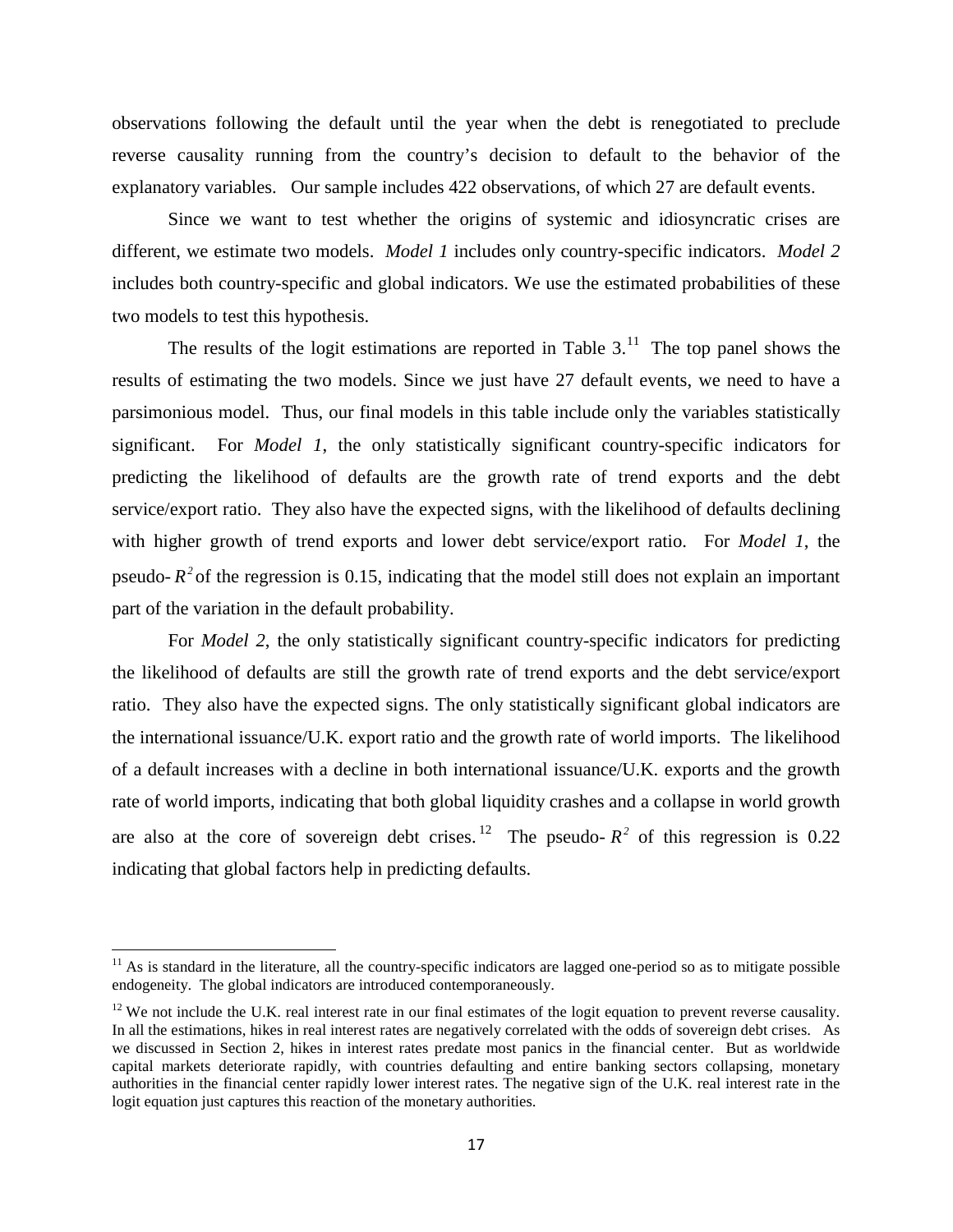*Model 1* and *Model 2* are estimated using data on both episodes of systemic and idiosyncratic crises. We find that global shocks in *Model 2* help to predict crises better. However, as indicated by the events studies, global shocks are only at the origin of systemic crises. To test this hypothesis using our logit estimations, we compare the implicit probabilities of crises of both models at the time of the default. Our hypothesis is that global factors cannot explain idiosyncratic crises but they help to predict better systemic crises. That is,

> Prob(Idiosyncratic Crises |*Model 2*) = Prob(Idiosyncratic Crises |*Model 1*) Prob(Systemic Crises |*Model 2*) > Prob(Systemic Crises |*Model 1*)

The bottom panel in Table 3 shows the average probabilities of the two types of crises (the probabilities at the onset of the default) implicit in both models. Note that the model with global factors helps to predict systemic crises but not idiosyncratic ones. For systemic crises, the probabilities at the time of default implicit in the model with country-specific and global factors are, on average, 11 percentage points higher than those from the model with just country-specific factors. For idiosyncratic crises, the probabilities at the time of default implicit in the model with country-specific and global factors are, on average, only 3 percentage points higher than those from the model with just country-specific factors. To assess the statistical significance of these results, we report the t-test of the difference in means. Our results indicate that systemic crises are better predicted with *Model 2* at a 0.08 confidence level. In contrast, we cannot reject the hypothesis that idiosyncratic crises are only predicted by country-specific shocks at any conventional significance level.

This test on the determinants of systemic and idiosyncratic crises jointly with the tests on debt reduction rates and default spells of systemic and idiosyncratic crises reported in Figure 6 indicate that these two varieties of crises are different both in terms of origins and resolution.

#### *4.2 Default Spells*

As we described in the introduction, there is a newly flourishing theoretical literature trying to explain default spells and debt reduction rates. At the core of this literature is that delays in debt restructuring may be efficient. As examined in Bi (2008), delays in debt restructuring are inefficient only under very strict assumptions: In a world with no uncertainty, the sovereign and the creditors know exactly all future shocks and hence they can reach an agreement immediately after the default. Since most defaults occur under adverse conditions and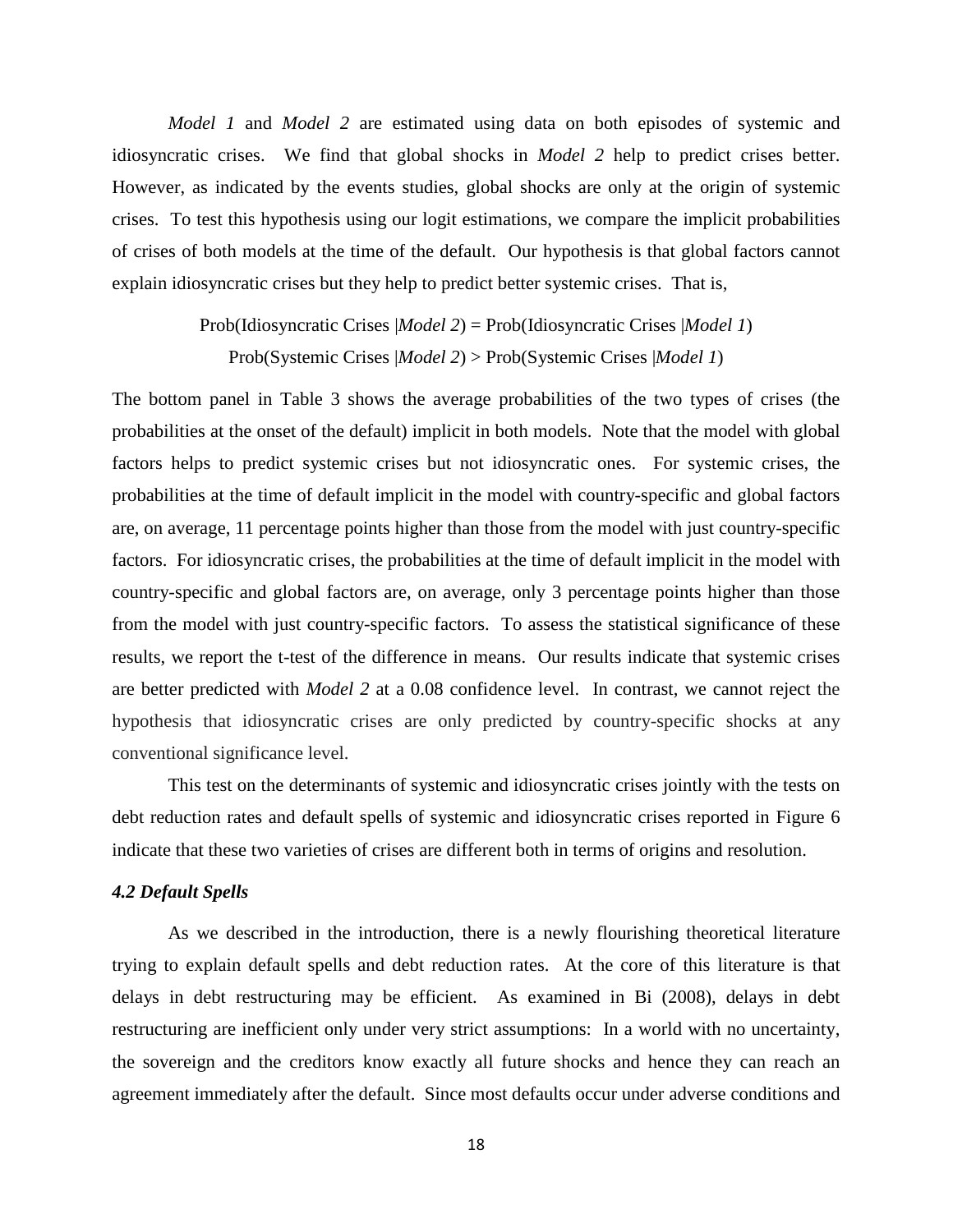countries in default are excluded from international capital markets when they need them the most, waiting will be inefficient for the sovereign. Note that creditors lose too since while the default persists, they do not share any resources of the sovereign. Similarly, waiting will be inefficient in a world with uncertainty if sovereigns and investors can write state-contingent repayment contracts. In contrast, there could be benefits from delaying a restructuring if the future stream of output of the sovereign is uncertain and markets are incomplete. If the default is preceded by a collapse in economic activity, few resources are available for repayment. It is beneficial for borrowers and lenders to wait and examine the evolution of economic activity. If the recovery starts, borrowers will be able to allocate more resources to service the debt and investors will be able to recover a larger part of their assets.

Benjamin and Wright (2009) also examine delays in renegotiations. In that paper, delays arise from the same commitment problems that lead to default. As in Bi (2008), a debt restructuring generates a surplus for both creditors and debtors at the time of the agreement and in the future. But Benjamin and Wright (2009) point out that the ability of the creditor to share the surplus in the future is limited by the risk that the sovereign will not comply with the terms of the agreement. They show that sovereigns and creditors will delay renegotiations until the future risk of default on the agreement is low, that is, when economic activity recovers.

As with models of sovereign defaults, theoretical models on renegotiations focus on adverse country-specific shocks in debtor countries. In these models, international investors are always ready to lend to all sovereigns, at risk free rates to the sovereigns committed to repay and at higher rates to those that may default to compensate for possible debt reductions. That is, in those models, it is assumed that there is always liquidity in international capital markets. In fact, the incentive for the sovereign to restructure its debt is its ability to re-access credit markets. What if international liquidity collapses and even non-defaulters cannot borrow? In this case, countries will have more incentives to default and delays in restructuring should persist. The bargaining power of investors will decline since they cannot offer new credit. If an agreement is reached, this loss of investors' bargaining power will impact adversely the debt recovery rates.

In this section, we examine whether restructurings occur when the economy recovers. We also examine whether global shocks affect default spells.<sup>13</sup> First, we deal with the role of

<span id="page-19-0"></span><sup>&</sup>lt;sup>13</sup> We only examine the role of economic fundamentals (global and country-specific) on default spells and debt recovery rates. Future work on this topic should also pay attention to the role of institutions, such as bondholders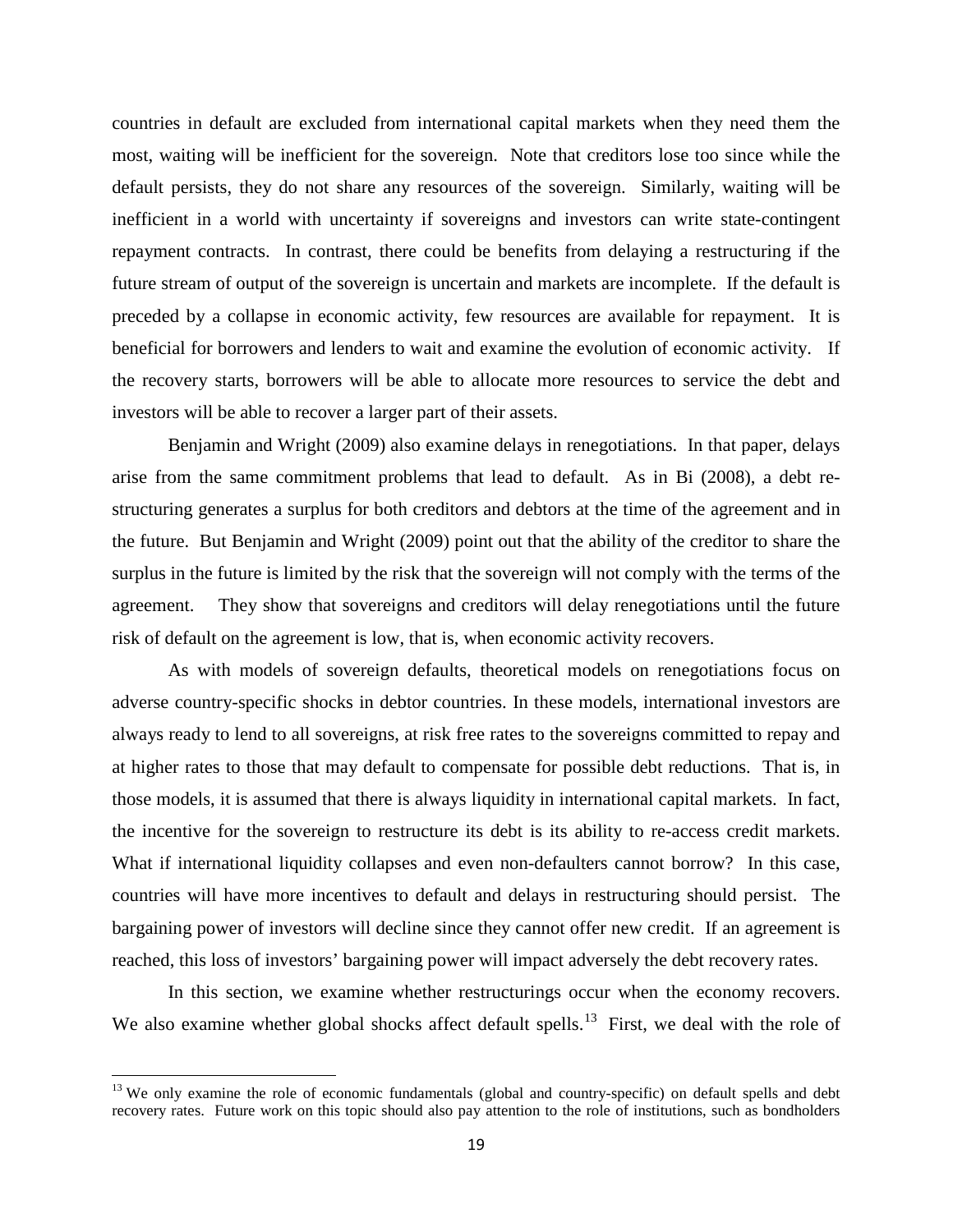economic recoveries. We interpret economic recoveries leading to restructurings as those that guarantee that the debt burden can be stabilized. We compute the debt burden as the debt/export ratio.<sup>14</sup> We use the risk management approach to debt sustainability proposed by Garcia and Rigobon (2005) to estimate the likelihood that a recovery can help to stabilize the debt burden. Second, we also deal with global slowdowns and international capital market disruptions. We use duration analysis to examine the role of all these factors in delaying/accelerating an agreement.

#### *4.2.1 The Role of Recoveries*

 $\overline{\phantom{a}}$ 

Garcia and Rigobon (2005) use risk management techniques to assess the sustainability of the debt. We modify this methodology to explain delays in debt renegotiations. To estimate the timing of the restructuring, we examine the stochastic properties of the debt dynamics during the duration of the default for the seven countries in our sample.

As in all the literature on debt sustainability, our analysis focuses on the debt accumulation equation with a twist. We just examine the evolution of the debt to exports ratio during default episodes when countries basically do not have access to international capital markets. The debt dynamics is:

$$
(1 + g_{t+1})d_{t+1} = (1 + r)d_t - f_t
$$
\n(4)

Where *d* is the debt to exports ratio, *r* is the interest rate on the debt, *g* is the growth rate of exports, and  $f$  captures the debt service to exports ratio (if any) during the default.<sup>[15](#page-20-1)</sup> In equation  $(4)$  sovereigns mostly rollover the principal and accumulate coupon arrears.<sup>16</sup> During defaults, when coupons and sinking fund are not paid, the debt grows at the interest rate of the loans

committees. See, for example Esteves (2013) on the role of the Confederation of Foreign Bondholders and Flandreau (2013) on the role of the London Stock Exchange Court of Arbitration. See, also Mitchener and Weidenmier's (2010) and Tomz (2007) on the role of supersanctions.

<span id="page-20-0"></span> $14$  We compute the debt/export ratio using trend exports because sustainability is mostly affected by shocks to the permanent component of exports and not by transitory shocks.

<span id="page-20-1"></span><sup>15</sup> As we explained before, we use trend exports to measure the debt burden of the economy. Thus, *g* and *f* are the growth rate of trend exports and the debt service to trend exports, respectively. We estimate trend exports using the Hodrick-Prescott filter.

<span id="page-20-2"></span><sup>&</sup>lt;sup>16</sup> In some rare cases, countries can tap international capital markets even while being in default (for example, Brazil) in the aftermath of the 1898 default). Even when they tap the market while in default, their ability to borrow falls dramatically. In those cases, we also include the new bonds issued in our estimates of the evolution of the debt.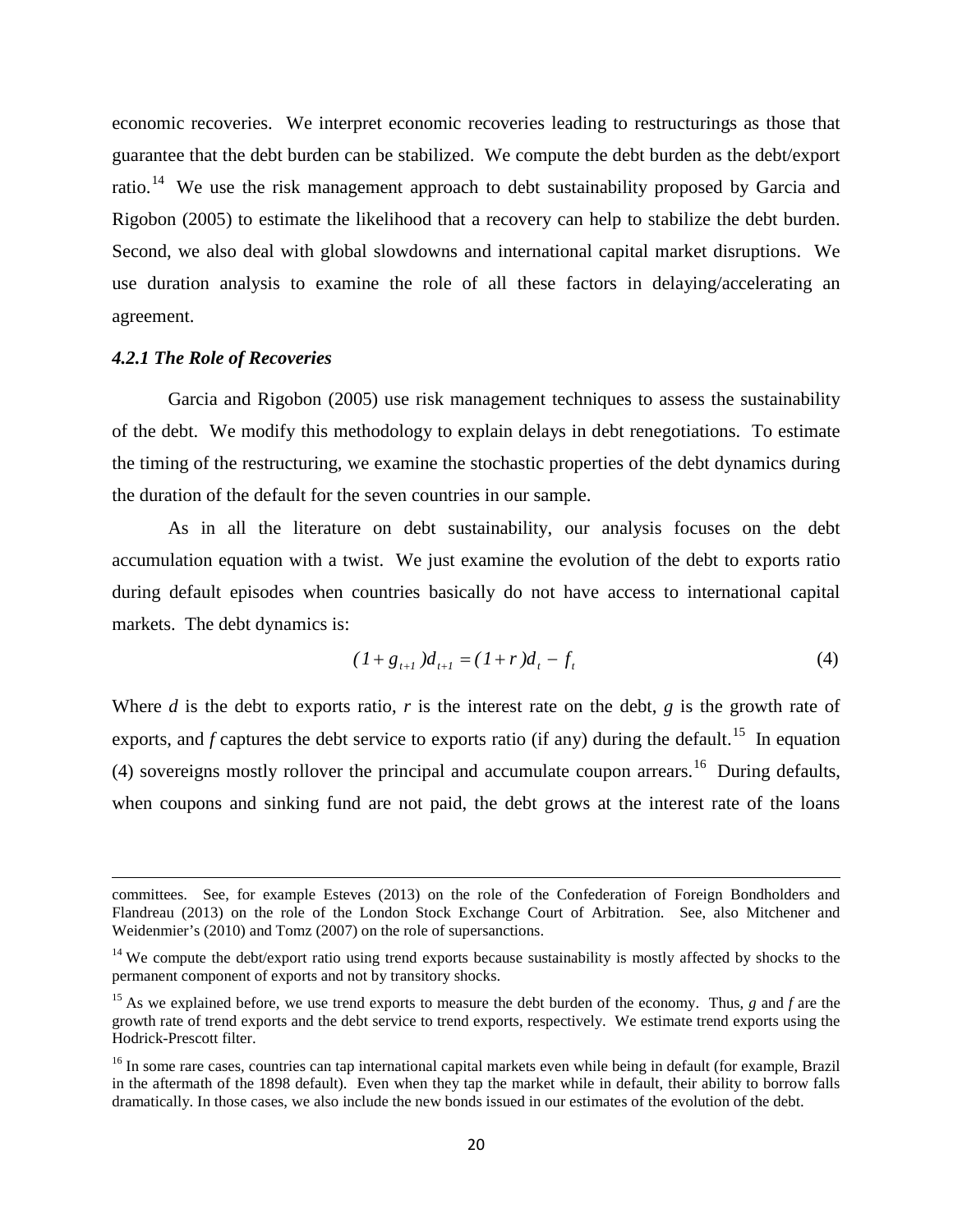contracted before the default. This interest rate is known. However, the debt/export ratio is uncertain since the growth rate of exports is stochastic.

As described before, theoretical models of debt renegotiation emphasize that during defaults both investors and the sovereigns try to assess the gains from exiting default and the odds that the sovereigns will comply with the restructuring. These gains from exiting default and the ability of the debtor not to renege on the terms of the restructuring do not just depend on the state of the economy at the time of the renegotiation but also on the future path of the sovereign's economy and the ability of the debtor to stabilize its debt burden. Thus, to assess sustainability in any year, not only do we look at the debt/export ratio in that year but we also estimate the evolution of the debt/export ratio over the following *n* years.

We compute the various paths of the debt/export ratio by estimating an autoregressive process (AR) for the growth rate of exports. In particular, we estimate:

$$
g_{t} = \overline{g} + B(L)g_{t} + \varepsilon_{t}
$$
  
\n
$$
\varepsilon_{t} \sim N(0, \sigma^{2})
$$
\n(5)

where  $\varepsilon$  is an *iid* shock. Using the estimated AR process, the distribution of  $\varepsilon$ , and Monte Carlo simulations with 1,000 repetitions, we calculate the various paths of the debt/export ratio and obtain the probability that the debt burden will stabilize within *n* years. This process is repeated for each year of the default episode, incorporating the new information on exports as it becomes available. The probability of stabilizing the debt burden for each year during the default spell will be our yardstick to test whether default spells end when the economy is expected to recover and the future default risk is low.

The question is what is the threshold that makes the debt sustainable? The answer to this question remains elusive. Thus, we do not estimate the probability that the debt/export ratio reaches a certain threshold. Instead, our criterion for restructuring in year *t* is that future recoveries are large enough to keep the debt burden in period *t* stable within the following *n* years. In other words, our debt/export ratio target is time-varying. In particular, we interpret recoveries leading to restructurings as those recoveries that trigger a reduction of the debt/export ratio by 10% within 5 years. Since most of the defaults in our sample are outright defaults, with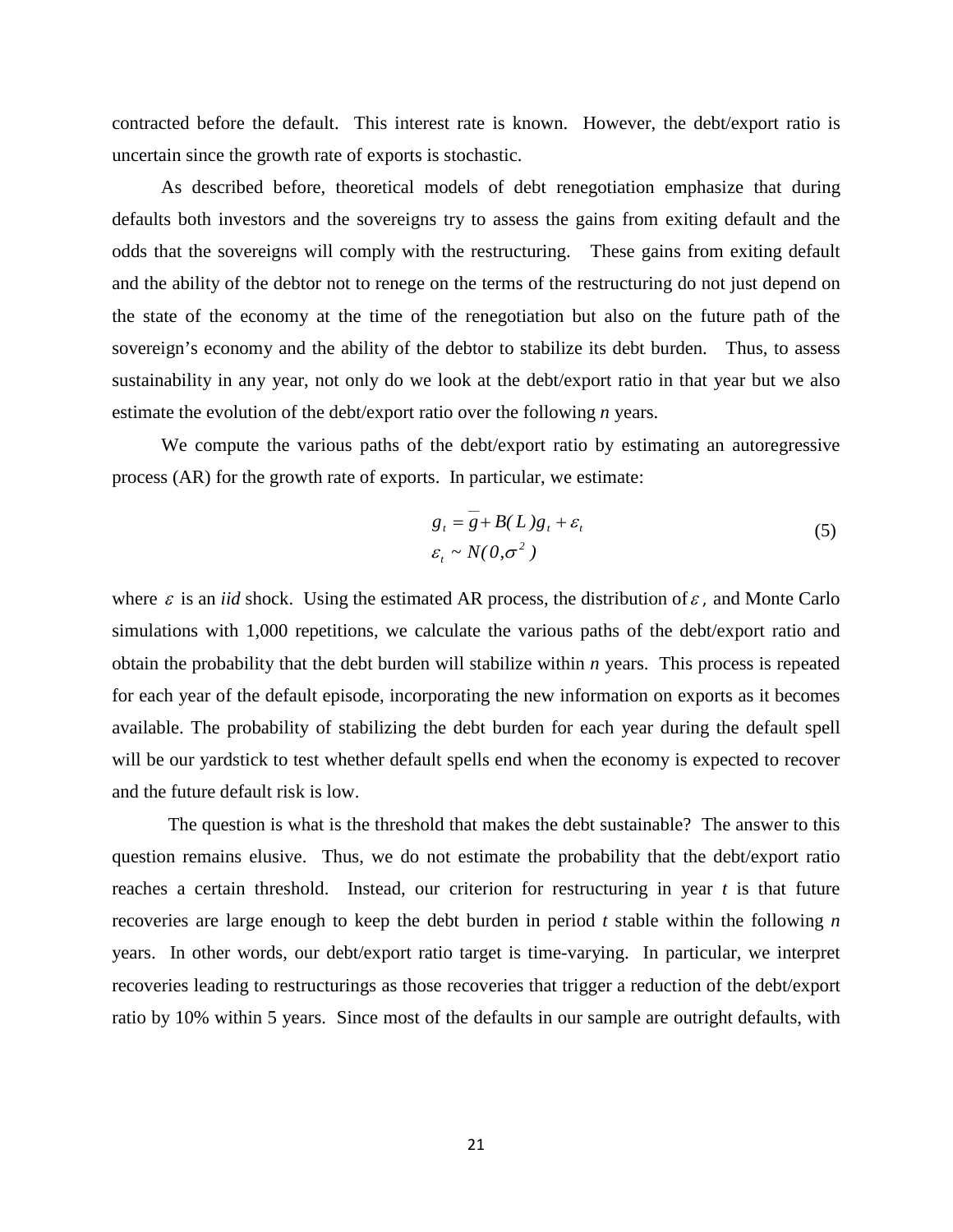no payment of coupons or amortization, recoveries leading to "stabilizing the debt burden" imply a growth rate of exports larger than the average interest rate on the debt.<sup>[17](#page-22-0)</sup>

The results on the likelihood of renegotiating the debt are reported in Table 4. In this table, the first probability is the probability of reducing the debt burden by 10% within five years as assessed during the first year of the default. The next row shows the same probabilities but using information up to the second year of the default episode. More generally, the probability in year *t* is the estimated probability that the debt burden can be reduced by 10% within *5* years using information up to period *t*. The last probability for each default episode shown in Table 4 is the probability in the year of the restructuring of the sovereign debt.

We can summarize the results as follows:

*First*, during the first year of the default spell, most countries cannot stabilize the debt burden according to our metric. The probabilities of "stabilizing the debt burden" in the first year of the default spell are only high in less than 20% of the default episodes. Even in these episodes, the probabilities are mostly high not because of recoveries but because the sovereigns only suspend principal and not coupon payments, such as Brazil during the default starting in 1898.

*Second,* recoveries matter. Overall, 50% of all the default spells end when the economy starts to recover and the probabilities of stabilizing the debt burden are increasing. Interestingly, the long default spells following the London panic in 1825 are driven by the persistent Latin America economic slowdown. None of the probabilities of stabilizing the debt burden are positive until about 16 years after the default. Brazil's probabilities become positive after 16 years of default, Peru's after 15 years, and Argentina's after 26 years. Importantly, at the heart of Argentina's and Peru's ability to stabilize their debt burden during this episode is the high growth of exports starting in the mid-1840s. Brazil's stabilization of its debt burden is due in part to Brazil's ability (or willingness) to continue paying the interest on its debt.

*Third*, recoveries do not guarantee the exit from default. Sometimes it takes many years after the recoveries start for an agreement to be reached. This is the case of the defaults in the midst of the Great Depression. The defaults spells are quite long, lasting on average 15 years. The first country to restructure is Uruguay after 8 years of default, followed by Colombia after

<span id="page-22-0"></span> $17$  To examine the robustness of this result, we also estimate the probabilities that the debt burden remains constant within five years. This assumption does not affect our results. The results are available upon request.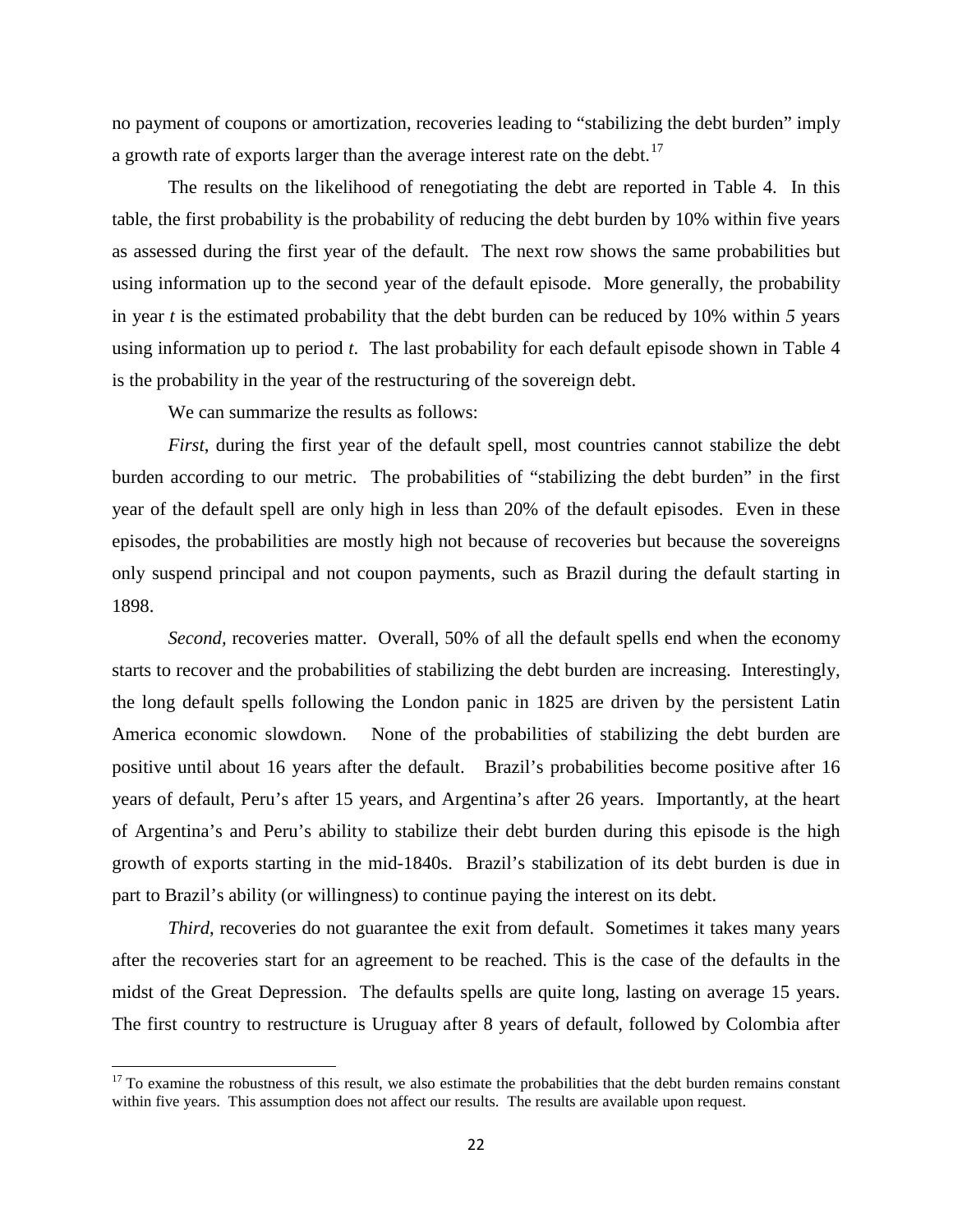11 years, Mexico after 15 years, Brazil after 16 years, Chile after 19 years, and Peru after 23 years. Interestingly, while the crisis in 1931 devastates the economies of these countries in the early 1930s, growth resumes sharply within years, mostly with the onset of the Second World War. As shown in Table 4, the probabilities of restructuring the debt (reducing the debt burden by 10%) increase sharply in the late 1930s. By 1940, the probabilities of restructuring the debt for basically all the countries are above 50%. Only Uruguay restructures its debt in 1937. All other countries continue to be in default even after 10 years of sharp increases of their exports. A possible explanation about the reluctance of the debtor countries to settle their debt is the missing "carrot." Without international liquidity, there are no benefits from paying back foreign debts. Renegotiations take longer and haircuts become larger.

While the results in Table 4 suggest that recoveries matter, there are many defaults that end with no recoveries and other defaults that end after many years of sustained strong growth. These results suggest that there are other factors at work in explaining default spells. We examine the role of other shocks using duration analysis in the next section.

#### *4.2.2 Duration Analysis*

This section examines the role of recoveries as well as other global and country-specific shocks on the duration of defaults using the Cox proportional hazard model. As in all duration model estimations, we only look at the years of default and the year when the country exits default. The dependent variable in our estimations is a dummy variable equal to "0" in the years the country is in default and equal to "1" in the year when the country exits default. The estimations include the data of the 27 default spells of Argentina, Brazil, Chile, Colombia, Mexico, Peru, and Uruguay.

In addition to studying the role of recoveries on default spells, we also examine the role global factors, as captured by international issuance/U.K. export ratio, the growth rate of world imports, and the real interest rate in the financial center. Finally, we also study whether the debt/export ratio at the time of the default affects the default spell.

Since we have only 27 defaults, we estimate a parsimonious model. Table 5 shows the results. As with the logit estimation, the estimates in Table 5 include only the statistically significant indicators.<sup>[18](#page-23-0)</sup> Only two indicators explain default spells. We find that the debt/export

<span id="page-23-0"></span><sup>&</sup>lt;sup>18</sup> We also examine whether terms of trade shocks affect default spells but we do not find any significant effect.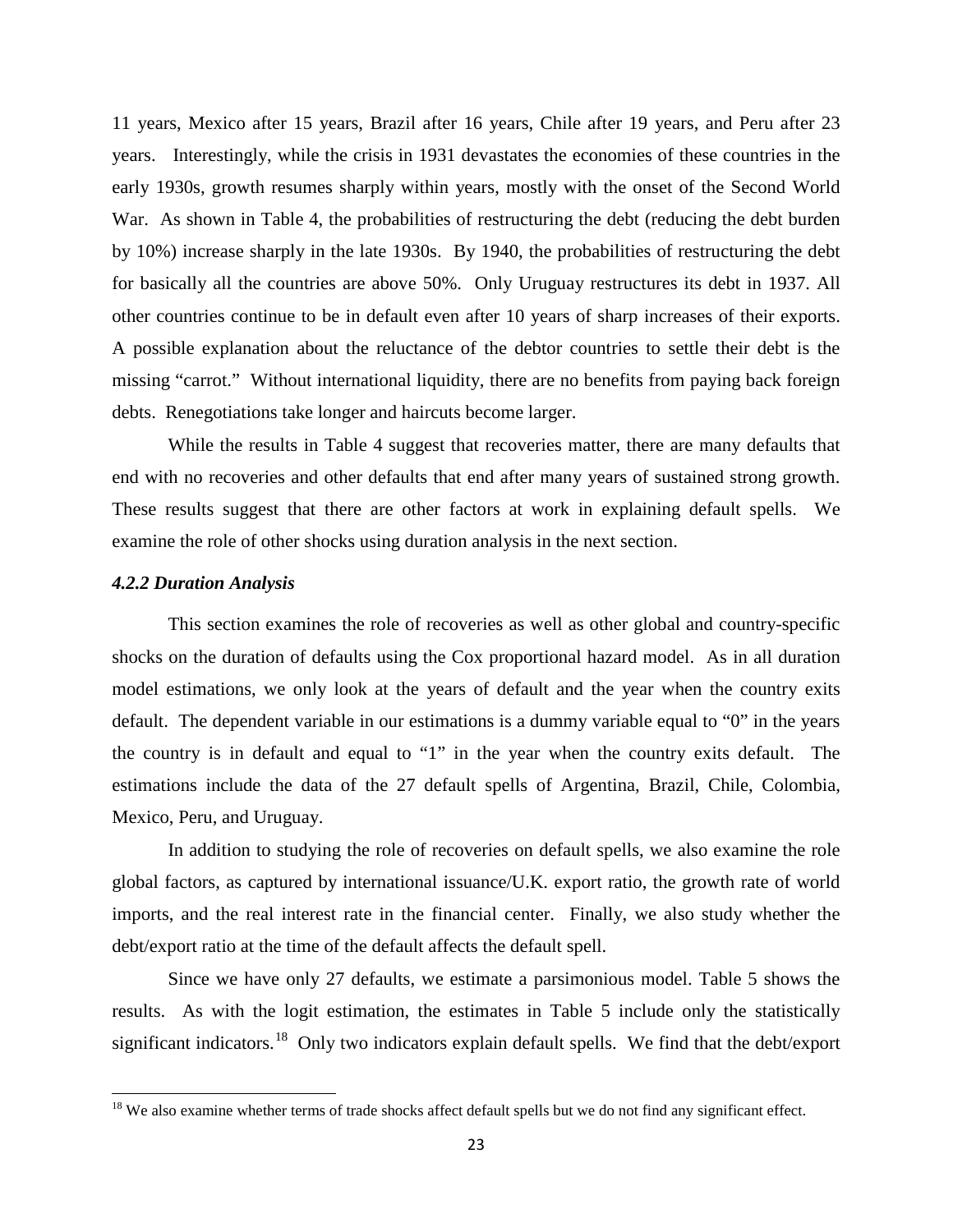ratio in the year of the default does not affect the default spell but that recoveries that help to stabilize the debt burden (shown in Table 4) continue to explain default spells. Importantly, the results in Table 5 show that international liquidity also matters. This table shows the coefficients of a Cox proportional hazard model in Column 1 and the corresponding p-value in Column 2. A positive coefficient indicates that a higher value of that variable is associated with a shorter duration of the default spell. To estimate the percent change in the probability of exiting default in response to a change in variable  $X_i$ , we need to transform the corresponding coefficient as follows:

*percent response of the probability of renegotiation*<sub>*i*</sub> = 
$$
(e^{coeff_{i} \times \Delta X_{i}} - 1) \times 100
$$
 (6)

The responses to a one-percentage point increase of the different variables are shown in Column 3. The coefficient for the indicator capturing international liquidity shows that a one-percentage point increase in international issuance (as a share of U.K. exports) is associated with a 9.17% increase of the probability of a renegotiation of the default while a one-percentage point increase in the probability of recoveries leading to stabilizing the country debt/export ratio leads to a 0.91% increase in the probability of ending the default spell. The coefficients of these two variables are significantly different from zero at conventional significance levels. To have a sense of the economic importance of economic recoveries and international liquidity on default spells, this table also shows the responses to a one-standard deviation shock in the two variables.

Our estimates in Table 5 indicate that the disappearing international capital markets following the international crisis in 1931 are at the core of the long default spells following the defaults in the early 1930s and outweigh the effect of economic recoveries. Note that while adverse shocks to economic activity in Latin America are colossal in the early 1930s, so are the economic recoveries across the region starting with the Second World War. The probabilities of stabilizing the debt/export ratio increase on average 64 percentage points from the average in the early 1930s to the average at the end of the defaults, leading to an increase in the probability of ending the default of about 79%. However, there is also a dramatic and persistent decrease in international liquidity following the crises in London and New York. International issuance (as a share of U.K. exports) that averages about 15% during the 1920-1930 period declines to 1% on average from 1931 to 1950. This 14 percentage-point decline in international issuance leads to a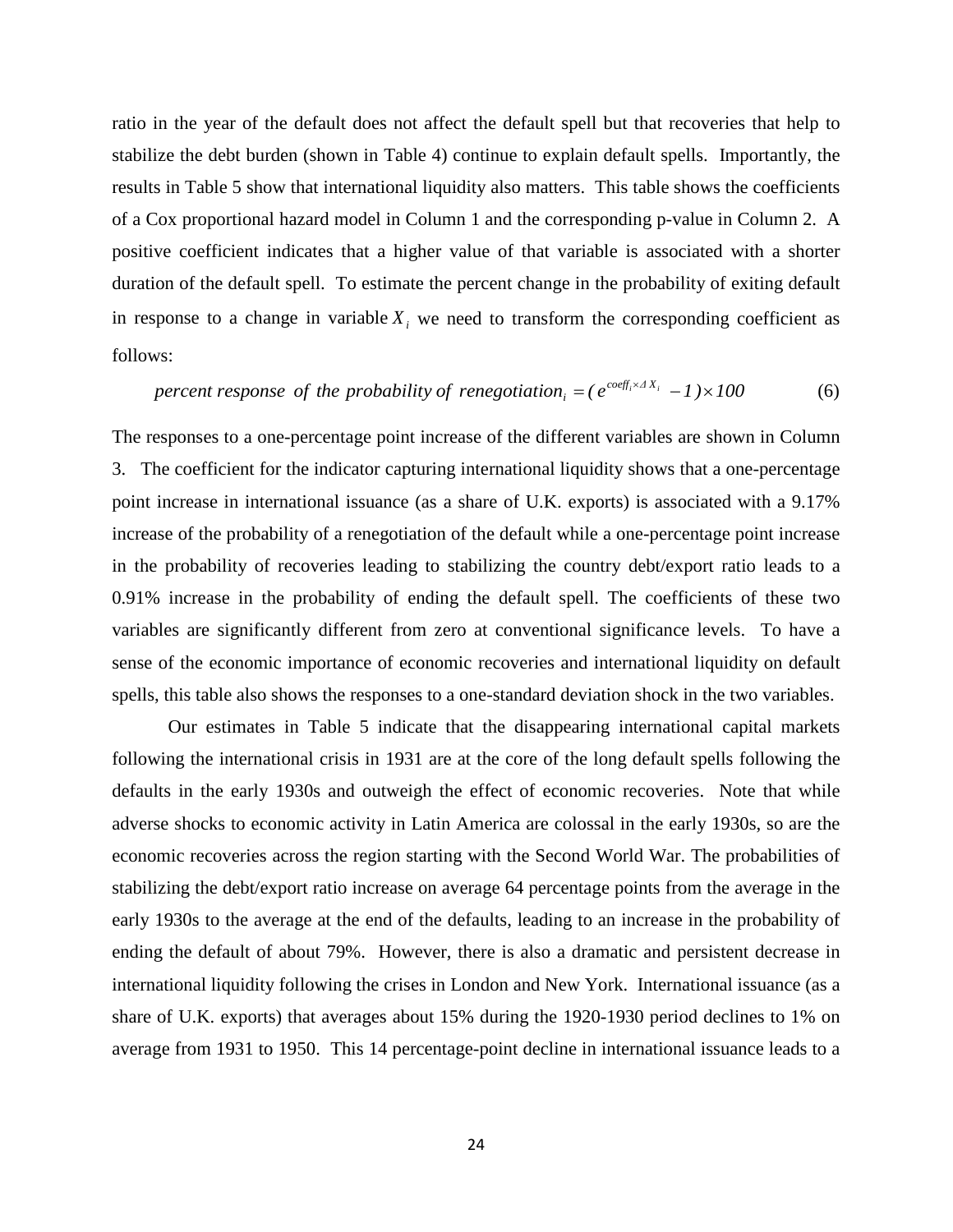decrease in the probability of restructuring the debt of 71%, basically offsetting the effect of the economic recoveries.

In contrast, the long default spells following the defaults of the 1820s are mostly explained by the protracted slowdown in economic activity. While international liquidity crashes following the London crisis in 1825, international issuance restarts in the early 1830s to collapse in the early 1840s, and surge again in the late 1840s and 1850s. The increase in international liquidity in the 1830s does not lead to any restructurings. Only by the mid-1840s, economic activity starts recovering in Argentina, Brazil, and Peru. The probabilities of stabilizing the debt/export ratio for these countries increase on average by 46 percentage points in the last five years of the default spell, leading (according to the estimates in Table 5) to an increase in the likelihood of an agreement of 52%. At that time, the increase in international liquidity also contributes to the increase in the likelihood of restructuring the debt. The average international issuance (as a share of U.K. exports) increases by 5 percentage points during the late 1840s and 1850s. According to our estimates in Table 5, this increase in international liquidity leads to an increase in the probability of restructuring the debt of 55%.

To conclude, our results indicate that at the core of long default spells there is always a missing ingredient. The culprit is not always the same. In some cases it is an absence of economic recoveries while in others is lack of international liquidity. For debtors and creditors to agree to restructure the debt with no delays, both economic and financial liquidity recoveries are essential.

#### *4.3 Debt Reduction Rates*

Economic recoveries are at the heart of models of debt restructurings, with recoveries leading to shorter default spells and lower debt reduction rates (Benjamin and Wright, 2009, and Bi, 2008). Yue (2010) also contributes to this literature. She also incorporates sovereign defaults and renegotiations into a dynamic equilibrium model. The focus of this paper is on the links between the debt/GDP ratio at the time of default, interest rates at which sovereigns can borrow, and debt reduction rates. Importantly, the paper also examines the effects of changes in bargaining power of creditors and debtors. She finds that debt reduction rates are larger the higher the debt/GDP at the time of default is. She also demonstrates that changes in bargaining power of creditors have a great impact on debt reduction rates. As expected, lower creditors' bargaining power results in larger debt reduction rates. Still, this paper does not model what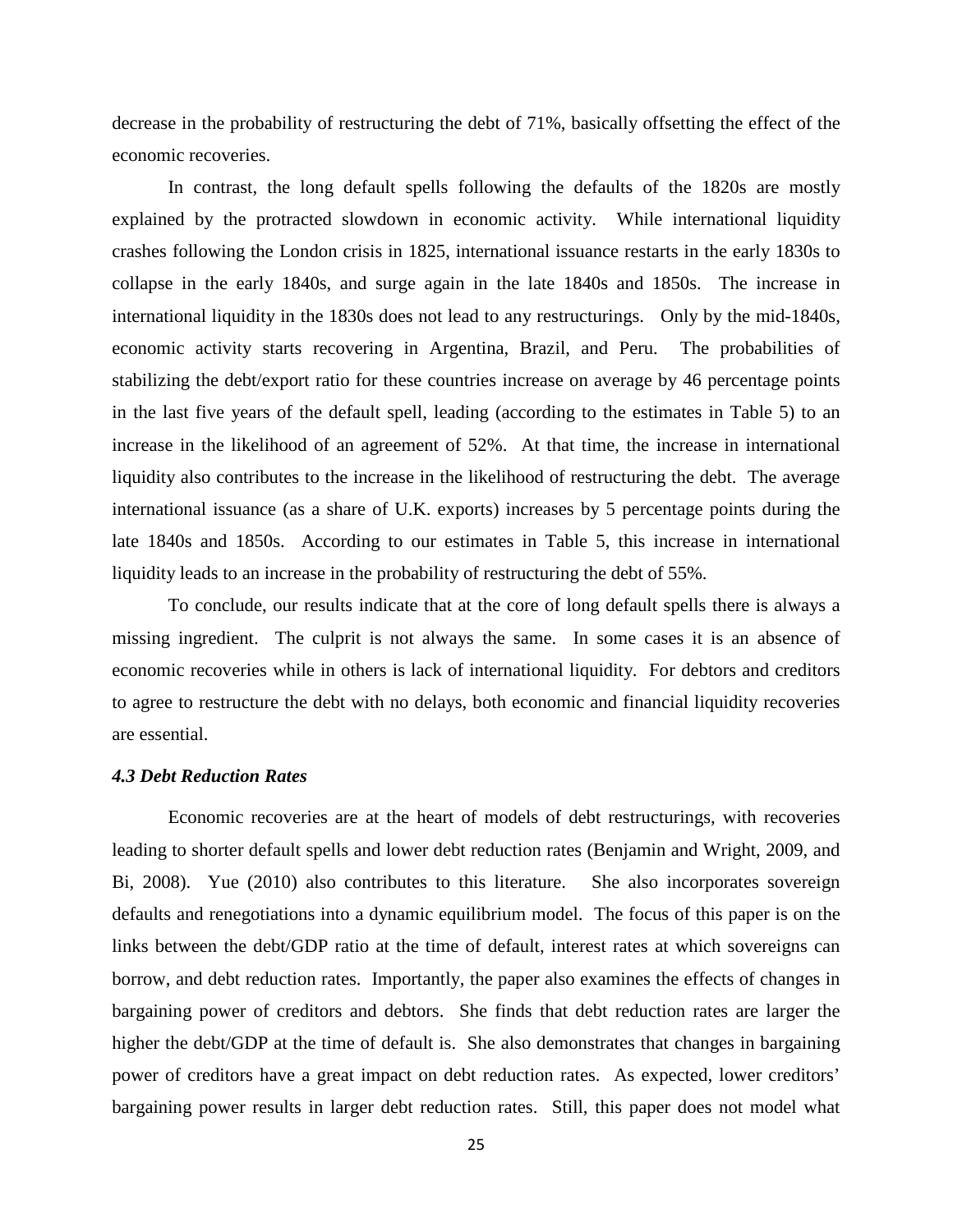fundamentals affect creditors' bargaining power. Using regression analysis, we now examine the effects of the debt burden, economic recoveries, and bargaining power of creditors on debt reduction rates. In our estimations, we link investors' bargaining power to international liquidity and examine whether capital markets disruptions lead to lower bargaining power of investors and to higher debt reduction rates.

Table 6 shows the results. The dependent variable of the regression is the debt reduction rate shown in Figure 6 (bottom panel). Because our sample only includes 27 defaults, Table 6 only reports the most parsimonious model, including only the statistically significant indicators.<sup>[19](#page-26-0)</sup> Column 1 shows our benchmark estimation. As concluded in Yue (2010), our findings indicate that debt sustainability matters. An increase of the debt/export ratio at the time of default leads to higher investors' losses. This effect is not only statistically significant but also economically significant. A one-standard deviation increase in the debt/export ratio at the time of default leads to a 15 percentage-point increase in investors' losses. International liquidity in the 5 years before each restructuring (our proxy for the bargaining power of investors) is also both statistically and economically significant. A one-standard deviation decline in international issuance/U.K. exports leads to a 16 percentage-point increase in the debt reduction rate.

The third indicator in Table 6 captures the effect of economic recoveries. Our benchmark regression in Column 1 captures the effects of economic recoveries with the average probability of stabilizing the debt burden in the last 5 years of the default spell (or with average during the default spell if it lasts less than 5 years). Note, that in contrast to the models of debt restructurings, recoveries do not seem to affect debt reduction rates. We next examine whether recoveries matter only during episodes with no capital market disruptions, that is, during episodes when investors can offer new loans to entice the sovereign to restructure the debt with smaller losses for investors. The results are shown in Column 2. We construct two international liquidity dummies. The high (low) international liquidity dummy is equal to "1" when international liquidity is higher (lower) than the median value in our sample of defaults and "0" otherwise. The international liquidity dummies are interacted with the probabilities of stabilizing the debt burden. We find that economic recoveries that stabilize the debt/export ratio

<span id="page-26-0"></span> $19$  In preliminary regressions, we also examine whether other country-specific indicators, such as the terms of trade, and global indicators, such as world imports, matter. We find those indicators are not statistically significant.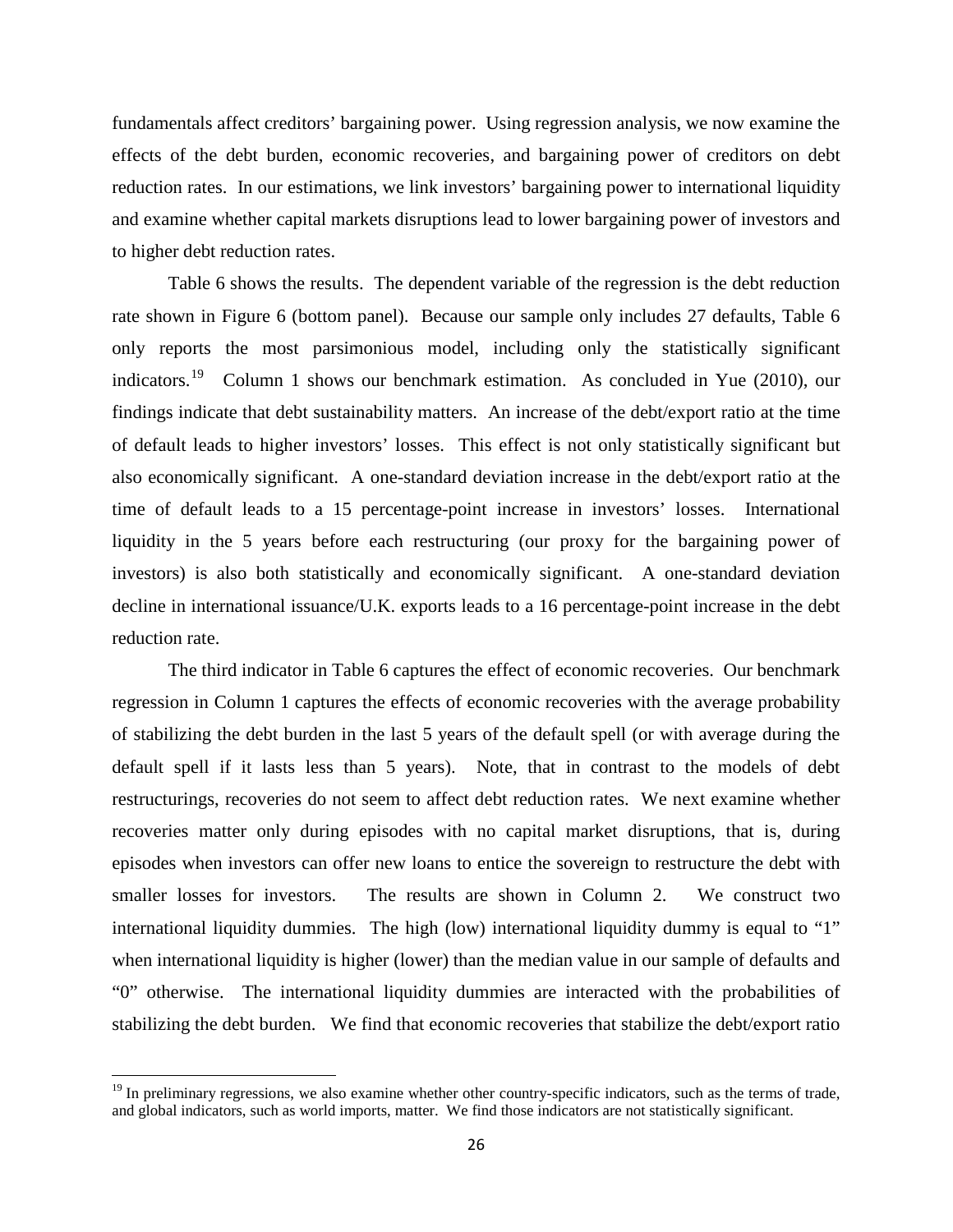only lead to lower haircuts in times of high international liquidity. In times of high international liquidity, a one-standard deviation increase in the probability of stabilizing the debt burden leads to a 15 percentage-point decline in the debt reduction rate. In contrast, when there is an international liquidity crash, a higher likelihood of recoveries has no effect on debt reduction rates. It is in these times of capital markets disruptions that international investors lose bargaining power. The sovereigns have nothing to gain from restructuring the debt in episodes in which even non-defaulters cannot tap international capital markets, and thus, investors' losses increase.<sup>[20](#page-27-0)</sup> This last result jointly with our results on default spells in the previous section suggest that restructurings with short default spells and low debt reduction rates occur in the midst economic and international liquidity bonanzas.

## **5. Conclusions**

We have examined the empirical regularities and the sources of the problems leading to sovereign defaults in Latin American during the first episode of financial globalization. For these defaults, we have also examined what triggers long and short default spells as well as large and small debt reduction rates at the time of the restructuring of the debt. We find that while defaults occur following adverse shocks to the sovereign's economy, these shocks cannot explain why sovereign debt crises cluster together. Panics in the financial centers that lead to disruptions in international capital flows and overall slowdown of the center economies are at the epicenter of these systemic crises in the periphery. In contrast, idiosyncratic crises are only triggered by country-specific vulnerabilities. We also find that systemic crises are not just different in their origins but also in their resolution. Overall, default spells following systemic crises tend to be more protracted. Also, systemic crises end with larger debt reductions.

While we just study sovereign debt crises in Latin America, the bunching of sovereign debt crises is not just a Latin American phenomenon. As emphasized in Bordo and Murshid

<span id="page-27-0"></span><sup>&</sup>lt;sup>20</sup> To examine the sensitivity of our results, we conduct an extra robustness test. Although not shown in Table 6, we also examine whether the debt/export ratio at the time of the agreement helps to improve our estimates in Column 1. We calculate the debt at the time of the agreement using the debt in the year of the default, capitalizing the unpaid coupons, including new bonds if the sovereign taps the capital market during default, and reducing the debt when the sovereign makes amortization payments. The results indicate that a higher debt burden at the time of the agreement leads to higher debt reductions, with a one-standard deviation positive shock to this indicator leading to a 15 percentage-point increase in the debt reduction rate. Also, as in our estimations in Column 1, international liquidity matters, with a one-standard deviation decline in international liquidity (as a percent of U.K. exports) leading to a 17 percentage-point increase in investors' losses. As captured by the Adjusted R-squared in this last regression, these two specifications perform equally well. We thank one referee for this suggestion.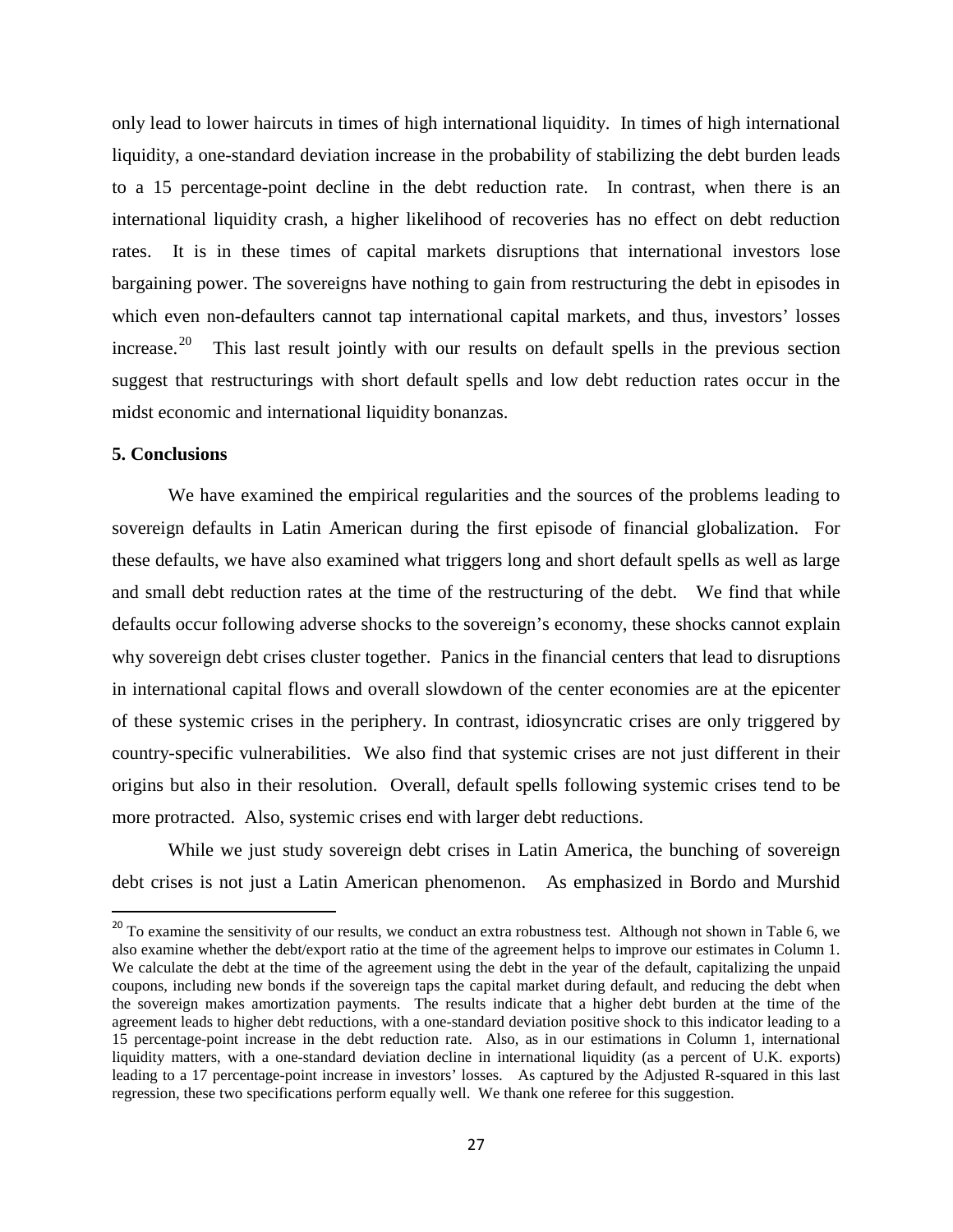(2000) and Reinhart and Rogoff (2011), the cluster of defaults is also a global phenomenon. Moreover, this phenomenon is not just a feature of the  $19<sup>th</sup>$  and early  $20<sup>th</sup>$  centuries. For example, the Debt Crisis in the 1980s erupts amidst a banking crisis in the United States<sup>[21](#page-28-0)</sup> and the European Sovereign Debt Crisis erupts in the aftermath of the 2008 U.S. Subprime Crisis. These global crises are hardy perennials. We need to understand their triggers, the mechanisms of transmission, and the causes fueling repeated waves of defaults. The current theoretical literature on sovereign debt crises does not provide a satisfactory explanation of this phenomenon. A promising area of research to explain waves of defaults is that of Arellano and Bai (2014) who develop a multicountry model in which a default in one country triggers defaults in other countries and Kovrijnykh and Szentes (2007) who model economies with default cycles.

The current theoretical literature on defaults only focuses on sovereign borrowing cycles. But sovereign borrowing does not capture the whole story. Defaults come on the heels of capital flow bonanzas that include not just sovereign borrowing but mostly private borrowing. Some of these private capital flow bonanzas end with financial fragilities and banking problems, which in turn lead to further increases in government borrowing to rescue the failing financial institutions, increasing the odds of a sovereign default. These cycles of private borrowing, bankruptcies, sovereign borrowing, and default suggest that models of sovereign debt crises should be combined with models of capital flows booms and busts in the presence of distortions, such as, Schneider and Tornell (2000).

The results presented in this paper constitute a first step in examining the links between panics in the financial center and sovereign debt crises in the periphery. We have not examined for example, the links between panics in the financial center, defaults, currency problems, and the stability of currency unions. Still, many sovereign defaults during the first episode of financial globalization are accompanied by countries in the periphery exiting the gold standard. The question is how these two crises interact. Did this mix of financial panics, defaults, and abandonment of the gold standard in the periphery lead to larger debt overhangs, further slowdown of the global economy, more defaults, and the overall collapse of the gold standard? In view of the current Euro crisis, it is important to examine the lingering effects of financial panics on the breakdowns of currency systems.

<span id="page-28-0"></span><sup>&</sup>lt;sup>21</sup> The U.S. commercial banking crisis that starts in 1980, in the midst of a recession and with collapsing real estate prices, leads to about 1,400 bank failures (see Boyd and Gertler, 1993 and 1994, for an analysis of this crisis).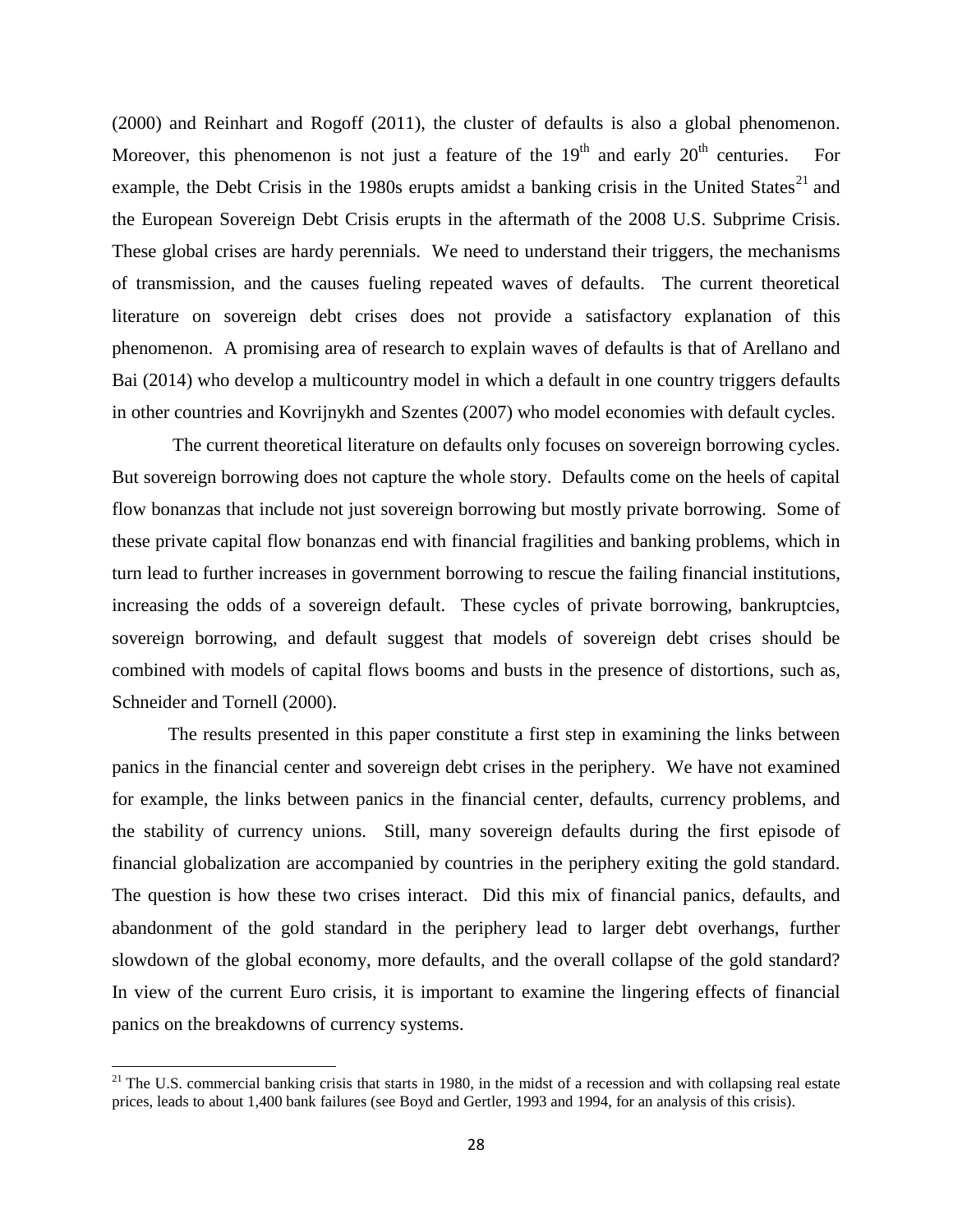#### **References**

- Adrian, Tobias, Paolo Colla, and Hyun Song Shin (2013). "Which Financial Frictions? Parsing the Evidence from the Financial Crisis of 2007-09," *[NBER Macroeconomics Annual](https://ideas.repec.org/s/ucp/macann.html)*, 27, University of Chicago Press, 159-214.
- Aguiar, Mark and Gita Gopinath (2006). "Defaultable Debt, Interest Rates, and the Current Account, *Journal of International Economics,* 69, 64 – 83.
- Arellano, Cristina (2008). "Default Risk and Income Fluctuations in Emerging Economies," *American Economic Review*, 98, 690-712.
- Arellano, Cristina and Yan Bai (2014). "Linkages across Sovereign Debt Markets," Federal Reserve Bank of Minneapolis, Research Department Staff Report 491.
- Benjamin, David and Mark Wright (2009). "Recovery Before Redemption: A Theory of Delays in Sovereign Debt Renegotiation," UCLA Working Paper.
- Bi, Ran (2008). "Beneficial Delays in Debt Restructuring Negotiations," International Monetary Fund Working Paper 08/38.
- Bordo, Michael and Barry Eichengren (1999). "Is Our Current International Economic Environment Unusually Crisis Prone?" in *Capital Flows and the International Financial System*, edited by David Gruen and Luke Gower. Economic Group, Reserve Bank of Australia
- Bordo, Michael and Antu Murshid (2000) "The International Transmission of Financial Crises before World War II: Was there Contagion?" National Bureau of Economic Research Working Paper No.7900.
- Boyd, John and Mark Gertler (1993). "U.S. Commercial Banking: Trends, Cycles, and Policy," *NBER Macroeconomics Annual 1993*, 319-368.
- Boyd, John and Mark Gertler (1994). "The Role of Large Banks in the Recent U.S. Banking Crisis," *Federal Reserve Bank of Minneapolis, Quarterly Review,* Winter 1994, 2-21.
- Catão Luis and Bennett Sutton, 2002, "Sovereign Defaults: The Role of Volatility," IMF Working Paper 02/149.
- Cruces, Juan and Christoph Trebesch (2013). "Sovereign Defaults: The Price of Haircuts," *American Economic Journal: Macroeconomics*, 5, 85-117.
- Eaton, Jonathan and Mark Gersovitz (1981). "Debt with Potential Repudiation: Theoretical and Empirical Analysis," *Review of Economic Studies*, XLVIII, 289-309.
- Eichengreen, Barry and Richard Portes (1986). "Debt and Default in the 1930s: Causes and Consequences," *European Economic Review*, 30, 599-640.
- Esteves, Rui (2013). "The Bondholder, the Sovereign, and the Banker: Sovereign Debt and Bondholders' Protection Before 1914," *European Review of Economic History*, 17, 380- 407.
- Flandreau, Marc (2013). "Collective Action Clauses Before They Had Airplanes: Bondholder Committees and the London Stock Exchange in the  $19<sup>th</sup>$  Century (1827-1866)," Graduate Institute of International And Development Studies Working Paper No: 01/2013.
- Garcia, Márcio and Roberto Rigobon (2005). "A Risk Management Approach to Emerging Market's Sovereign Debt Sustainability with an Application to Brazilian Data," *Inflation Targeting, Debt, and the Brazilian Experience: 1999 to 2003*, edited by Francesco Giavazzi, Ilan Goldfajn, and Santiago Herrera, MIT Press.
- Inter-American Development Bank, 2007, "*All that Glitters May Not Be Gold" 2007 Annual Report,* Washington, DC.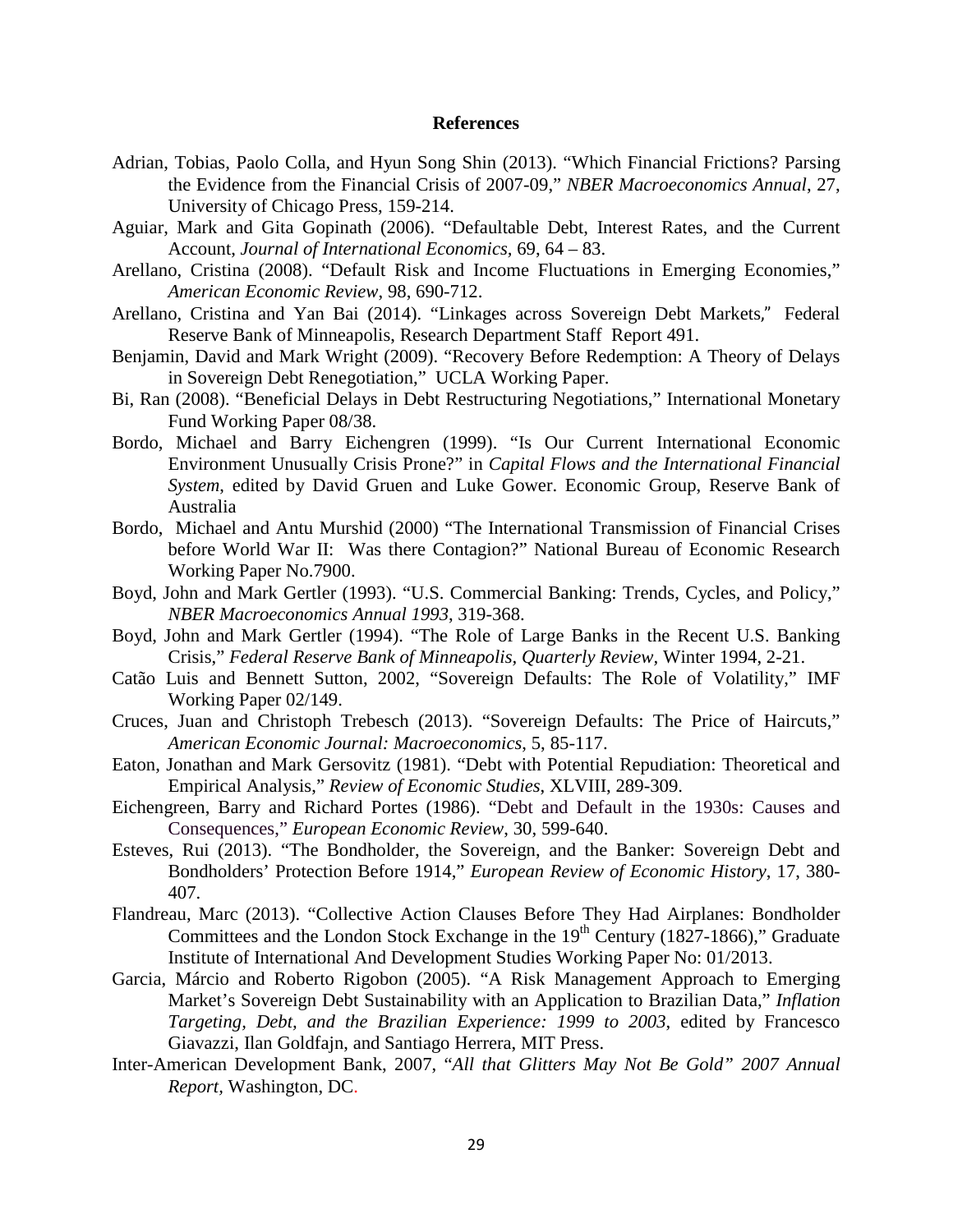- Kaminsky, Graciela (2010). "Terms of Trade Shocks and Fiscal Cycles" in *Inflation in an Era of Relative Price Shocks,* edited by Renée Fry, Callum Jones, and Christopher Kent, Reserve Bank of Australia and Centre for Applied Macroeconomic Analysis at the Australian National University, 231-250.
- Kaminsky, Graciela (2012). "Two Centuries of International Borrowing Cycles: A View from Latin America," in<http://home.gwu.edu/~graciela>
- Kovrijnykh, Natalia and Balázs Szentes (2007). "Equilibrium Default Cycles," *Journal of Political Economy*, 115, 403-446.
- Lerdo de Quejada, Miguel (1853). *Comercio Esterior de México desde la Reconquista hasta Hoy*, Bogotá, Colombia.
- Manasse, Paolo, Nouriel Roubini, and Axel Schimmelpfennig (2003). "Predicting Sovereign Debt Crises, IMF Working Paper 03/221.
- Marichal, Carlos, 1989, *A Century of Debt Crises in Latin America*. New Jersey: Princeton University Press.
- Mitchener, Kris and Marc Weidenmier (2010). "Supersanctions and Sovereign Debt Repayment," *Journal of International Money and Finance*, 29, 19-36.
- Reinhart, Carmen and Kenneth Rogoff (2011). "From Financial Crash to Debt Crisis," *American Economic Review*, 101, 1676-1706.
- Schneider, Martin and Aaron Tornell (2004). "Balance Sheet Effects, Bailout Guarantees and Financial Crises," *Review of Economic Studies*,71, 883-913.
- Sturzenegger, Federico and Jeromin Zettelmeyer, 2007, "Creditors' Losses versus Debt Relief: Results from a Decade of Sovereign Debt Crises," *Journal of the European Economic Association*, 5, 343-351.
- Sturzenegger, Federico and Jeromin Zettelmeyer (2008). "Haircuts: Estimating Investors Losses in Sovereign Debt Restructurings: 1998-2005," *[Journal of International Money and](http://econpapers.repec.org/article/eeejimfin/)  [Finance](http://econpapers.repec.org/article/eeejimfin/)*, 27, 780-805.
- Tomz, Michael (2007). *Reputation and International Cooperation: Sovereign Debt Across Three Centuries*, Princeton University Press.
- Yue, Vivian, 2010, "Sovereign Default and Debt Renegotiation," *Journal of International Economics,* 80, pages 176-187.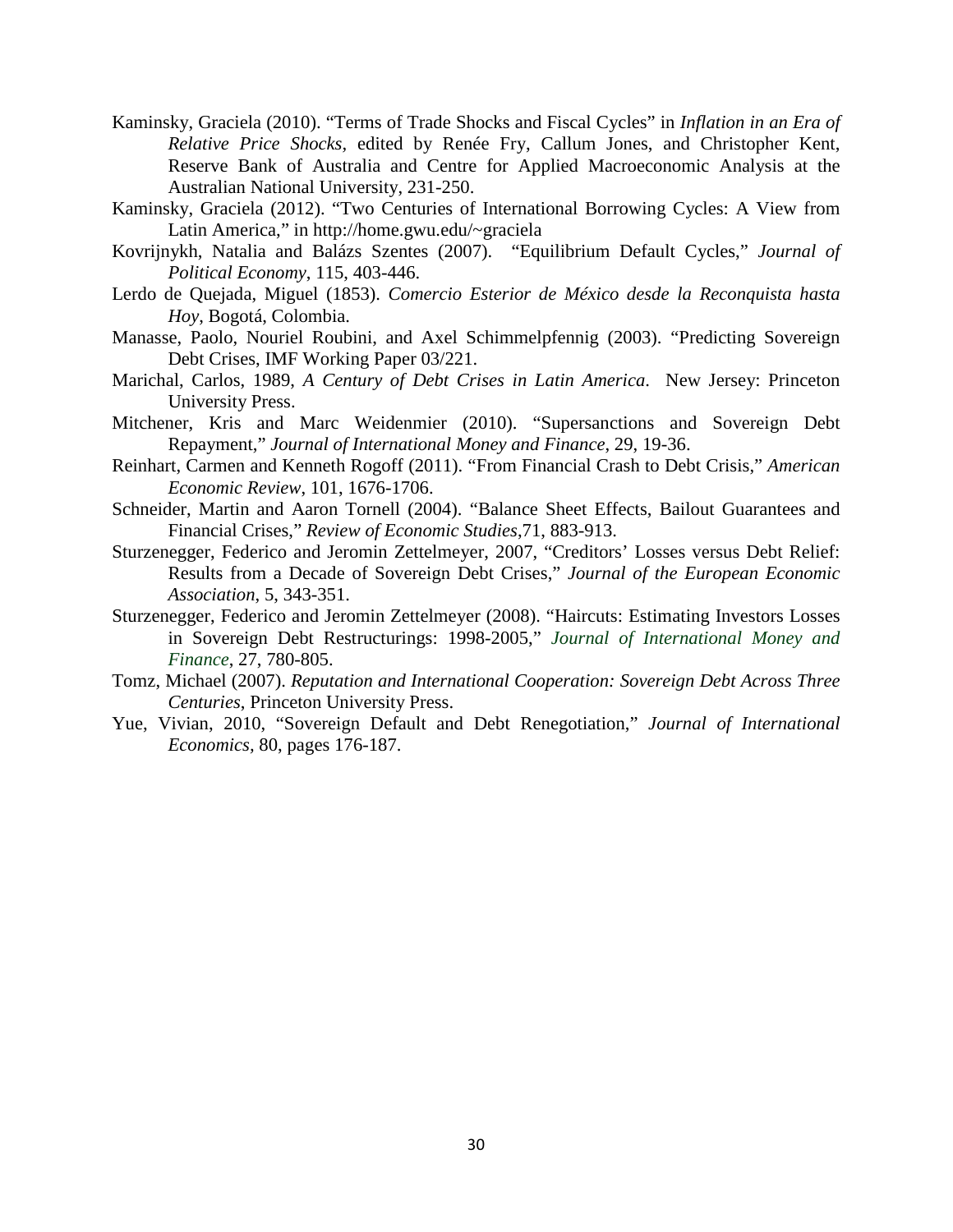#### **Table 1 Systemic Sovereign Debt Crises**

| Year of the Start<br>of the Episode | Origin of the Shock                           | <b>The Background</b>                                                                                                                                                                                                                                                                                                        | <b>Mechanism of Transmission</b>                                                                                                                                                                                                                                                                                                               | <b>Defaulting Countries</b>                                                                                                                                    |
|-------------------------------------|-----------------------------------------------|------------------------------------------------------------------------------------------------------------------------------------------------------------------------------------------------------------------------------------------------------------------------------------------------------------------------------|------------------------------------------------------------------------------------------------------------------------------------------------------------------------------------------------------------------------------------------------------------------------------------------------------------------------------------------------|----------------------------------------------------------------------------------------------------------------------------------------------------------------|
| 1825                                | Bank of England raises the discount<br>rate   | The crisis is preceded by an<br>international capital flow bonanza,<br>triggered in part by the end of the<br>Napoleonic Wars and the reduction in<br>government spending in Great Britain.<br>Interest rates in Great Britain sharply<br>decline.                                                                           | The Bank of England raises the<br>discount rate in 1825 to avoid the loss<br>of foreign exchange reserves. The<br>stock market crash in London leads to<br>a banking panic in England. The crisis Guatemala, Honduras, Mexico,<br>spreads to continental Europe.<br>Countries in the periphery lose access<br>to international capital markets | Argentina, Brazil, Chile, Colombia,<br>Costa Rica, Ecuador, El Salvador,<br>Nicaragua, Peru, Venezuela                                                         |
| 1873                                | Stock Market Collapse in Vienna               | This crisis is preceded by a surge in<br>capital flows from England and<br>continental Europe to finance the<br>construction of railroads in Latin<br>America and the periphery. The crash<br>boom in Germany and Austria fueled<br>by the French war reparation payments Latin America, and the Middle East.<br>to Prussia. | The Austrian-German boom collapses<br>in a dramatic stock market crash in<br>Vienna in May 1873. Stock markets in Bolivia, Colombia, Costa Rica,<br>Europe and America also crash.<br>in 1873 also follows a speculative land Economic activity worldwide collapses Uruguay<br>and is followed by defaults in Europe,                          | Guatemala, Honduras, Paraguay, Peru,                                                                                                                           |
| 1890                                | <b>Baring Crisis</b>                          | The crisis culminates a major lending<br>boom from London, Paris, Frankfurt,<br>and Berlin in the 1880s to finance<br>railroads and other infrastructure<br>worldwide. Capital flows also trigger<br>a boom in land prices.                                                                                                  | The international crisis is fueled by the<br>collapse of Baring Brothers on<br>November 8, 1890. The Bank of<br>England prevents a panic by arranging<br>an operation to re-capitalize Baring<br>Brothers. Capital flows to Latin<br>America and the rest of the periphery<br>contract sharply.                                                | Argentina, Ecuador, Guatemala,<br>Nicaragua, Paraguay, Uruguay,<br>Venezuela                                                                                   |
| 1928                                | Federal Reserve raises the rediscount<br>rate | The 1920s experience major stock<br>market booms associated with massive<br>investment in new technologies,<br>including electricity, automobiles,<br>communications, and petrochemicals.<br>International issuance reaches a peak<br>in 1927.                                                                               | Starting in January 1928, the Federal<br>Reserve raises the rediscount rate from<br>3.5% to 6%. The call rate reaches<br>12% in 1928. London and New York<br>stock markets crash in 1929. A<br>worldwide depression, banking crises,<br>and the collapse of the Gold Standard<br>follow.                                                       | Bolivia, Brazil, Chile, Colombia, Costa<br>Rica, Cuba, Dominican Republic, El<br>Salvador, Guatemala, Nicaragua,<br>Mexico, Panama, Paraguay, Peru,<br>Uruguay |

Notes: Systemic sovereign debt crisis episodes are defined as five-year episodes with defaults of at least one-third of the countries in Latin America.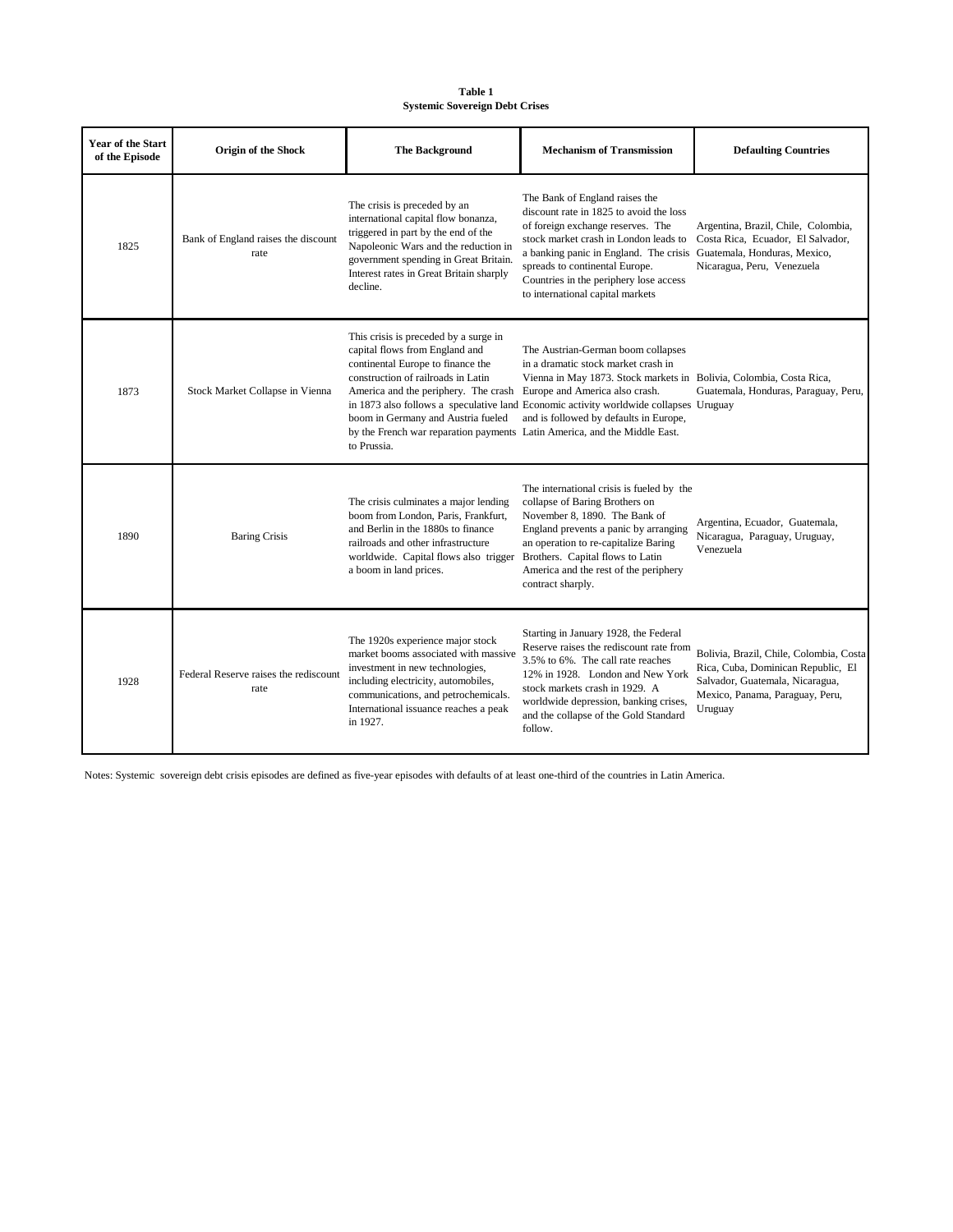| Year | <b>Defaulting Countries</b>    |
|------|--------------------------------|
|      |                                |
| 1821 | Colombia, Venezuela            |
| 1848 | Colombia                       |
| 1848 | Venezuela                      |
| 1854 | Mexico                         |
| 1865 | Venezuela                      |
| 1868 | Ecuador                        |
| 1872 | Dominican Republic             |
| 1879 | Chile, Colombia                |
| 1895 | Costa Rica                     |
| 1898 | Brazil, El Salvador, Venezuela |
| 1900 | Colombia                       |
| 1901 | Costa Rica                     |
| 1906 | Ecuador                        |
| 1911 | Nicaragua                      |
| 1914 | Brazil, Ecuador, Mexico        |
| 1915 | Uruguay                        |
| 1920 | Paraguay                       |
| 1921 | El Salvador                    |
|      |                                |

**Table 2 Idiosyncratic Sovereign Debt Crises**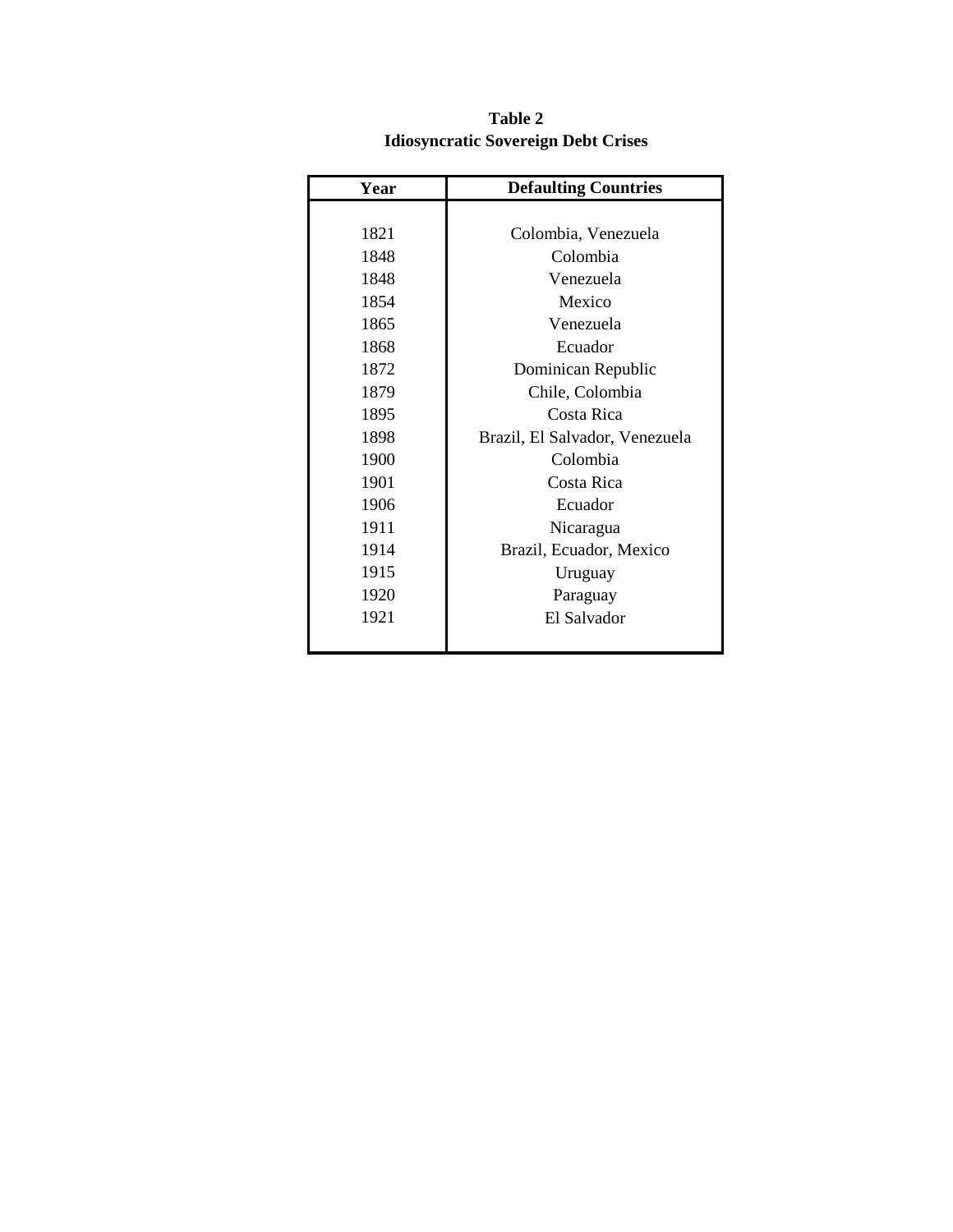#### **Table 3 Are Systemic and Idiosyncratic Sovereign Debt Crises Different?**

#### **Logit Estimates of Default Probabilities**

| <b>Indicators</b>                                                                               | Model 1<br><b>Model with Country-Specific</b><br><b>Shocks</b> |              | <b>Model 2</b><br><b>Model with Country-Specific and</b><br><b>Global Shocks</b> |              |  |  |
|-------------------------------------------------------------------------------------------------|----------------------------------------------------------------|--------------|----------------------------------------------------------------------------------|--------------|--|--|
|                                                                                                 | coefficient                                                    | p-value      | coefficient                                                                      | p-value      |  |  |
| <b>Country-Specific Indicators</b><br>Debt Service/Exports<br>Growth Rate of Trend Exports      | 8.39<br>$-16.29$                                               | 0.00<br>0.00 | 6.94<br>$-17.05$                                                                 | 0.02<br>0.00 |  |  |
| <b>Global Indicators</b><br>International Issuance/U.K. Exports<br>Growth Rate of World Imports |                                                                |              | $-14.57$<br>$-2.89$                                                              | 0.00<br>0.12 |  |  |
| Number of Observations<br>$Pseudo-R2$                                                           | 422<br>0.15                                                    |              | 422<br>0.22                                                                      |              |  |  |

#### **Hypothesis Tests Is the Origin of Systemic and Idiosyncratic Sovereign Debt Crises Different?**

| <b>Type of Crisis</b>     | <b>Estimated Average Probabilities</b><br>in the Year of the Default with<br>Model: | t-test                                                              |              |
|---------------------------|-------------------------------------------------------------------------------------|---------------------------------------------------------------------|--------------|
|                           | <b>With Country-</b><br><b>Specific Shocks</b>                                      | <b>With Country-</b><br><b>Specific and</b><br><b>Global Shocks</b> | p-value      |
| Systemic<br>Idiosyncratic | 0.20<br>0.06                                                                        | 0.31<br>0.09                                                        | 0.08<br>0.17 |

Notes: The top panel shows the coefficients of two logit models. Model 1 includes only country-specific indicators while Model 2 includes both country-specific and global indicators. The dependent variable is a dummy variable equal to "0" in the years the country is not in default and equal to "1" in the year when the country defaults. To test whether the origins of these two varieties of crises are different, we compare the estimated probabilities in the year of the default using the two models. The bottom panel shows the average probabilites for the two models and reports the p-values of the t-tests of the difference in means. See the text for the definitions of the indicators and Appendix A for the sources.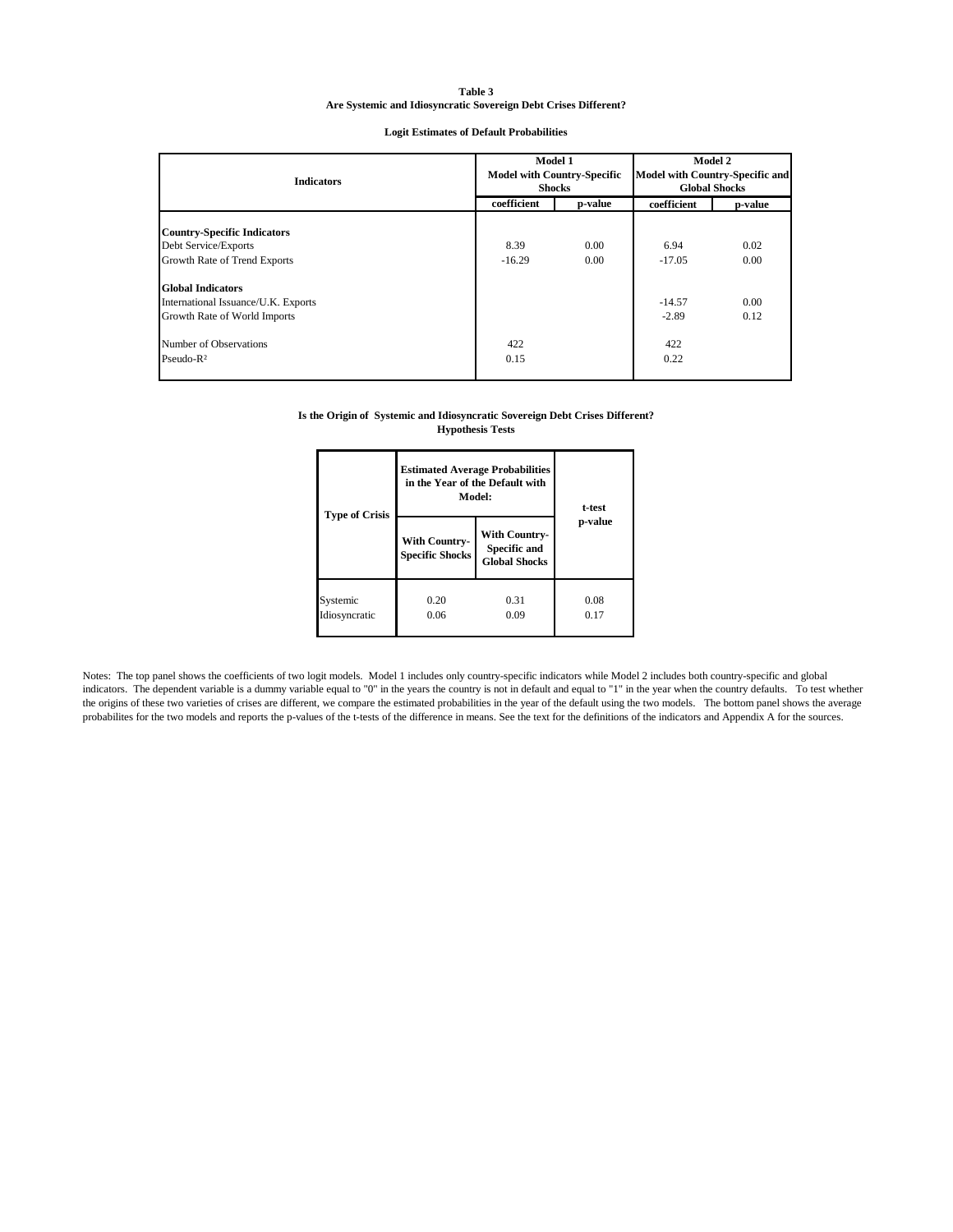| Table 4                                        |
|------------------------------------------------|
| Do Economic Recoveries Shorten Default Spells? |

|                        |                |              |                |    |                |                |                |              |                                              |                |                  | <b>Probabilities of Stabilizing Debt/Exports</b> |          |                  |                |                |                |                |              |                  |                |                |                |              |                |                |                |
|------------------------|----------------|--------------|----------------|----|----------------|----------------|----------------|--------------|----------------------------------------------|----------------|------------------|--------------------------------------------------|----------|------------------|----------------|----------------|----------------|----------------|--------------|------------------|----------------|----------------|----------------|--------------|----------------|----------------|----------------|
| <b>Year in Default</b> | Argentina      |              |                |    | <b>Brazil</b>  |                |                | <b>Chile</b> |                                              |                |                  |                                                  | Colombia |                  |                |                |                |                | Mexico       |                  |                | Peru           |                |              |                | Uruguay        |                |
|                        | 1828           | 1891         | 1828           |    | 1898 1914      | 1931           | 1827           | 1879         | 1931                                         | 1821           | 1826             | 1848                                             | 1873     | 1879             | 1900           | 1932           | 1827           | 1854 1914      |              | 1928             | 1826           | 1876           |                |              | 1931 1875 1891 | 1915           | 1931           |
|                        |                |              |                |    |                |                |                |              |                                              |                |                  |                                                  |          |                  |                |                |                |                |              |                  |                |                |                |              |                |                |                |
|                        | $\overline{0}$ | $\mathbf{0}$ | n.a.           | 29 | 9              | $\mathbf{0}$   | $\mathbf{0}$   | 55           | $\overline{0}$                               | $\overline{0}$ | $\overline{0}$   | $\mathbf{0}$                                     | 2        | $\boldsymbol{0}$ | $\overline{0}$ | $\overline{0}$ | 20             | $\overline{0}$ | 65           | $\overline{0}$   | 5              | $\mathbf{0}$   | $\mathbf{0}$   | $\mathbf{0}$ | $\overline{0}$ | 80             | $\overline{0}$ |
| $\overline{c}$         | $\mathbf{0}$   | $\mathbf{0}$ | n.a.           | 58 | 21             | $\mathbf{0}$   | $\mathbf{0}$   | 63           | $\overline{0}$                               | $\mathbf{0}$   | $\mathbf{0}$     | 18                                               |          | $\mathbf{0}$     | $\overline{0}$ | $\mathbf{0}$   | 15             | $\overline{0}$ | 68           | $\boldsymbol{0}$ | 3              | $\mathbf{0}$   | $\mathbf{0}$   | $\mathbf{0}$ |                | $80\,$         | $\mathbf{0}$   |
| 3                      | $\mathbf{0}$   | $\mathbf{0}$ | n.a.           | 64 | 36             | $\overline{0}$ | $\mathbf{0}$   | 61           | $\overline{0}$                               |                | $\mathbf{0}$     | 62                                               |          | $\mathbf{0}$     | $\overline{0}$ | $\overline{0}$ | 12             | $\overline{0}$ | 76           | $\boldsymbol{0}$ | $\mathbf{0}$   | $\mathbf{0}$   | $\mathbf{0}$   | $\mathbf{0}$ |                | 79             | $\overline{0}$ |
|                        | $\mathbf{0}$   |              | n.a.           | 75 | 41             | $\overline{0}$ | $\mathbf{0}$   | 68           | $\overline{0}$                               |                | $\mathbf{0}$     | 76                                               |          | $\mathbf{0}$     | $\overline{0}$ | $\overline{0}$ | $\mathbf{1}$   | $\overline{0}$ | 76           | $\boldsymbol{0}$ | $\mathbf{0}$   | $\mathbf{0}$   | $\mathbf{0}$   | $\mathbf{0}$ |                | 60             | $\overline{0}$ |
|                        | $\overline{0}$ |              | n.a.           | 78 | 36             | $\overline{0}$ | $\mathbf{0}$   | 57           | $\overline{0}$                               |                | $\mathbf{0}$     | 75                                               |          | $\mathbf{0}$     | $\mathbf{0}$   | $\overline{0}$ | $\mathbf{0}$   | -1             | 65           | $\mathbf{0}$     | $\mathbf{0}$   | $\mathbf{0}$   | $\mathbf{0}$   |              |                | 32             | $\overline{0}$ |
|                        | $\overline{0}$ |              | n.a.           | 79 | 36             | $\mathbf{0}$   | $\overline{0}$ | 44           | $\overline{0}$                               |                | $\mathbf{0}$     | 78                                               |          | $\mathbf{0}$     | $\mathbf{0}$   | $\mathbf{0}$   | $\overline{0}$ |                | 48           | $\mathbf{0}$     | $\mathbf{0}$   | $\mathbf{0}$   | $\overline{0}$ |              |                | $\overline{0}$ | $\overline{0}$ |
|                        | $\Omega$       |              | n.a.           | 78 | 28             | 48             | $\mathbf{0}$   |              | $\mathbf{0}$                                 |                | $\mathbf{0}$     | 80                                               |          | $\mathbf{0}$     |                |                | $\mathbf{0}$   | $\overline{4}$ |              | $\boldsymbol{0}$ | $\mathbf{0}$   | $\mathbf{0}$   | $\mathbf{0}$   |              |                | $\mathbf{0}$   |                |
| 8                      | $\theta$       |              | n.a.           | 80 | 23             | 100            | $\mathbf{0}$   |              | 8                                            |                | $\mathbf{0}$     | 80                                               |          | $\mathbf{0}$     |                | 44             | $\mathbf{0}$   |                | $\mathbf{0}$ | $\mathbf{0}$     | $\mathbf{0}$   | $\mathbf{0}$   | $\mathbf{0}$   |              |                | $\overline{0}$ | 30             |
| $\mathbf{Q}$           | $\theta$       |              | n.a.           | 70 | 19             | 100            | $\mathbf{0}$   |              | 38                                           |                | $\mathbf{0}$     | 80                                               |          | $\mathbf{0}$     |                | 76             | $\mathbf{0}$   | $\mathbf{1}$   | $\mathbf{0}$ | 8                | $\mathbf{0}$   | $\mathbf{0}$   |                |              |                |                |                |
| 10                     | $\theta$       |              | $\mathbf{1}$   | 70 | 13             | 100            | $\mathbf{0}$   |              | 74                                           |                | $\mathbf{0}$     | 71                                               |          | $\mathbf{0}$     |                | 80             | $\Omega$       | 1              |              | 28               | $\mathbf{0}$   | $\mathbf{0}$   | 5              |              |                |                |                |
| 11                     | $\mathbf{0}$   |              | $\overline{0}$ | 61 | 5              | 100            | $\overline{0}$ |              | 70                                           |                | $\mathbf{0}$     | 70                                               |          | $\mathbf{0}$     |                | 100            | $\mathbf{0}$   | $\overline{0}$ |              | 77               | $\overline{0}$ | $\mathbf{0}$   | 37             |              |                |                |                |
| 12                     | $\overline{0}$ |              | $\overline{0}$ | 60 | $\mathbf{0}$   | 100            | $\mathbf{0}$   |              | 71                                           |                | $\overline{0}$   | 66                                               |          | $\overline{0}$   |                |                | $\overline{0}$ | $\mathbf{0}$   |              | 80               | $\mathbf{0}$   | $\mathbf{0}$   | 69             |              |                |                |                |
| 13                     | $\mathbf{0}$   |              | $\bf{0}$       | 52 | $\mathbf{0}$   | 100            | $\mathbf{0}$   |              | 73                                           |                | $\mathbf{0}$     | 62                                               |          | $\mathbf{0}$     |                |                | $\overline{0}$ | $\overline{0}$ |              | 95               | $\mathbf{0}$   | $\overline{0}$ | 68             |              |                |                |                |
| 14                     | $\mathbf{0}$   |              | $\overline{0}$ | 37 | $\overline{0}$ | 100            | $\overline{0}$ |              | 80                                           |                | $\mathbf{0}$     | 53                                               |          | $\mathbf{0}$     |                |                | $\overline{0}$ | $\overline{0}$ |              | 85               | $\mathbf{0}$   | $\overline{0}$ | 78             |              |                |                |                |
| 15                     | $\mathbf{0}$   |              | $\overline{0}$ |    |                | 95             | $\mathbf{0}$   |              | 80                                           |                | $\boldsymbol{0}$ |                                                  |          | $\overline{0}$   |                |                | $\mathbf{0}$   | $\mathbf{0}$   |              | 85               | $\overline{0}$ |                | 80             |              |                |                |                |
| 16                     | $\mathbf{0}$   |              | $\overline{0}$ |    |                | 100            | $\overline{0}$ |              | 79                                           |                | $\boldsymbol{0}$ |                                                  |          | $\Omega$         |                |                | $\mathbf{0}$   | $\mathbf{0}$   |              |                  |                |                | 90             |              |                |                |                |
| 17                     | $\overline{0}$ |              | 16             |    |                |                |                |              | 78                                           |                | $\overline{0}$   |                                                  |          | $\Omega$         |                |                | $\mathbf{0}$   | $\overline{0}$ |              |                  |                |                | 90             |              |                |                |                |
| 18                     | $\mathbf{0}$   |              | 30             |    |                |                |                |              | 75                                           |                | $\overline{0}$   |                                                  |          | $\Omega$         |                |                | $\mathbf{0}$   | $\overline{0}$ |              |                  | 8              |                | 80             |              |                |                |                |
| 19                     | $\Omega$       |              | 59             |    |                |                |                |              | 71                                           |                | $\overline{0}$   |                                                  |          |                  |                |                | $\overline{0}$ | $\overline{0}$ |              |                  | 6              |                | 77             |              |                |                |                |
| 20                     | $\Omega$       |              | 68             |    |                |                |                |              |                                              |                | $\overline{0}$   |                                                  |          |                  |                |                | $\mathbf{0}$   | $\overline{0}$ |              |                  | 44             |                | 79             |              |                |                |                |
| 21                     | $\Omega$       |              | 71             |    |                |                |                |              |                                              |                |                  |                                                  |          |                  |                |                | $\mathbf{0}$   | $\mathbf{0}$   |              |                  | 56             |                | 66             |              |                |                |                |
| 22                     | $\Omega$       |              | 80             |    |                |                |                |              |                                              |                |                  |                                                  |          |                  |                |                | $\Omega$       | $\overline{0}$ |              |                  | 60             |                | 28             |              |                |                |                |
| 23                     | $\Omega$       |              | 80             |    |                |                |                |              | 65<br>42<br>$\overline{0}$<br>$\overline{0}$ |                |                  |                                                  |          |                  |                |                |                |                |              |                  |                |                |                |              |                |                |                |
| 24                     | $\overline{0}$ |              | 80             |    |                |                |                |              |                                              |                |                  |                                                  |          |                  |                |                | $\Omega$       | $\overline{0}$ |              |                  | 60             |                |                |              |                |                |                |
| 25                     | $\mathbf{0}$   |              |                |    |                |                |                |              |                                              |                |                  |                                                  |          |                  |                |                | $\overline{0}$ | $\mathbf{0}$   |              |                  |                |                |                |              |                |                |                |
| 26                     | $\mathbf{0}$   |              |                |    |                |                |                |              |                                              |                |                  |                                                  |          |                  |                |                |                |                |              |                  |                |                |                |              |                |                |                |
| $27\,$                 | -1             |              |                |    |                |                |                |              |                                              |                |                  |                                                  |          |                  |                |                |                |                |              |                  |                |                |                |              |                |                |                |
| $28\,$                 | 9              |              |                |    |                |                |                |              |                                              |                |                  |                                                  |          |                  |                |                |                |                |              |                  |                |                |                |              |                |                |                |
| 29                     | 5              |              |                |    |                |                |                |              |                                              |                |                  |                                                  |          |                  |                |                |                |                |              |                  |                |                |                |              |                |                |                |
| 30<br>31               | 24             |              |                |    |                |                |                |              |                                              |                |                  |                                                  |          |                  |                |                |                | 12             |              |                  |                |                |                |              |                |                |                |
| 32                     |                |              |                |    |                |                |                |              |                                              |                |                  |                                                  |          |                  |                |                |                | 11             |              |                  |                |                |                |              |                |                |                |
|                        |                |              |                |    |                |                |                |              |                                              |                |                  |                                                  |          |                  |                |                |                | 6              |              |                  |                |                |                |              |                |                |                |
| 33                     |                |              |                |    |                |                |                |              |                                              |                |                  |                                                  |          |                  |                |                |                |                |              |                  |                |                |                |              |                |                |                |
|                        |                |              |                |    |                |                |                |              |                                              |                |                  |                                                  |          |                  |                |                |                |                |              |                  |                |                |                |              |                |                |                |

Notes: To assess the role of economic recoveries on shortening default spells, we examine whether recoveries help to stabilize the sovereign's debt burden estimated as debt/exports. The probability of stabilizing the debt is able to reduce the debt/export ratio in each period by 10% within five years.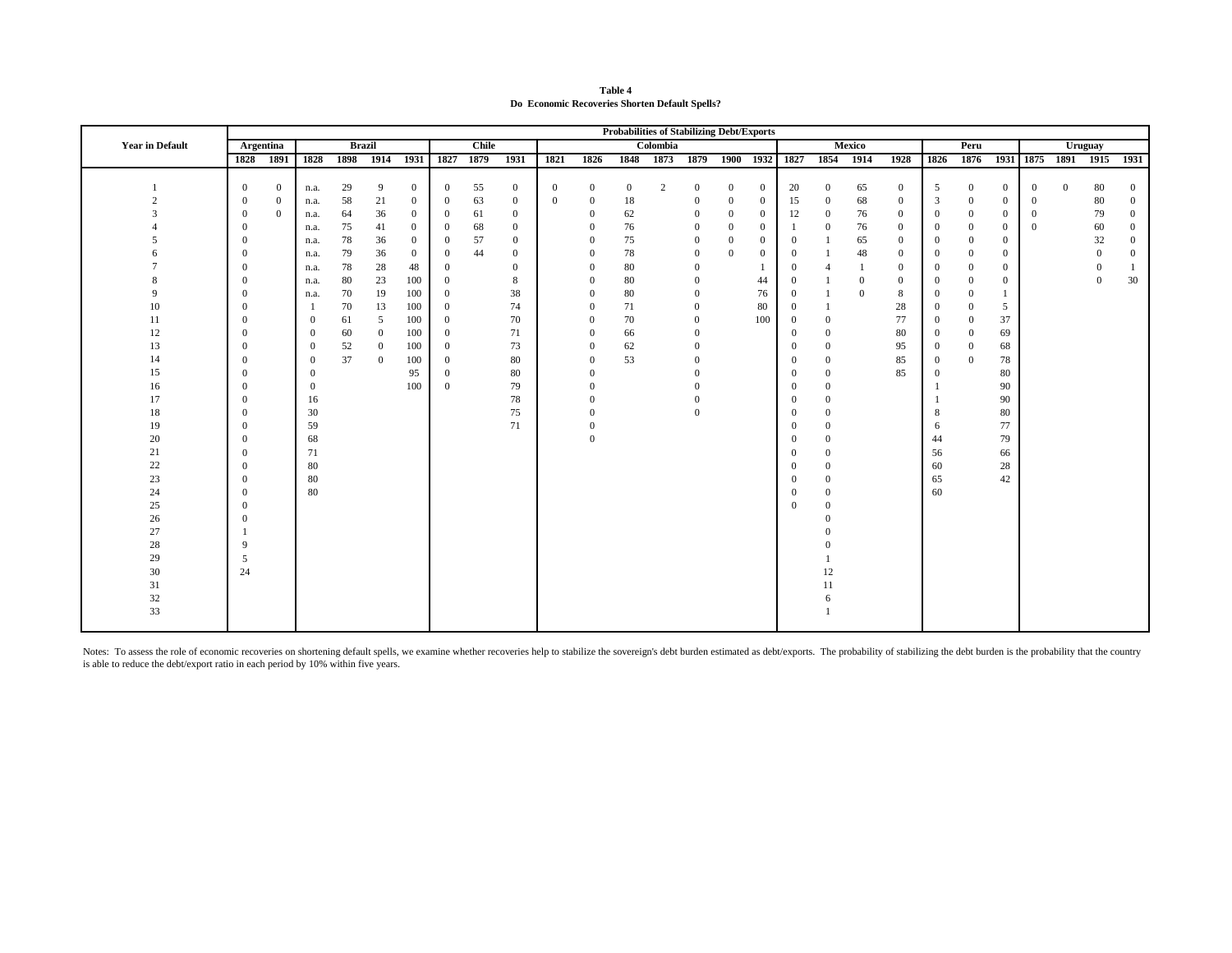#### **Table 5 Default Spells: The Effects of Country-Specific and Global Shocks Duration Analysis**

| <b>Indicators</b>                                                             | <b>Coefficient</b> | p-Value | <b>Percent Response of</b><br>the Probability of<br>Renegotiation to a<br>One-percentage point<br><b>Increase in Variable:</b> | <b>Percent Response of</b><br>the Probability of<br>Renegotiation to a<br><b>One-Standard</b><br><b>Deviation Increase in</b><br>Variable: |  |  |
|-------------------------------------------------------------------------------|--------------------|---------|--------------------------------------------------------------------------------------------------------------------------------|--------------------------------------------------------------------------------------------------------------------------------------------|--|--|
| <b>Country-Specific Indicators</b><br>Probability of Stabilizing Debt/Exports | 0.91               | 0.12    | 0.91                                                                                                                           | 33.85                                                                                                                                      |  |  |
| <b>Global Indicators</b><br>International Issuance/U.K. Exports               | 8.77               | 0.01    | 9.17                                                                                                                           | 61.93                                                                                                                                      |  |  |
| Number of Defaults: 27<br>Number of Observations: 369                         |                    |         |                                                                                                                                |                                                                                                                                            |  |  |

Notes: This table shows the coefficients of a Cox proportional hazard model. The dependent variable is a dummy variable equal to "0" in the years the country is in default and equal to "1" in the year when the country exits default. This table includes as explanatory variables only those with coefficients statistically different from zero. The probability of stabilizing debt/exports is from Table 4. A positive coefficient indicates that a higher value of that variable is associated with a shorter duration of the default spell. See the text for the definitions of the indicators and Appendix A for the sources.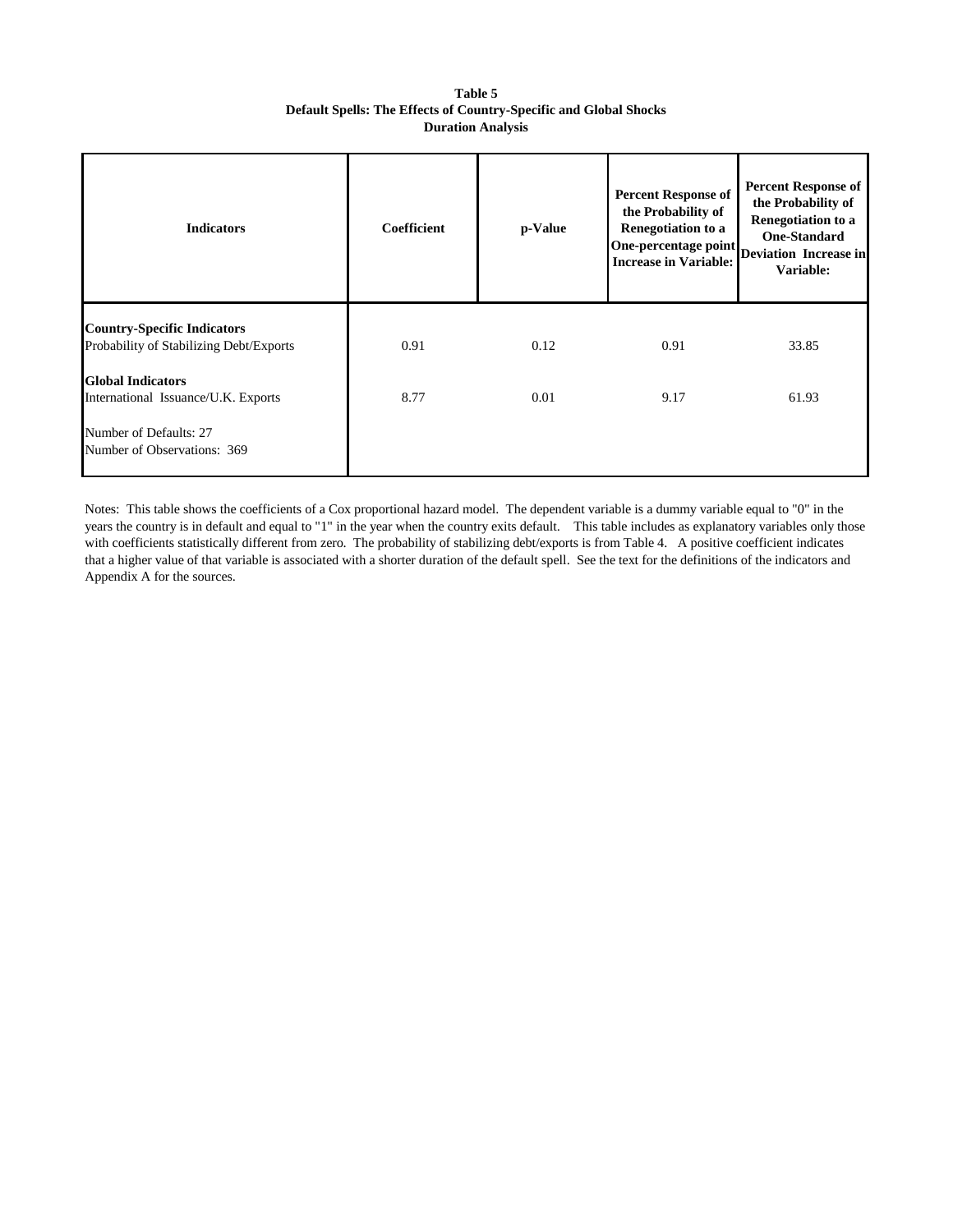# **Table 6 Debt Reduction Rates: The effects of Country-Specific and Global Shocks Regression Analysis**

| <b>Indicators</b>                                                                | <b>Coefficients</b><br>(p-Values) |                        |  |  |  |
|----------------------------------------------------------------------------------|-----------------------------------|------------------------|--|--|--|
| Constant                                                                         | 0.51<br>(0.00)                    | 0.43<br>(0.00)         |  |  |  |
| International Issuance/U.K. Exports                                              | $-3.16$<br>(0.01)                 | $-2.28$<br>(0.09)      |  |  |  |
| Debt/Exports at the Time of Default                                              | 0.08<br>(0.01)                    | 0.09<br>(0.00)         |  |  |  |
| Probability of Stabilizing Debt/Exports                                          | $-0.10$<br>(0.54)                 |                        |  |  |  |
| Probability of Stabilizing Debt/Exports in Times of Low International Liquidity  |                                   | 0.02<br>(0.91)         |  |  |  |
| Probability of Stabilizing Debt/Exports in Times of High International Liquidity |                                   | $-0.45$<br>(0.14)      |  |  |  |
| R <sup>2</sup><br>Adjusted R <sup>2</sup><br>Number of observations              | 0.42<br>0.34<br>27                | 0.46<br>0.37<br>$27\,$ |  |  |  |

Notes: The dependent variable is the average debt reduction rate in Figure 6. The estimates only include as explanatory variables those with coefficients significantly different from zero. The probability of stabilizing debt/exports is from Table 4. In our estimates above, we capture recoveries with the average probabilities of stabilizing debt/exports in the last five years of the default spell. If the default lasts less than five years, we use the average during the default spell. International issuance/U.K. exports is calculated as the average of the five years before the agreement. In column 2, we allow for non-linear effects of the probability of stabilizing debt/exports. We divide the observations of international issuance/U.K. exports according to whether the observations are below or above the median of the sample. We create two dummies: (1) The low international liquidity dummy is equal to "1" during episodes of low liquidity, "0" otherwise. (2) The high international liquidity dummy is equal to "1" during episodes of high liquidity, "0" otherwise. We use these dummy variables as interaction terms to estimate the effects of recoveries, as captured by the probability of stabilizing the debt/export ratio, on debt reduction rates during international liquidity booms and crashes. See the text for the definitions of the indicators and Appendix A for the sources.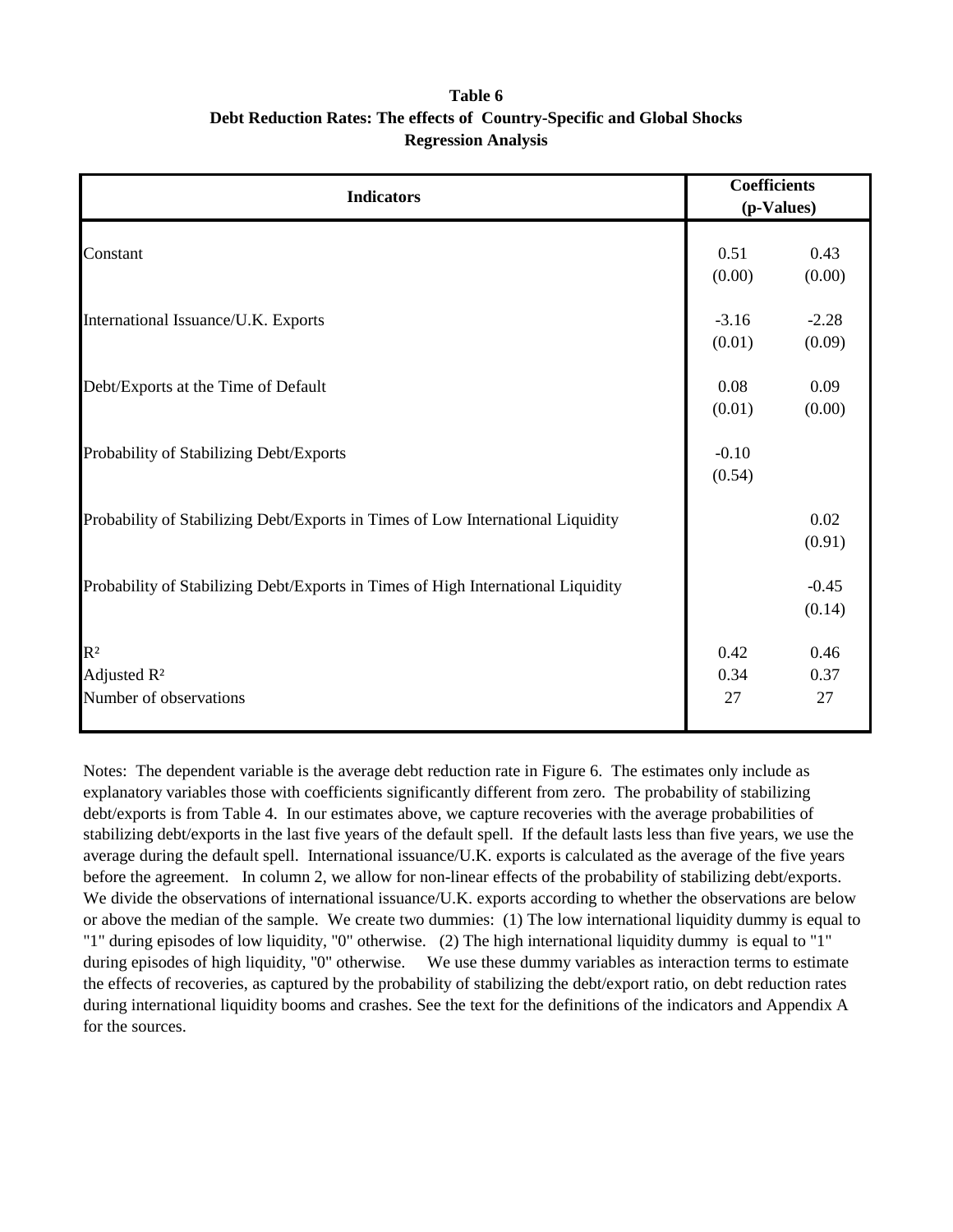**Exports and Terms of Trade Country-Specific Indicators Figure 1**



**1840 1860 1880 1900 1920 1940 1960**



Notes:

The dotted lines are the logarithms of exports in British pounds. The solid lines are the terms of trade indices with base 1900=100. Exports are measured in the right axis and the terms of trade are measured in the left axis.

See the text for the definitions of the indicators and Appendix A for the sources.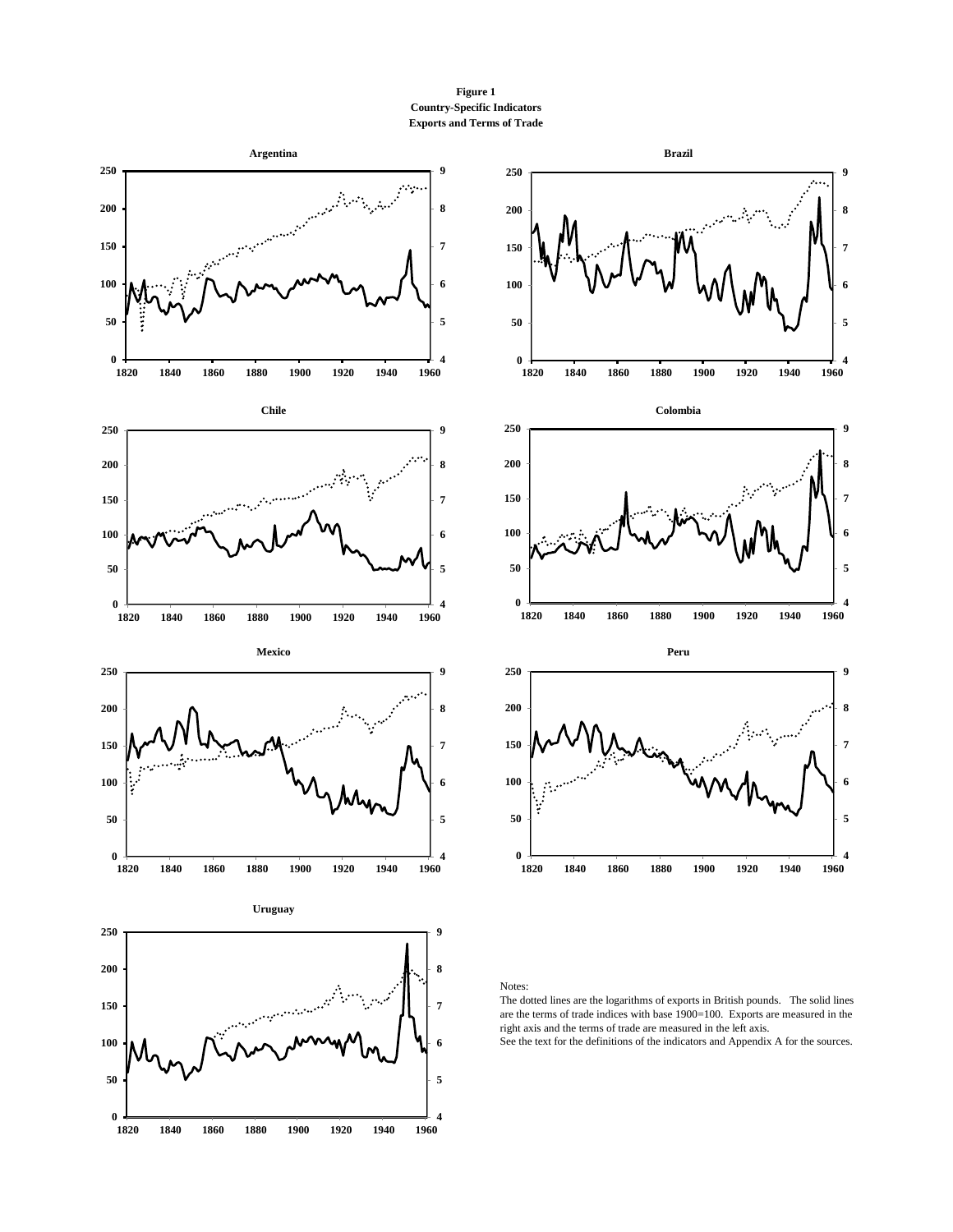#### **Figure 2 Global Indicators**

**U.K. Short Term Real Interest Rate (Percent Per Annum)**







Notes: The U.K. short-term interest rate is the Bank rate. To estimate the U.K. short-term real interest rate, we use the rate of change of the U.K. wholesale price index. International issuance captures international issuance of the Non-Latin American periphery and is the issuance of four European countries (Denmark, Italy, Russia, and Spain) and three Commonwealth Countries (Australia, Canada, and New Zealand). World imports in the bottom panel are the imports of France, the United Kingdom, and the United States in British pounds. The vertical lines identify the years of crisis in the financial center. See the text for the definitions of the indicators and Appendix A for the sources.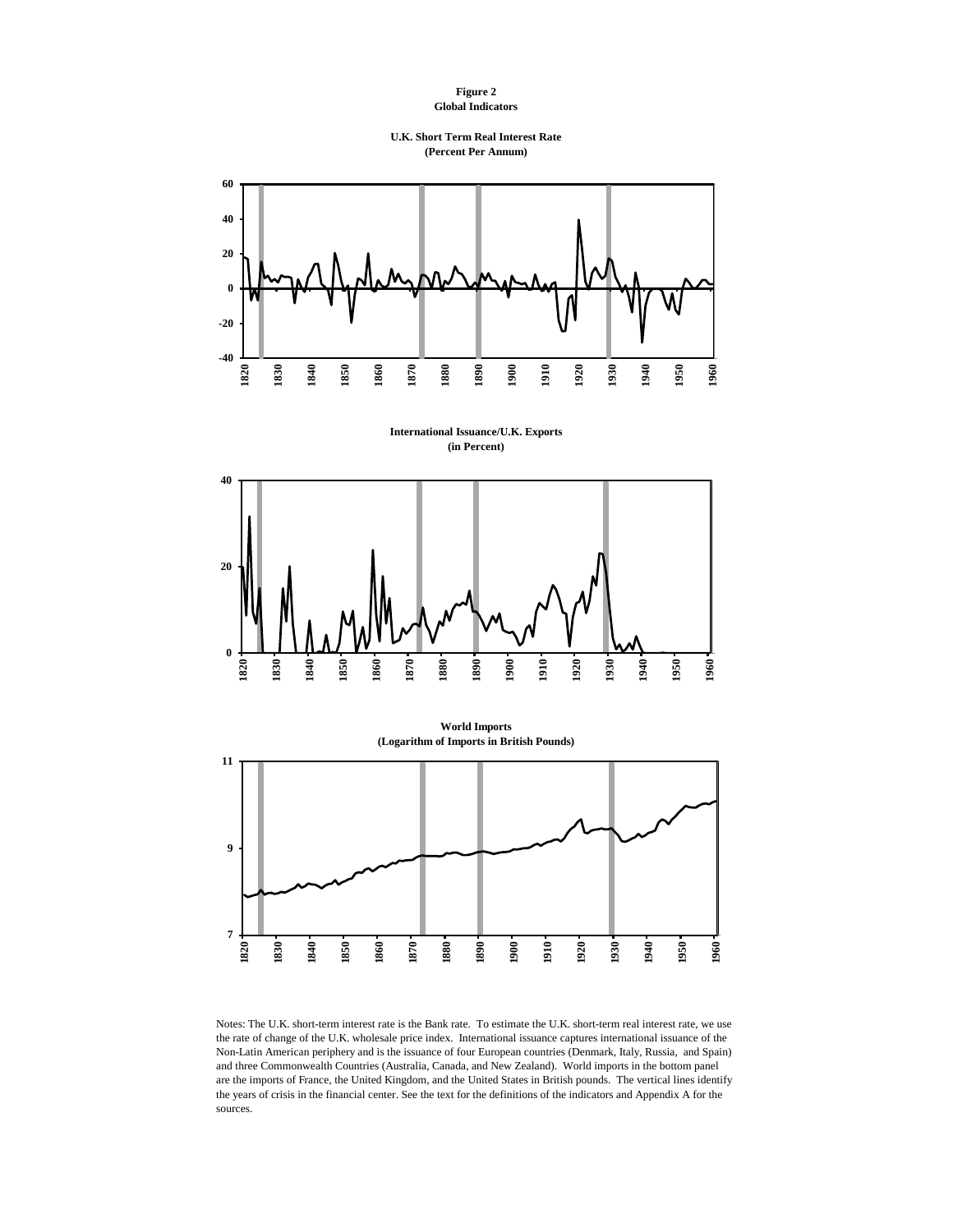# **Figure 3**



# **Sovereign Debt Crises in Latin America (in Percent of Countries)**

Note: The bars indicate how many countries default each year (in percent of all countries). It only identifies the beginning of the default episodes.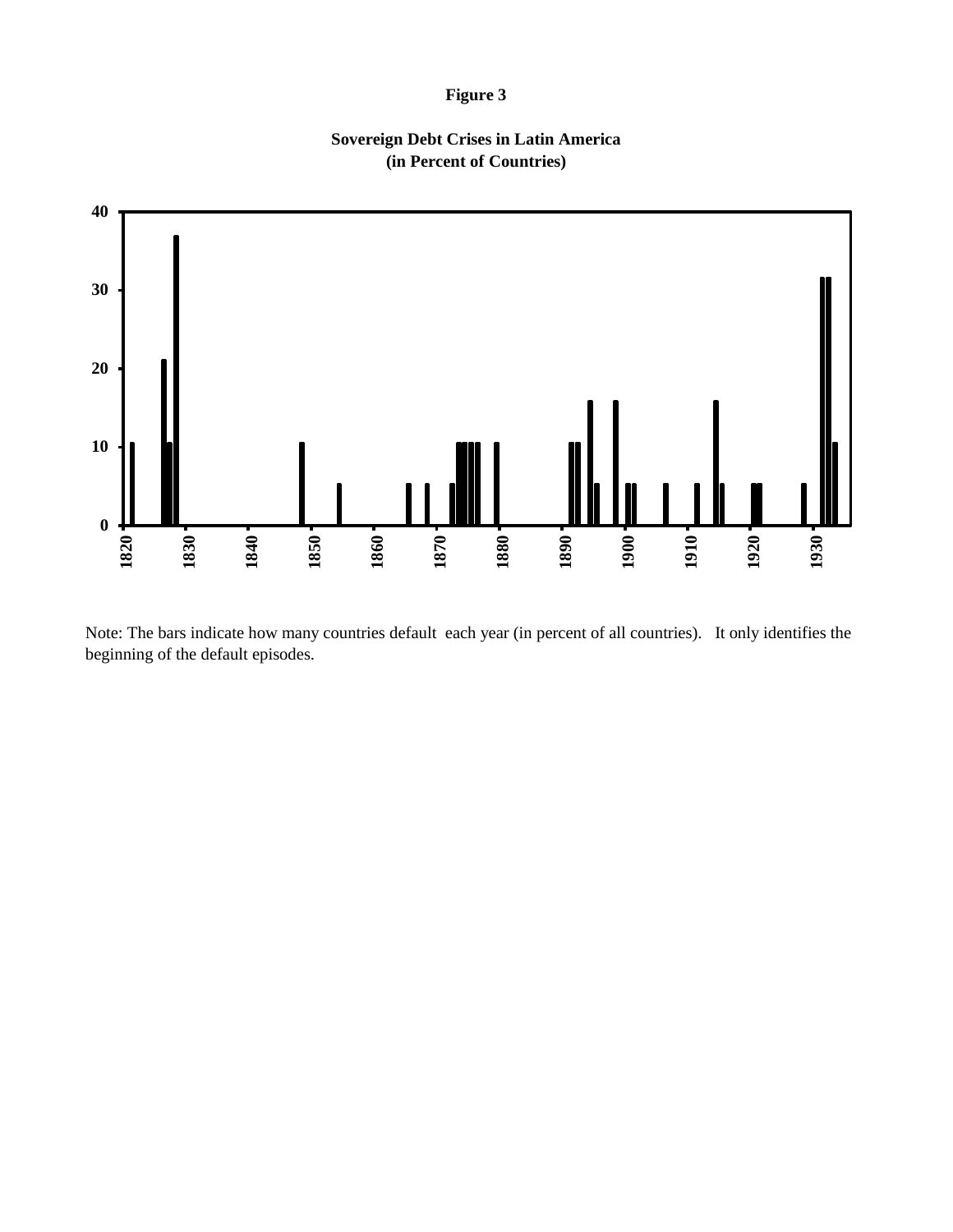#### **Figure 4 What Triggers Systemic and Idiosyncratic Sovereign Debt Crises? Country-Specific Shocks**



Notes: The growth rates of the trend (permanent component) of exports and of the terms of trade are shown relative to their values in non-crisis times (in percentage points). The transitory shocks to exports and the terms of trade are shown as a percent of their trend. Year *t* is the year of the default. The solid line is the average behavior of each indicator across all defaults. The dotted lines are the plus/minus one-standard error bands around the average. See the text for the definitions of the indicators and Appendix A for the sources.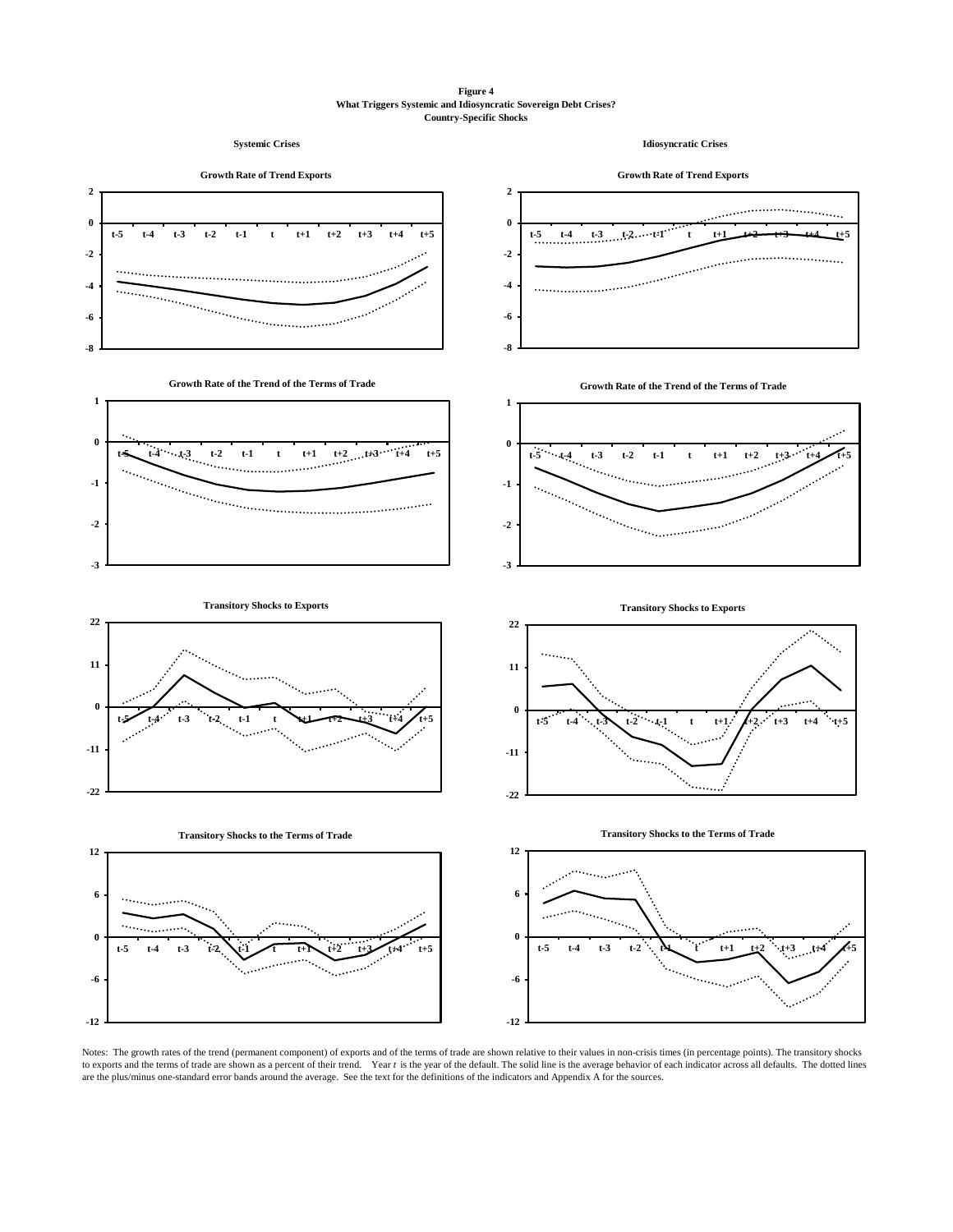#### **Global Shocks Figure 5 What Triggers Systemic and Idiosyncratic Sovereign Debt Crises?**

12 $\tau$ 

#### **Systemic Crises Idiosyncratic Crises**



|            | <b>Liquidity Crash</b> |       | <b>U.K. Short-Term Real Interest Rate</b> |      |        |        |         |  |  |
|------------|------------------------|-------|-------------------------------------------|------|--------|--------|---------|--|--|
|            | <b>Index</b>           | $t+2$ | $t+1$                                     |      | t-1    | $t-2$  | Year    |  |  |
| Brazil 189 |                        |       |                                           |      |        |        |         |  |  |
| Brazil 191 | 13.1                   | 7.5   | 6.0                                       | 15.6 | $-6.8$ | $-0.1$ | 1825    |  |  |
| Chile 1879 | 9.5                    | 5.7   | 7.7                                       | 7.9  | 0.1    | $-4.9$ | 1873    |  |  |
| Colombia   | 2.6                    | 4.8   | 8.7                                       | 1.2  | 3.6    | 1.0    | 1890    |  |  |
| Colombia   | 6.9                    | 6.7   | 15.9                                      | 17.5 | 7.4    | 5.6    | 1929    |  |  |
| Colombia   |                        |       |                                           |      |        |        |         |  |  |
| Colombia   | 8.0                    | 6.2   | 9.6                                       | 10.5 | 1.1    | 0.4    | Average |  |  |
| Mexico 18  |                        |       |                                           |      |        |        |         |  |  |

| 6         |       |       |       |              |       |   |       |       |         |       |
|-----------|-------|-------|-------|--------------|-------|---|-------|-------|---------|-------|
| $\pmb{0}$ | $t-5$ | $t-4$ | $t-3$ | ۰.,<br>$t-2$ | $t-1$ | t | $t+1$ | $t+2$ | $1 + 3$ | $t+5$ |
| -6        |       |       |       |              |       |   |       |       |         |       |

**International Issuance/U.K. Exports**

| Year           |        |        | <b>U.K. Short-Term Real Interest Rate</b> |       |       | <b>Liquidity Crash</b> | <b>Crises</b>     |         | <b>U.K. Short-Term Real Interest Rate</b> |         |         |         | <b>Liquidity Crash</b> |
|----------------|--------|--------|-------------------------------------------|-------|-------|------------------------|-------------------|---------|-------------------------------------------|---------|---------|---------|------------------------|
|                | $t-2$  | t-1    |                                           | $t+1$ | $t+2$ | Index                  |                   | $t-2$   | $t-1$                                     |         | $t+1$   | $t+2$   | Index                  |
|                |        |        |                                           |       |       |                        |                   |         |                                           |         |         |         |                        |
|                |        |        |                                           |       |       |                        | Brazil 1898       | 1.2     | $-1.3$                                    | 4.5     | $-5.1$  | 7.4     | 2.3                    |
| 1825           | $-0.1$ | $-6.8$ | 15.6                                      | 6.0   | 7.5   | 13.1                   | Brazil 1914       | 2.8     | 3.8                                       | $-18.2$ | $-24.5$ | $-24.4$ | $-25.6$                |
| 1873           | $-4.9$ | 0.1    | 7.9                                       | 7.7   | 5.7   | 9.5                    | <b>Chile 1879</b> | 9.5     | 9.1                                       | $-1.2$  | 4.6     | 2.6     | $-7.3$                 |
| 1890           | 1.0    | 3.6    | 1.2                                       | 8.7   | 4.8   | 2.6                    | Colombia 1821     | 15.2    | 18.0                                      | 17.0    | $-6.9$  | $-0.1$  | $-13.3$                |
| 1929           | 5.6    | 7.4    | 17.5                                      | 15.9  | 6.7   | 6.9                    | Colombia 1848     | $-9.5$  | 20.6                                      | 13.5    | 3.6     | $-1.2$  | $-0.3$                 |
|                |        |        |                                           |       |       |                        | Colombia 1879     | 9.5     | 9.1                                       | $-1.2$  | 4.6     | 2.6     | $-7.3$                 |
| <b>Average</b> | 0.4    | 1.1    | 10.5                                      | 9.6   | 6.2   | 8.0                    | Colombia 1900     | 4.5     | $-5.1$                                    | 7.4     | 3.7     | 3.3     | 5.1                    |
|                |        |        |                                           |       |       |                        | Mexico 1854       | $-19.6$ | $-3.4$                                    | 6.0     | 4.9     | 1.9     | 15.7                   |
|                |        |        |                                           |       |       |                        | Mexico 1914       | 2.8     | 3.8                                       | $-18.2$ | $-24.5$ | $-24.4$ | $-25.6$                |
|                |        |        |                                           |       |       |                        | Uruguay 1915      | 3.8     | $-18.2$                                   | $-24.5$ | $-24.4$ | $-5.7$  | $-11.0$                |
|                |        |        |                                           |       |       |                        | Average           | 2.0     | 3.6                                       | $-1.5$  | $-6.4$  | $-3.8$  | $-6.7$                 |
|                |        |        |                                           |       |       |                        |                   |         |                                           |         |         |         |                        |







Notes: International issuance/U.K. exports and the growth rate of world imports are shown relative to their average value in the sample (in percentage points). The Liquidity Crash Index in the middle panels captures the average increase in U.K. short-term real interest rates when the crisis erupts and its immediate aftermath. In particular, it is the average real interest rate from period t to t+2 relative to the average from period t-2 to t-1. With the exception of the panel showing evolution of real interest rates during systemic crises, year *t* indicates the year of the default. For the panel showing the evolution of real interest rates during systemic crises , year *t* shows the year of crisis in the Financial Center. See the text for the definitions of the indicators and Appendix A for the sources.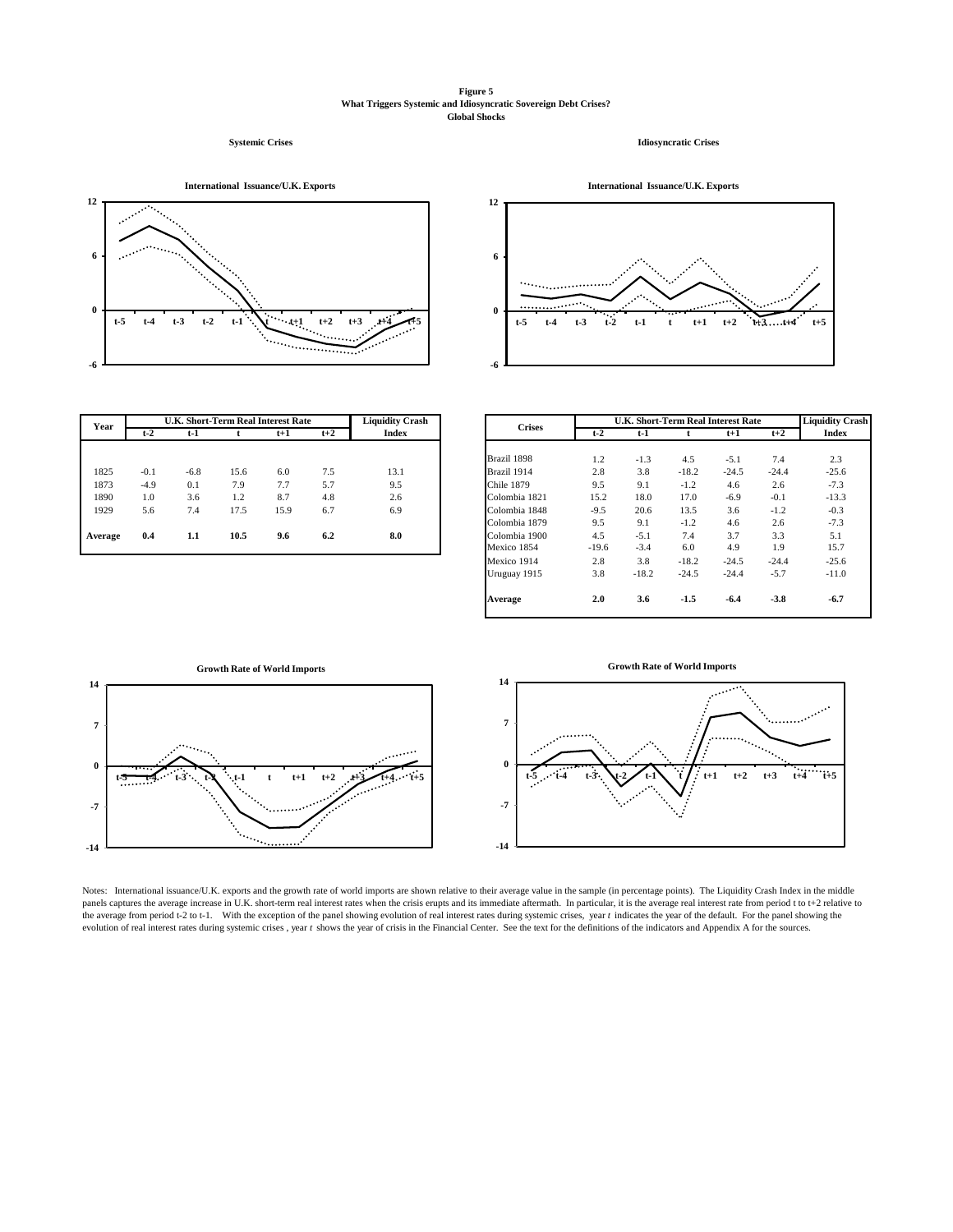**Figure 6 Systemic and Idiosyncratic Sovereign Debt Crises: Characteristics**

| <b>Type</b>          | <b>Number</b> |
|----------------------|---------------|
| All                  | 67            |
| <b>Systemic</b>      | 42            |
| <b>Idiosyncratic</b> | 25            |

**Duration of Sovereign Default Spells (in Years)**



| <b>Sovereign Debt Crises</b>     |                         |  |  |  |
|----------------------------------|-------------------------|--|--|--|
| <b>Type</b>                      | <b>Years in Default</b> |  |  |  |
| <b>Systemic</b><br>Idiosyncratic | 15<br>12                |  |  |  |

**t-test p-value: 0.24**

**Debt Reduction Rates (In Percent)**



| <b>Sovereign Debt Crises</b> |                        |  |  |  |
|------------------------------|------------------------|--|--|--|
| <b>Type</b>                  | <b>Reduction Rates</b> |  |  |  |
| Systemic<br>Idiosyncratic    | 56<br>34               |  |  |  |

**t-test p-value: 0.06**

Notes: We test whether default spells and debt reduction rates of systemic crises are larger than those of idiosyncratic crises. The t-test p-value below the tables of duration of the default spells and debt reduction rates for both systemic and idiosyncratic crises show the p-value at which we can reject the Null Hypothesis of equal default spells and equal debt reduction rates of systemic and idiosyncratic crises. See Appendix B for the estimations of the debt reduction rates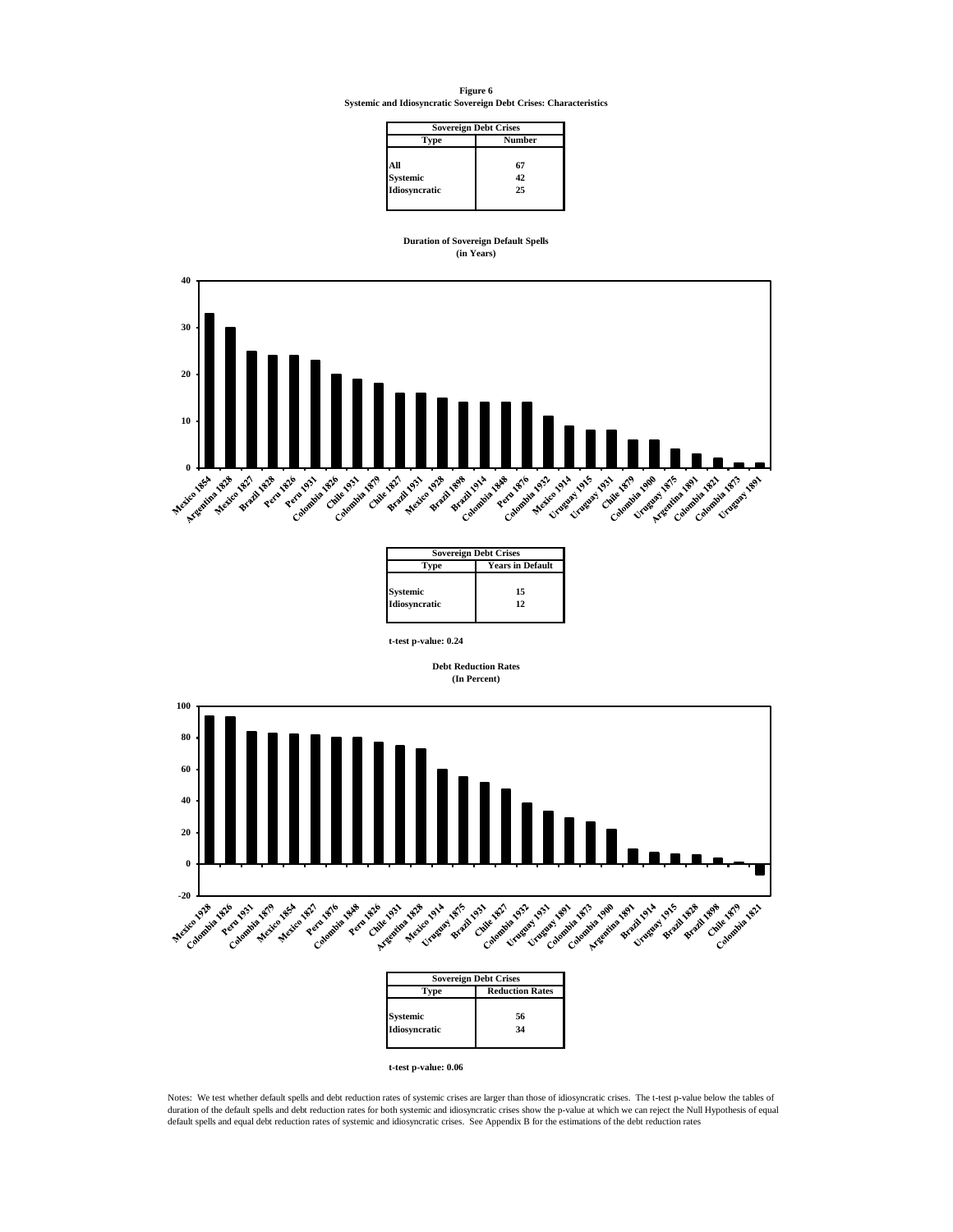# **Appendix A Data Sources**

The database we construct spans the period 1800 to 1960 to be able to capture the antecedents of the crises of the mid-1820s as well as to explain the long default spells following the Great Depression.

# **I. Exports**

We construct annual series of exports for the period 1800 to 1960. We collect data on exports from a variety of sources both domestic and international. We convert the data to British pounds to compare with government international indebtedness (also in British pounds) and assess the ability of those countries to service their debt. Some countries, like Argentina, Brazil, and Chile have publications with export data starting in the early  $19<sup>th</sup>$  century. The data from Colombia, Peru, Mexico, and Uruguay had to be complemented with data from the main trading partners for the  $19<sup>th</sup>$  century. We use import data of France, the United Kingdom, and the United States for the earlier part of the sample when most of the trade (exports and imports) of Latin American countries is concentrated in these three countries. France, the United Kingdom, and the United States identify all imports from each of the countries with whom they trade with the exception of imports of gold and silver. Gold and silver imports are considered specie rather than commodities and are not reported in the import data by country of origin. In our sample, Colombia, Mexico, and Peru are important producers of gold or silver. We construct series of exports of gold and silver using a variety of sources and add them to the data on imports of France, the United Kingdom, and the United Sates from each of the Latin American countries. Not only do we use the country trading-partner data to extend the domestic series, but also to check the data published in domestic statistical abstracts.

The sources for the data are as follows:

# **Argentina:**

**1810-1960 :** *Dos Siglos de Economía Argentina 1810-2004***.** *Historia Argentina en Cifras,* Orlando Ferreres, Table 8.1.1

# **Brazil:**

**1821-1960** *Estatísticas Históricas do Brazil: Séries Econômicas, Demográficas e Sociais de 1550 a 1988,* Fundação Instituto Brazileiro de Geografia e Estatistica. Sector Externo: Gustavo Henrique Barroso Franco (Departamento de Economia, Pontificia Universidade Catolica PUC-RJ). Table 11.1

# **Chile:**

**1810-1960:** *Economía Chilena 1810-1995 Estadísticas Históricas*; Matias Braun, Ignacio Briones, and Jose Diaz, in [www.economia.puc.cl.](http://www.economia.puc.cl/) Table V.I.1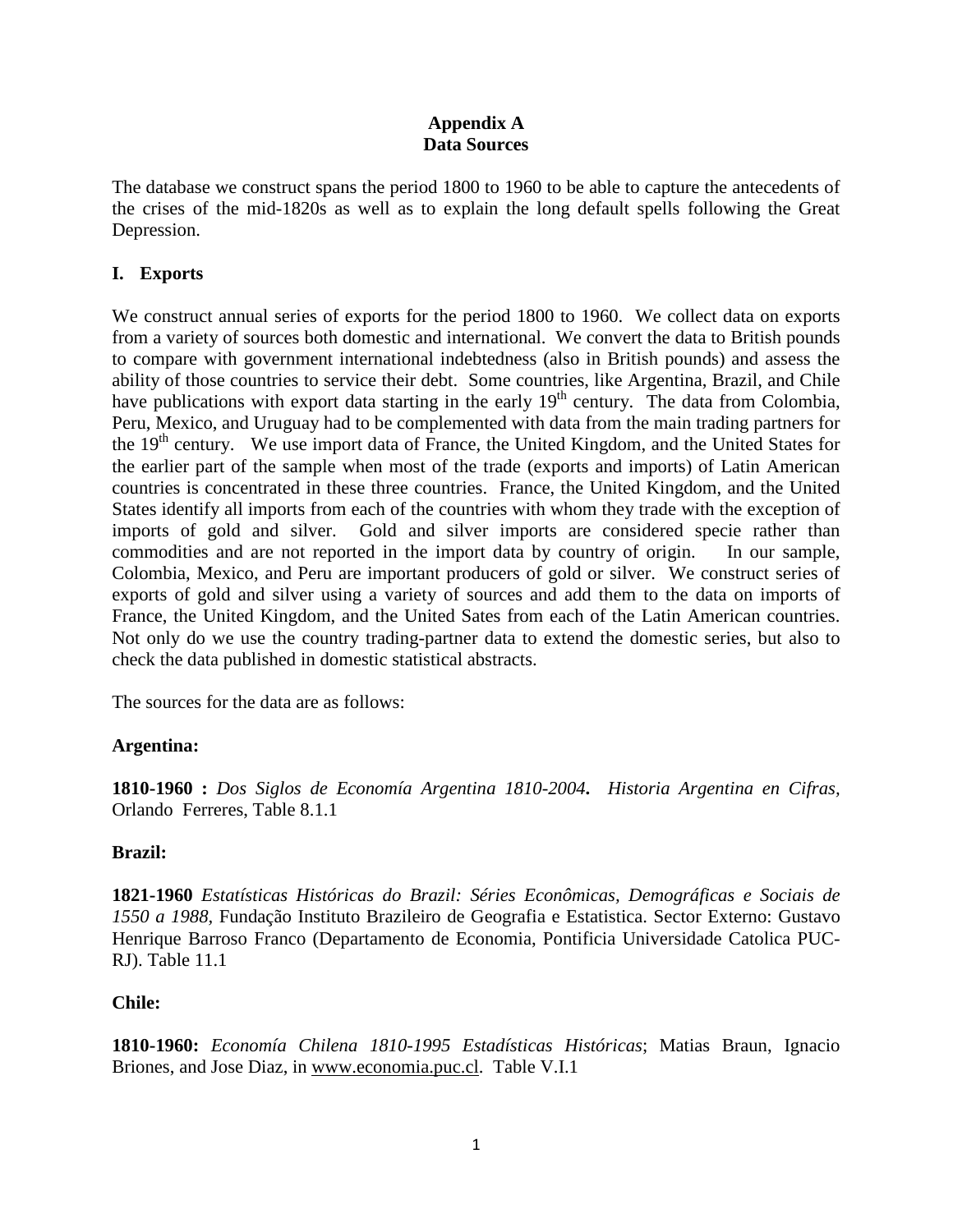# **Colombia:**

**1800-1822**: We construct data on Colombia's exports of gold based on production data from *Memoria sobre la Monedación de Oro I Plata* by Jose Manuel Restrepo. Serie "Amonedación Oro en la Casa de Moneda Santa Fe (Bogota), Cuadro Número I (page 25).

**1822-1834:** We combine the data from France, the United Kingdom, and the United States on (non-gold) imports from Colombia with our estimates of Gold Exports. Our estimates of Colombia's gold exports are based on production data from *Memoria sobre la Monedación de Oro I Plata* by Jose Manuel Restrepo. Serie "Amonedación Oro en la Casa de Moneda Santa Fe (Bogota), Cuadro Número I (page 25).

**1834-1910**: *Compendio de Estadísticas Históricas de Colombia*, Miguel Urrutia and Mario Arrubla, Universidad Nacional de Colombia, Bogota, 1970. Page 108. This Table reports both exports of goods and gold.

**1910-1960**: Official exports of goods and gold. *Compendio de Estadísticas Históricas de Colombia*, Miguel Urrutia and Mario Arrubla, Universidad Nacional de Colombia, Bogota, 1970. Table IX. Page 209.

# **Mexico:**

**1800-1820:** *Estadísticas Históricas de México Tomo II*, Instituto Nacional de Estadistica, Geografia e Informatica, INEGI. Table 18.1

**1821-1824***: El Comercio Exterior de México 1821-1873*, Inés Herrera Canales, 1977.

**1825-1875:** The data for exports of goods are estimated using imports from Mexico to France, the United Kingdom, and the United States. The data do not include imports of silver from Mexico. We estimate Mexico's exports of silver using data on Acuñaciones de Moneda de Plata from *Estadisticas Históricas de México Tomo II*, Instituto Nacional de Estadística, Geografía e Informática, INEGI, Table 20.3; *El Comercio Exterior de México 1821-1873*, Inés Herrera Canales, 1977, and *Comercio Esterior de México desde la Reconquista hasta Hoy*, Miguel Lerdo de Tejada. Mexico, 1853

**1876-1877:** Our Estimates.

**1878-1913:** *Estadísticas Históricas de México Tomo II*, Instituto Nacional de Estadistica, Geografia e Informatica, INEGI. Table 18.1

**1914-1916:** University of Oxford, *Oxford Latin American Economic History Database*

**1917-1960**: *Estadísticas Históricas de México Tomo II*, Instituto Nacional de Estadística, Geografía e Informática, INEGI. Table 18.1

# **Peru:**

**1800-1821:** We construct a series of exports of silver based on production of silver from *Compendio de Historia Económica del Perú,* Carlos Contrera (Editor), Banco Central de la Reserva del Perú, 2010. We also check the data with on Peru's annual production of Silver during Colonial times from the Archivo General de Indias (1751 to 1820 and collected by J.J Tepaske and in Richard Garner's webpage [\(http://www.insidemydesk.com/hdd.html\)](http://www.insidemydesk.com/hdd.html).

**1822-1830:** We add the data from France, the United Kingdom, and the United States on (nonsilver) imports from Peru to our estimates of silver exports. Our estimates of Peru's silver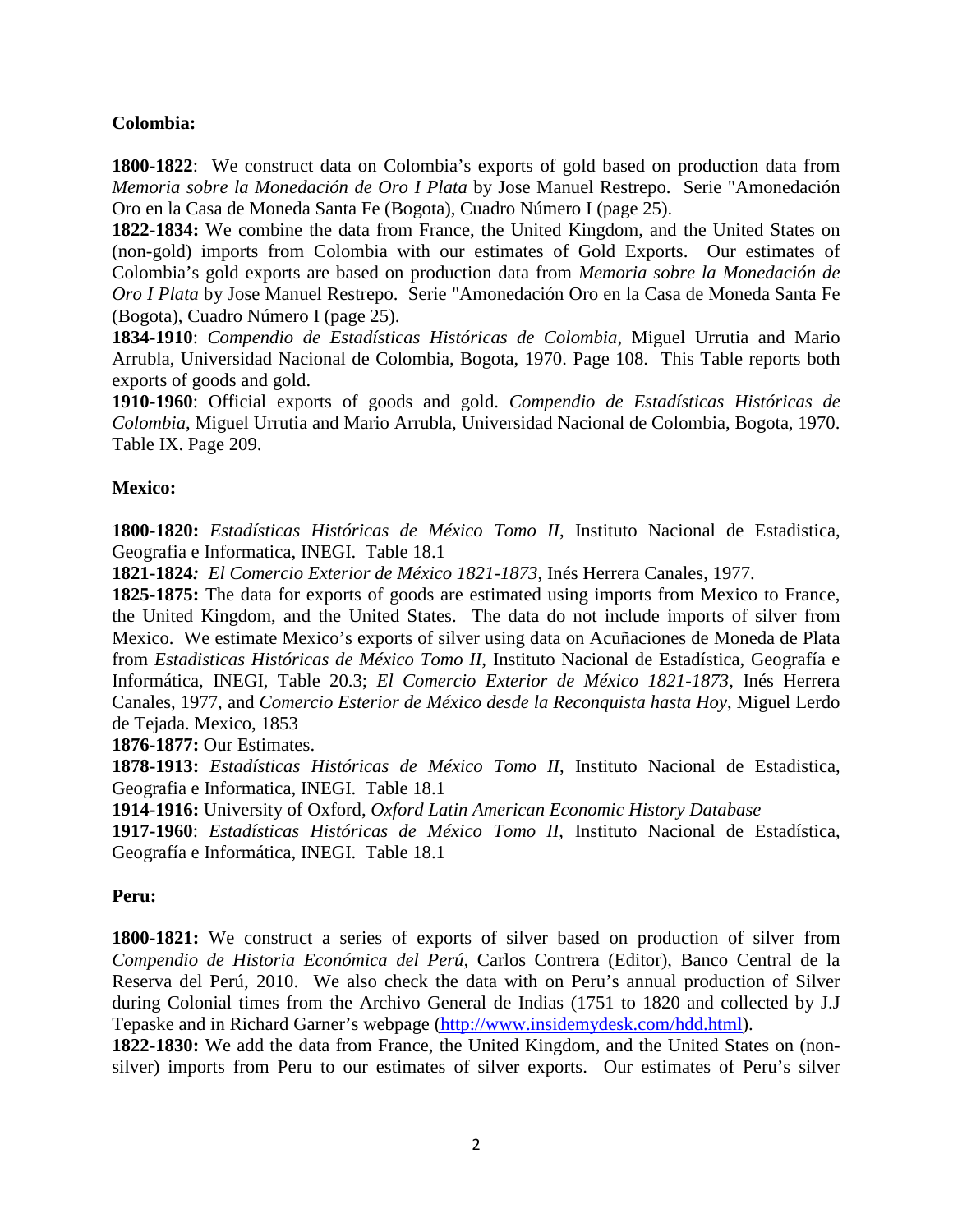exports are based on production of silver from *Compendio de Historia Económica del Perú*, Carlos Contrera (Editor), Banco Central de la Reserva del Perú, 2010.

**1830-1896:** The data for exports of goods are estimated using imports from Perú to France, the United Kindgom, and the United States. The data do not include imports of silver from Perú. We add Perú's silver exports from *Price and Quantum Estimates of Peruvian Exports 1830- 1962*, Shane J. Hunt, Princeton University.

**1897-1899:** *Historia de la República del Perú 1822-1933*, Jorge Basadre, Editorial Universitaria, 1965.

**1900-1945:** *Anuario Estadístico del Perú, 1944-1945*, Ministerio de Hacienda y Comercio. Dirección Nacional de Estadística.

**1945-1948:** Moody, John, *Moody's Analyses of Investments and Security Rating Books; Government and Municipal Investments,* New York, various issues.

**1948-1960:** International Financial Statistics, International Monetary Fund, CDROM

# **Uruguay:**

**1860-1899:** *Anales Históricos del Uruguay*, Eduardo Acevedo, Casa A. Barreiro y Ramos, S.A., Montevideo, 1933

**1900-1939:** *Estadisticas Históricas del Uruguay 1900-1950*, Benjamín Nahum, Universidad de la República, 2007.

**1940-1948:** Moody, John, *Moody's Analyses of Investments and Security Rating Books; Government and Municipal Investments,* New York, various issues.

**1948-1960:** International Financial Statistics, International Monetary Fund, CDROM

# **Main Trading Partners:**

The data on exports to major trading partners are obtained from the following sources:

## **France:**

*Tableau Genéral du Commerce de la France avec ses Colonies et les Puissances Étrangeres,*  Administration de Douanes, various issues

## **United Kingdom:**

*The House of Commons, Parliamentary Papers, 1801-1900*

*The Annual Statement of Trade and Navigation of the United Kingdom with Foreign Countries and British Possessions,* Customs Establishment Statistical Office. Various issues.

# **United States:**

*Commerce and Navigation of the United States,* Bureau of Statistics, Treasury Department, various issues.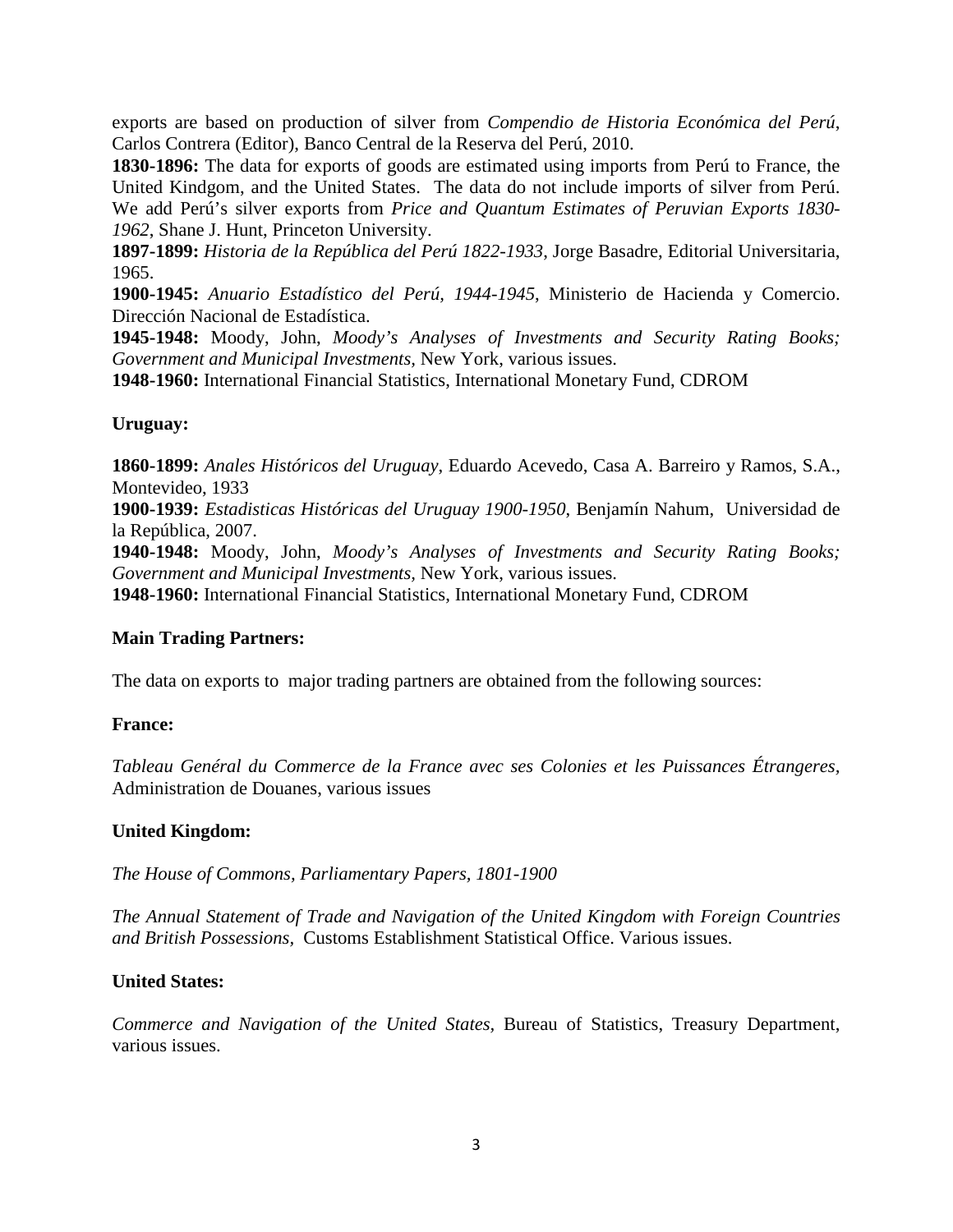# **II. Terms of Trade**

We construct annual series of terms of trade for the 1820-1960 period. The Export Price Index of each country is a time-varying weighted average of the prices of the most important exports.

# **Export Price Index:**

The data on prices of commodities are obtained from the following sources:

Bezanson, R. D. Gray and M. Hussey (1937), *Wholesale Prices in Philadelphia 1784-1861: Series of Relative Monthly Prices.* Philadelphia: University of Pennsylvania Press.

Gayer, A.D., W.W. Rostow, and A.J. Schwartz (1953), *Microfilmed Supplement to Volumes I and II of The Growth and Fluctuation of the British Economy 1790-1850.* Oxford: Clarendon Press.

International Financial Statistics, International Monetary Fund, CDROM.

Jastram, Roy, 1981, *Silver The Restless Metal,* Wiley.

Sauerbeck, Augustus "Prices of Commodities and Precious Metals," *Journal of the Statistical Society of London*, various issues.

U.S. Department of Commerce, *Historical Statistics of the United States from Colonial Times to 1970,* Bureau of the Census*.*

Manthy, Robert and Joan R. Tron, *Natural Resources Commodities- A Century of Statistics: Prices, Output, Consumption, Foreign Trade, and Employment in the United States, 1870-1973*. Published for Resources for the Future by the Johns Hopkins University Press, 1978.

# **Import Price Index:**

The price of imports is captured with the Wholesale Price Index of the United Kingdom. It is obtained from:

**1820-1948:** Mitchell, B. R., *International Historical Statististics Europe, 1750-1988.*

**1948-1960:** *International Financial Statistics,* International Monetary Fund, CDROM

# **Exports Shares:**

The data on weights of the most important exports are from:

Mitchell, B. R., *International Historical Statististics America, 1750-1988.*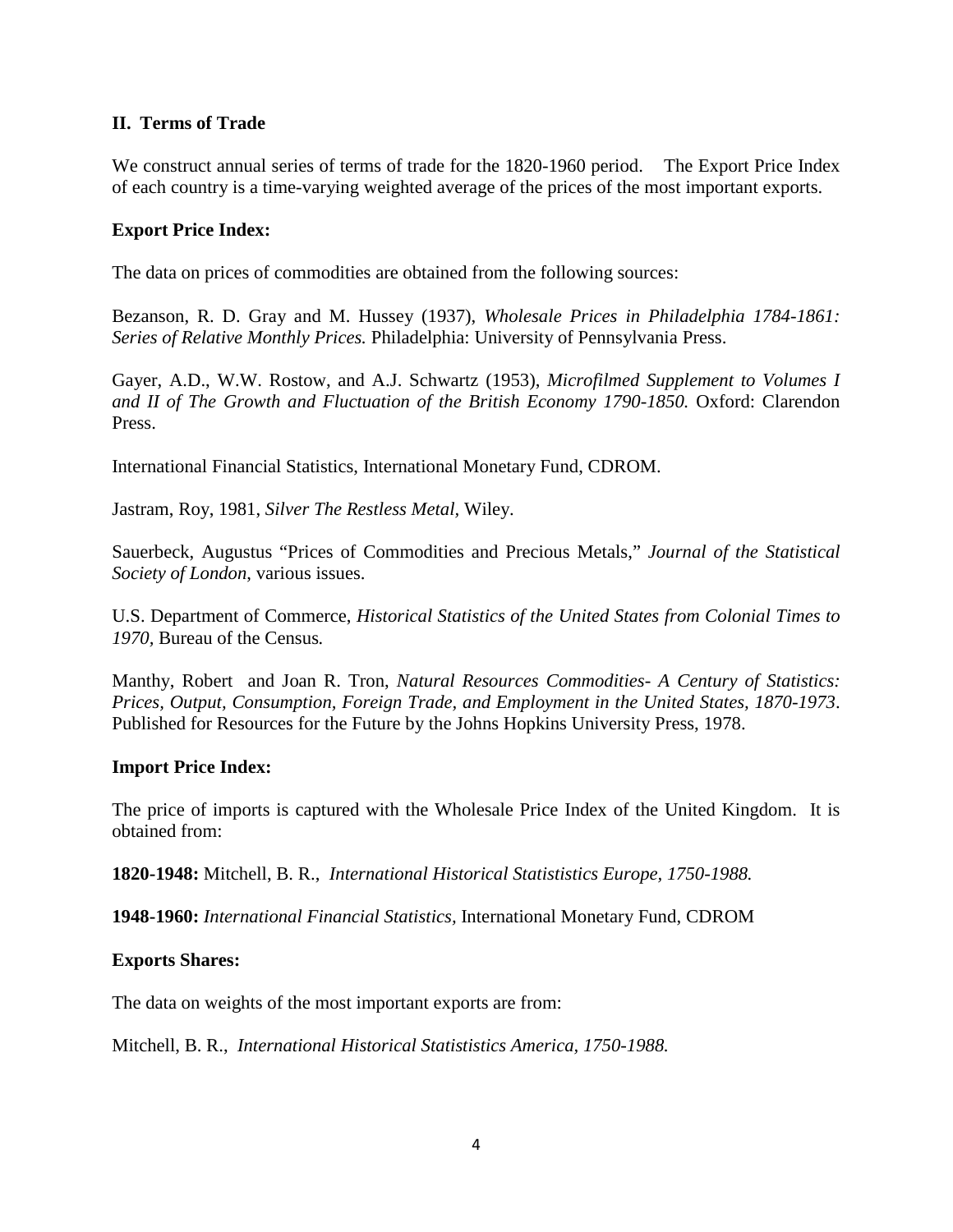# **III.Debt Service**

The data on debt service, including sinking fund and coupon rates are from:

Kaminsky, Graciela: New Database on International Issuance in London and New York for the first episode of financial globalization, 1820-1931.

# **IV.International Primary Issuance in London and New York**

We construct data on international issuance for the period 1820-1960 from the following sources:

# **1820-1864 and 1915-1960**:

Kaminsky, Graciela: New Database on International Issuance in London and New York for the first episode of financial globalization, 1820-1931.

For this project we also estimated international primary issuance for Australia, Canada, Denmark, Italy, New Zealand, Russia, and Spain from 1932 to 1960 using Prospectuses as well as data on government international issuance from:

Moody, John, *Moody's Analyses of Investments and Security Rating Books; Government and Municipal Investments,* New York, various issues.

# **1865-1914:**

Stone, Irving, *The Global Export of Capital from Great Britain, 1865-191: A Statistical Survey,*  MacMillan Press Ltd., 1999.

# **V. Interest Rates**

The data on interest rates in the United Kingdom are from:

Homer, Sidney and Richard Sylla*,* 2005, *A History of Interest Rates,* Fourth Edition*,* John Wiley and Sons, INC. New Jersey. USA.

# **VI.World Imports**

We construct an indicator of world imports using data on total imports of France, the United Kingdom, and the United States. The data are obtained from the following sources:

## **France:**

*Tableau Genéral du Commerce de la France avec ses Colonies et les Puissances Étrangeres,*  Administration de Douanes, various issues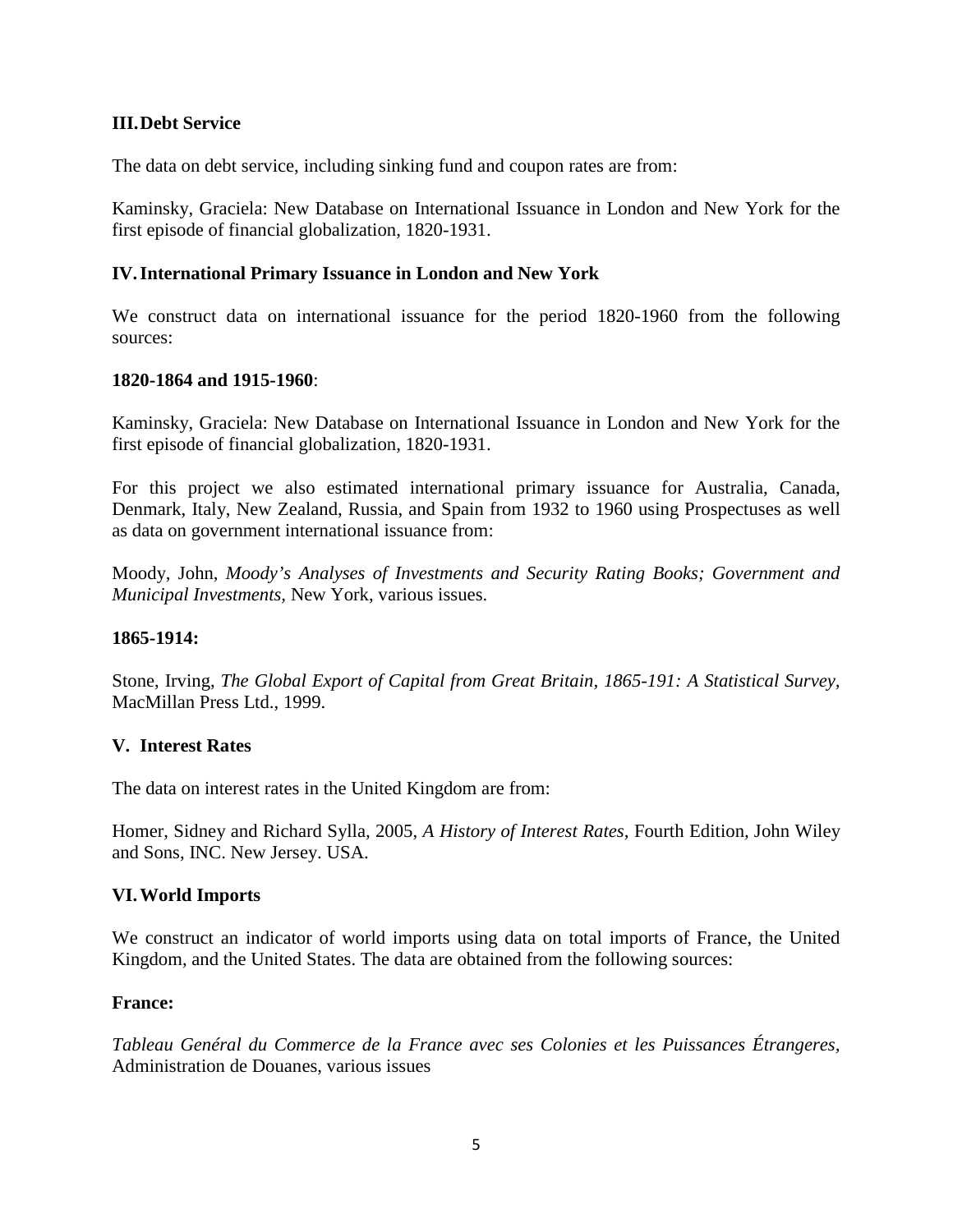*International Historical Statistics 1750-2005: Europe*, B.R. Mitchell, Palgrave MacMillan, 2007

# **United Kingdom:**

*The Annual Statement of Trade and Navigation of the United Kingdom with Foreign Countries and British Possessions,* Customs Establishment Statistical Office. Various issues.

*British Historical Statistics,* B.R. Mitchell, Cambridge University Press, 2011

*International Historical Statistics 1750-2005: Europe*, B.R. Mitchell, Palgrave MacMillan, 2007

# **United States:**

*Commerce and Navigation of the United States,* U.S. Bureau of Statistics, Treasury Department, various issues.

U.S. Department of Commerce, *Historical Statistics of the United States from Colonial Times to 1970,* Bureau of the Census*.*

*Foreign Trade of the United States,* United States Department of Commerce, various issues.

*International Historical Statistics 1750-2005: The Americas*, B.R. Mitchell, Palgrave MacMillan, 2007

# **VII. Defaults, Renegotiations, and Agreements**

All data on the characteristics of the defaulted and new bonds issued following the agreements are obtained from:

# **General Sources:**

*Annual Reports of the Council of the Confederation of Foreign Bondholder,* London, various issues.

*Annual Reports of the Foreign Bondholders Protective Council, Inc.* New York, various issues.

*Compendium of the English and Foreign Funds and the Principal Joint Stock Companies* by Charles Fenn, various issues.

*Kimber's Records on Government Debts and Other Foreign Securities*, various issues.

Moody, John, *Moody's Analyses of Investments and Security Rating Books; Government and Municipal Investments,* New York, various issues.

Prospectuses of Bonds issued in the various financial centers.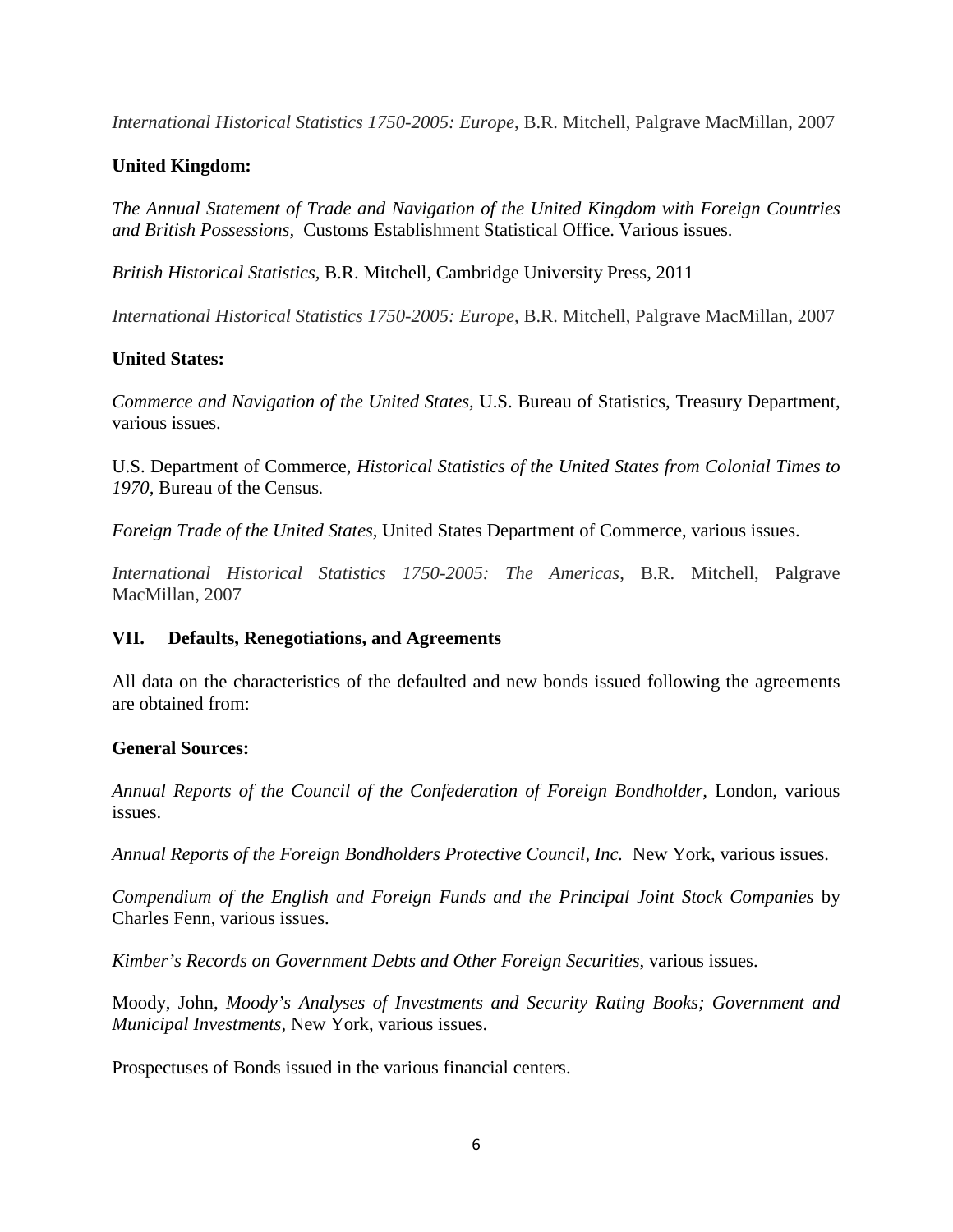Suter, Christian, 1992, *Debt Cycles in the World Economy: Foreign Loans, Financial Crises, and Debt Settlements, 1820-1990*, Westview Press, Inc.

# **Country Studies:**

Bazant, Jan, 1968, *Historia de la Deuda Exterior de México, 1823-1946*, El Colegio de Mexico, Guanajuato, Mexico.

Bouças, Valentim, 1950, *História Da Dívida Externa*, Edições Financeiras S.A., Rio de Janeiro Second Edition.

Casasus, Joaquin Demetrio, 1885, *Historia de la Deuda Contraída en Londres*, Mexico Imprenta del Gobierno en Palacio.

Costeloe, Michael, 2007, *Deuda Externa de México: Bonos y Tenedores de Bonos, 1824-1888,* Fondo de Cultura Económica, Mexico.

Dawson, Frank Griffith, *The First Latin American Debt Crisis: The City of London and the 1822-25 Loan Bubble,* Yale University Press, New Haven and London, 1990.

De Castro Carreira, Liberato, 1980, *História Financeira e Orçamentária do Império no Brasil*, Fundação Casa de Rui Barbosa, Ministério da Educação e Cultura, Rio de Janeiro, Brasil

Fundação Instituto Brazileiro de Geografia e Estadistica, 1990, *Estatísticas Históricas do Brazil: Séries Econômicas, Demográficas e Sociais de 1550 a 1988,* Rio de Janeiro, Brazil, IBGE.

Ferrada Urzúa, Alfonso, 1948, *Historia Comentada de la Deuda Externa de Chile, 1810-1945*, Escuela de Derecho, Universidad de Chile, Santiago de Chile.

Nahum, Benjamín, 1994, *Deuda Externa Uruguaya, 1864-1930,* Ediciones de la Banda Oriental, Montevideo, Uruguay.

Nahum, Benjamín, 1995, *La Evolución de la Deuda Externa del Uruguay, 1875-1939,*  Ediciones de la Banda Oriental, Montevideo, Uruguay.

Palacios Moreyra, Carlos, 1983, *La Deuda Anglo Peruana; 1822-1890*, Librería Studium, Lima, Perú.

Camacho, Vicente, 1914, *Resumen Histórico sobre la Deuda Exterior de Colombia del 3 por 100*, Imprenta Eléctrica, Bogota, Colombia.

Payno, Manuel, 1862, *México and Her Financial Questions with England, Spain, and France: Report by Order of the Supreme Constitutional Government of the Mexican Republic,* Printed by Ignacio Cumplido, Mexico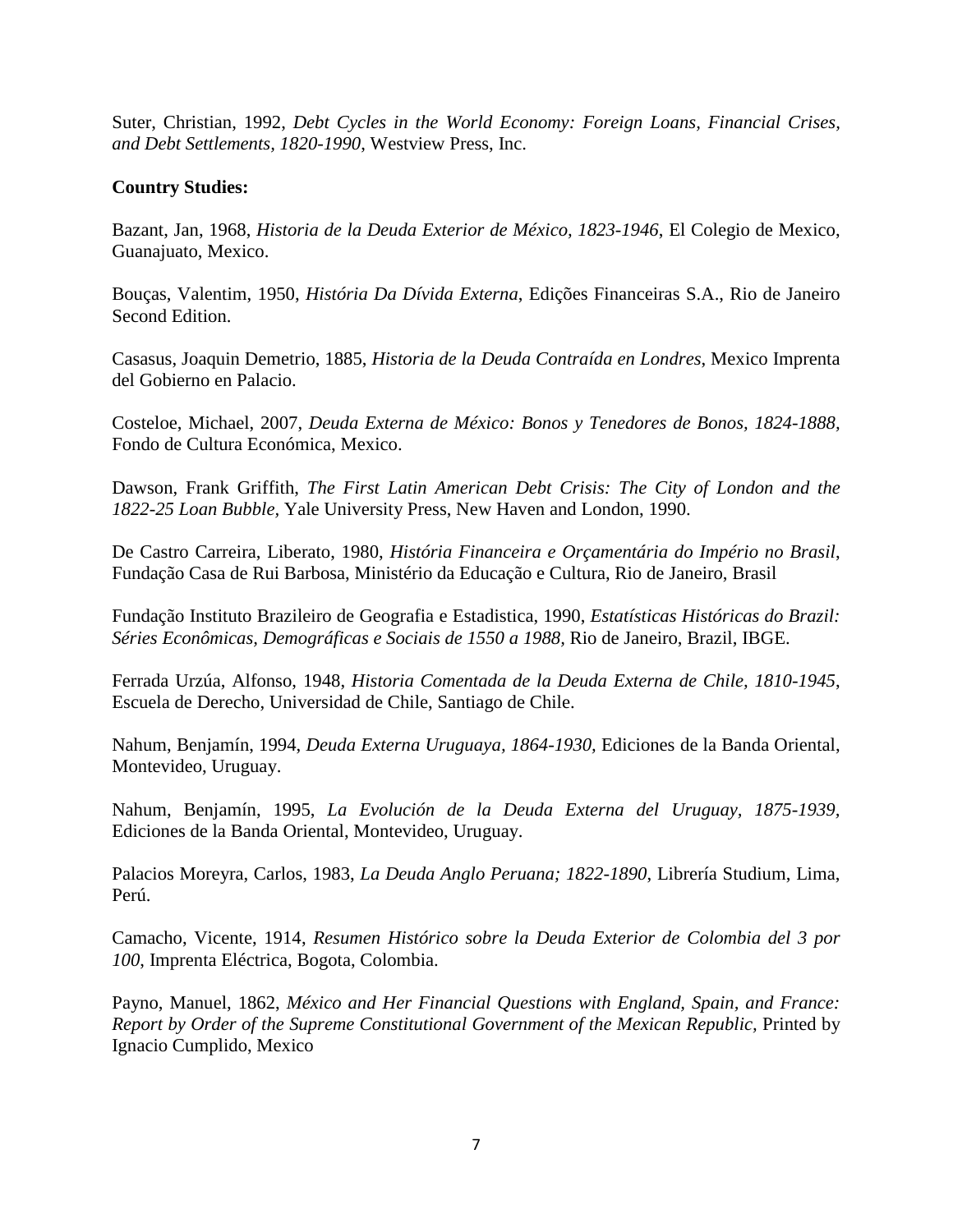Peña, José, 1907, *Deuda Argentina: Copilación de Leyes, Decretos, Resoluciones, Notas y Contratos sobre al Deuda Publica Nacional*, Imprenta de Juan A. Alsina, Buenos Aires, Argentina.

Turlington, Edgar, 1930, *Mexico and Her Foreign Creditors*, Columbia University Press, New York.

Wynne, William, 1951, *State Insolvency and Foreign Bondholders, Selected Case Histories of Governmental Foreign bond Defaults and Debt Readjustments*, Volume II, Yale University Press.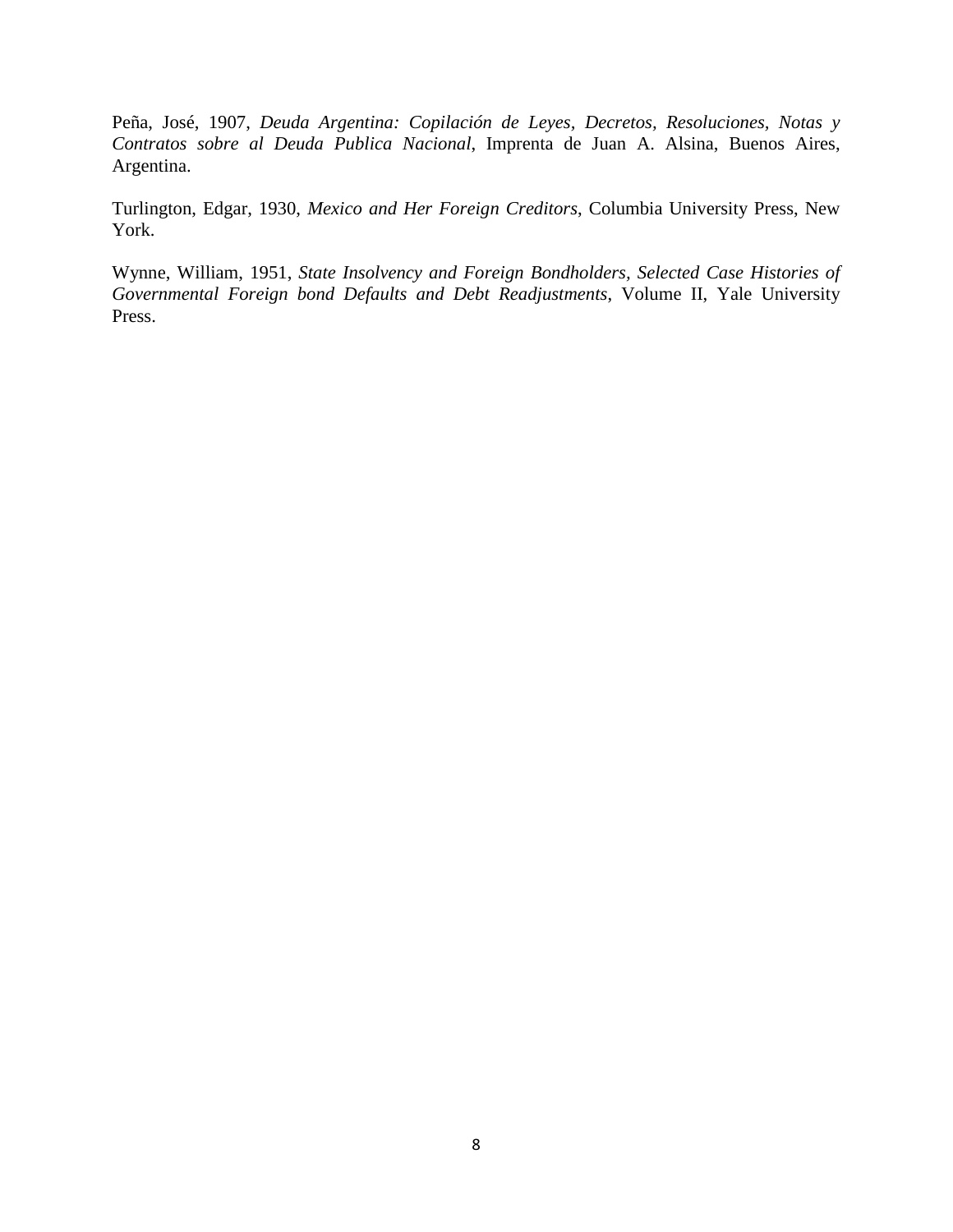## **Appendix B Defaults, Debt Restructurings, and Debt Reduction Rate Estimations**

As described in the paper, we estimate debt reduction rates by comparing the present value (PV) of the remaining contractual payments of the old instruments, including missing sinking fund payments or coupon arrears, and the present value of the future payments of the new instruments at the moment of the agreement.

The PV of the old bond at the time of the agreement is estimated as follows:

$$
PV_{ta}^{old} = \sum_{t=td}^{ta-l} S_t^{old} (1 + r_{td})^{(ta-t)} + \sum_{t=ta}^{tm} S_t^{old} (1 + r_{ta})^{-(t-ta)}
$$
(1)

Where *td* is the year of the default, *ta* is the year of the agreement, *tm* is the year of the maturity of the bond, and *r* is the discount rate. *S* captures the service of the bond (sinking fund and interest payments) during the life of the bond. The first component measures the capitalization of the missing payments (sinking fund and coupons) from the time when the payments are due to the time of the agreement. The second component measures the value of the post-agreement remaining payments of the old instrument discounted to the time of the agreement.

The PV of the new bond at the time of the agreement is estimated as follows:

$$
PV_{ta}^{new} = \sum_{t=ta}^{tm} S_t^{new} (1 + r_{ta})^{-(t-ta)}
$$
 (2)

With the debt reduction rates estimated as follows:

$$
Debt Reduction Rate_{ta} = 1 - \frac{PV^{new}(r_{ta})}{PV^{old}(r_{td}, r_{ta})}
$$
\n(3)

Debt reduction rates calculated using PV estimates are sensitive to the choice of the discount rate. The rate of discount of creditors and debtors may differ. For example, the rate of discount of the sovereign is linked to the cost of obtaining a new loan in the market. After the restructuring, if the new debt is sustainable, the sovereign will expect to access the international capital market at "non-crisis" interest rates. In a world with asymmetric information, investors may ask for a higher yield to compensate for the likelihood of a new default. Thus, at the time of exit from default, investors' rates and sovereigns' rates may differ substantially because the reputation of the sovereign has deteriorated and investors' asking yield will reflect this loss of confidence. From the point of view of the investor, the discount rate may reflect more closely a "crisis" rate. Sturzenegger and Zettelmeyer (2005) and Cruces and Trebesch, (2013) PV estimates are based on exit yields, a "crisis" rate, while Sturzenegger and Zettelmeyer (2007) PV estimates are based on yields in normal ("non-crisis") times.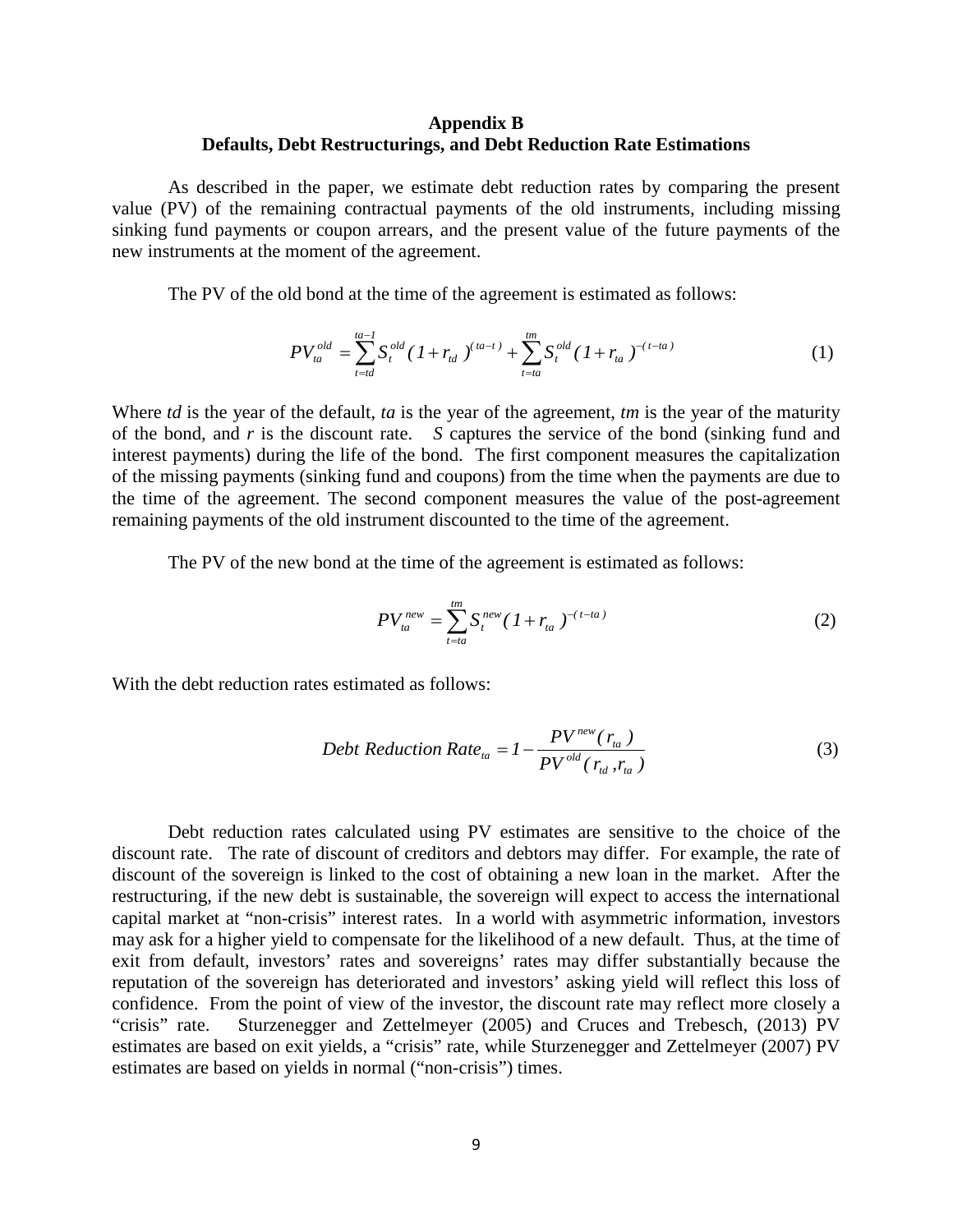We estimate the PV of future payments of the old and new bonds using both a measure of opportunity cost for the debtor and for the creditor. We use normal-time ("non-crisis") discount rates at the time of the agreement to capture the so-called *Debt Relief* to the sovereign committed to the repayment of the debt. The second estimate uses exit yields (the average of the yield during the year of the agreement) to capture "crisis-time" discount rates and thus captures the socalled *Investors' Haircuts*. If the year of the agreement is different from the year of the default, we capitalize the missed payments of the old bonds between the time of default and the time of the agreement at a "non-crisis" discount rate estimated at the time of the default. This rate captures the opportunity cost of investors as measured by the rate of return of lending to another country in the periphery. It also captures the opportunity cost of the sovereign as measured by the missing return from using borrowed funds to invest at home, which in equilibrium should be equal to the rate at which the sovereign can borrow if it is not in default. Defaults and restructurings mostly involve an extension of residual maturities. Since lower discount rates raise the present value of the longer-maturity new instrument more than that of the shortermaturity old instrument, PV estimates using lower discount rates will provide a lower bound for savings for the sovereign and a higher bound for losses of investors following the restructuring. A few restructurings in this project also include payments-in-kind. This is the case of Colombia after the defaults of 1848 and 1873 in which some of the repayments are in land concessions. Similarly, Peru's restructuring after the default of 1876 includes concessions for the exploitation of transportation and communication systems. Our estimates of debt reduction rates do not include these repayments-in-kind because we could not evaluate the expected return of these assets at the time of the agreements. The only repayment-in-kind that we include in our estimations of debt reduction rates is the repayment in shipments of Guano agreed after the 1876 Peru's default. For this, we value the Guano payments using prices in London.

Table B-1 shows the characteristics of the defaults and the restructurings and Table B-2 shows our estimates of *Debt Relief* and *Investors' Haircuts.* The debt reduction rates shown in Figure 6 are the average of these two rates.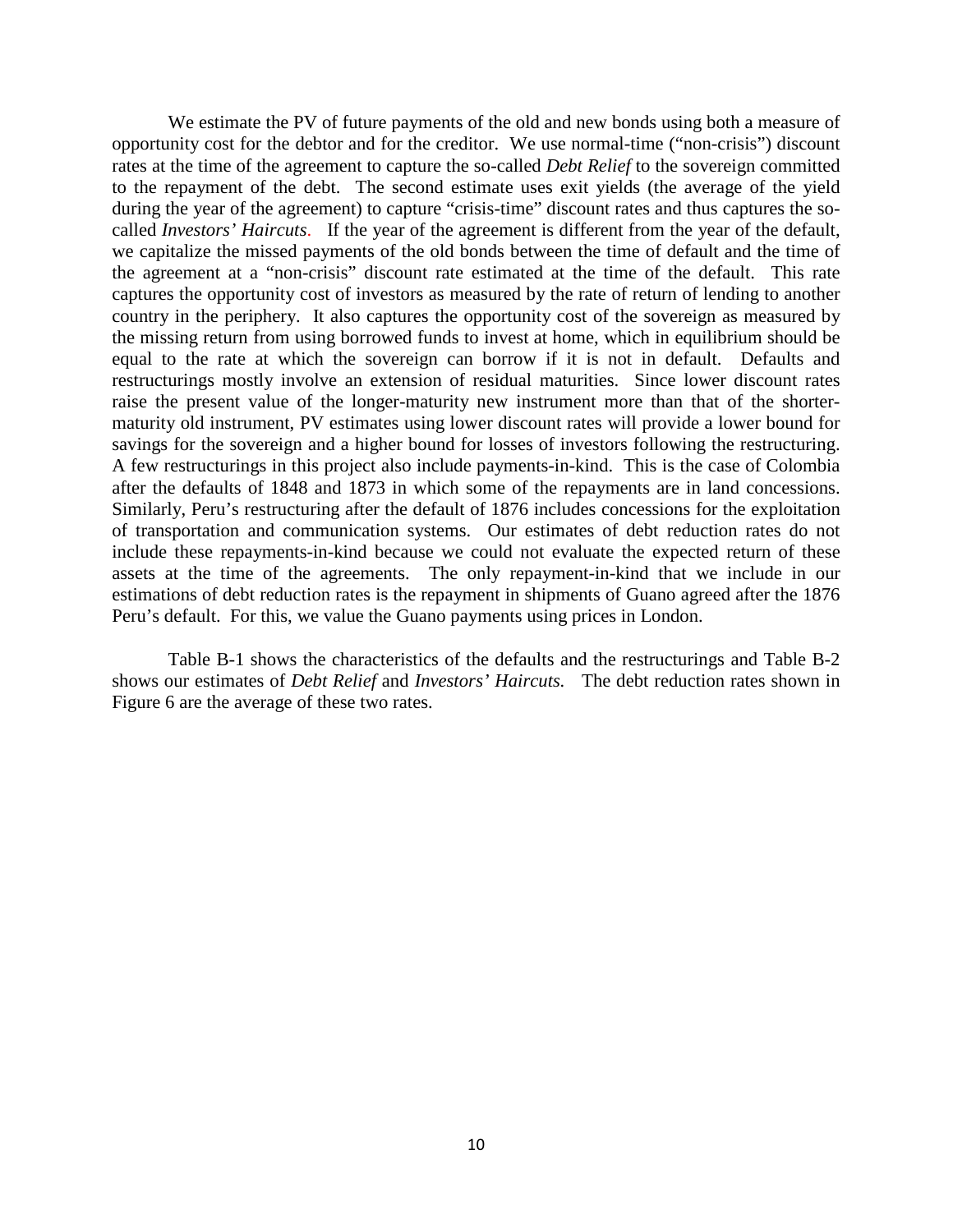#### **Table B.1 Defaults and Renegotiations**

| Default<br>Year | <b>Agreements</b>                                                                                                                                                                                                                                                                                                                                                                                                                                                                                                                                                                                                                                                                                                                                                                                                                                                                                                                                                                                                                                                                                                                                                                                                                                                                                                                                                                                                                                                                                                                                                                                                                                                                                                                                                                                                                                                                                                                                                                                                                                                                                                                                                                                                                                                                             |  |  |  |  |  |
|-----------------|-----------------------------------------------------------------------------------------------------------------------------------------------------------------------------------------------------------------------------------------------------------------------------------------------------------------------------------------------------------------------------------------------------------------------------------------------------------------------------------------------------------------------------------------------------------------------------------------------------------------------------------------------------------------------------------------------------------------------------------------------------------------------------------------------------------------------------------------------------------------------------------------------------------------------------------------------------------------------------------------------------------------------------------------------------------------------------------------------------------------------------------------------------------------------------------------------------------------------------------------------------------------------------------------------------------------------------------------------------------------------------------------------------------------------------------------------------------------------------------------------------------------------------------------------------------------------------------------------------------------------------------------------------------------------------------------------------------------------------------------------------------------------------------------------------------------------------------------------------------------------------------------------------------------------------------------------------------------------------------------------------------------------------------------------------------------------------------------------------------------------------------------------------------------------------------------------------------------------------------------------------------------------------------------------|--|--|--|--|--|
|                 | <b>ARGENTINA</b>                                                                                                                                                                                                                                                                                                                                                                                                                                                                                                                                                                                                                                                                                                                                                                                                                                                                                                                                                                                                                                                                                                                                                                                                                                                                                                                                                                                                                                                                                                                                                                                                                                                                                                                                                                                                                                                                                                                                                                                                                                                                                                                                                                                                                                                                              |  |  |  |  |  |
| 1828            | <b>Default 1828:</b> Suspension of coupon and sinking fund payments.<br>Agreement 1857: Issue of a new 1%-3% bond for 1,641,000 British pounds for the unpaid coupons (not capitalized). Principal amount of the bond remains<br>unchanged. Reduced debt service through 1859.                                                                                                                                                                                                                                                                                                                                                                                                                                                                                                                                                                                                                                                                                                                                                                                                                                                                                                                                                                                                                                                                                                                                                                                                                                                                                                                                                                                                                                                                                                                                                                                                                                                                                                                                                                                                                                                                                                                                                                                                                |  |  |  |  |  |
| 1891            | <b>Default March 1891:</b> Suspension of coupon and sinking funds payments of 10 government bonds.<br>Agreement April 1891: Issue of a 6% funding loan of 1891 to service (sinking fund and coupons) the 10 bonds in default between 1891 and January 1st, 1894. It is<br>agreed that there will be a full resumption of the debt service at par after 1894. A new agreement is reached in July 1893.<br>July 1893 (Romero's Agreement): New bonds are added to the original 10 bonds in default. Interest rates of the 10 (first defaulted) bonds are reduced by 60% for 5<br>years. Interest rates of the bonds added in 1893 are reduced by 100 basic points for 5 years. Suspension of sinking fund payments of all bonds until 1901.                                                                                                                                                                                                                                                                                                                                                                                                                                                                                                                                                                                                                                                                                                                                                                                                                                                                                                                                                                                                                                                                                                                                                                                                                                                                                                                                                                                                                                                                                                                                                     |  |  |  |  |  |
|                 | <b>BRAZIL</b>                                                                                                                                                                                                                                                                                                                                                                                                                                                                                                                                                                                                                                                                                                                                                                                                                                                                                                                                                                                                                                                                                                                                                                                                                                                                                                                                                                                                                                                                                                                                                                                                                                                                                                                                                                                                                                                                                                                                                                                                                                                                                                                                                                                                                                                                                 |  |  |  |  |  |
| 1828            | Default 1828: Brazil unilaterally suspends the sinking fund payments of the Portuguese bond in 1828. It resumes the sinking fund payments in 1836 only to suspend them<br>again in 1840. Again it resumes the sinking fund payments in 1843 to suspend them in 1844. Finally, it resumes the sinking fund payments of this bond in 1850. Brazil<br>unilaterally suspends the sinking fund payments of the 1824-1825 bond in 1830 only to resume them in 1851. Still, Brazil continues to pay coupons on the debt over the<br>period 1828-1950.<br>Agreement 1851: Full resumption of suspended sinking funds payments in 1851.                                                                                                                                                                                                                                                                                                                                                                                                                                                                                                                                                                                                                                                                                                                                                                                                                                                                                                                                                                                                                                                                                                                                                                                                                                                                                                                                                                                                                                                                                                                                                                                                                                                                |  |  |  |  |  |
| 1898            | Default July 1898: Suspension of coupon payments for 3 years (1898-1901). Suspension of sinking fund payments for 13 years through June 1911.<br>Announcement July 1898: Issue of a 5% funding loan to pay for missing coupon payments from 1898 to 1901. Coupon payments in cash are resumed in July 1901.<br>Sinking fund payments are resumed in July 1911.                                                                                                                                                                                                                                                                                                                                                                                                                                                                                                                                                                                                                                                                                                                                                                                                                                                                                                                                                                                                                                                                                                                                                                                                                                                                                                                                                                                                                                                                                                                                                                                                                                                                                                                                                                                                                                                                                                                                |  |  |  |  |  |
| 1914            | Default August 1914: Suspension of coupon payments for 3 years (1914-1917). Suspension of sinking fund payments for 13 years through July 1927.<br>Announcement August 1914: Issue of a 5% funding loan to pay for missing coupon payments from 1914 to 1917. Coupon payments in cash are resumed in August 1917.<br>Sinking fund payments are resumed in August 1927.                                                                                                                                                                                                                                                                                                                                                                                                                                                                                                                                                                                                                                                                                                                                                                                                                                                                                                                                                                                                                                                                                                                                                                                                                                                                                                                                                                                                                                                                                                                                                                                                                                                                                                                                                                                                                                                                                                                        |  |  |  |  |  |
| 1931            | <b>Default 1931:</b> Suspension of coupon and sinking fund payments. Issue of a 5% funding loan with maturities of 20 and 40 years to pay missing coupons payments from<br>October 15th, 1931 to October 15th, 1934.<br>1934: Sinking fund payments continue to be suspended. Payments of coupons in cash are resumed but coupon rates are reduced.<br>November 1937: Sinking fund payments continue to be suspended and coupon payments are suspended again. The funding loans of 1898, 1914, and 1931 are added to<br>the list of defaulted bonds with both partial suspension of coupon and sinking fund payments.<br>1940: Sinking fund payments continue to be suspended. Coupon payments in cash are resumed at the reduced rates announced in 1934. Further reductions in coupon<br>rates. Coupon rates and sinking fund provisions of the 3 funding loans are reduced by 50% and 40%, respectively.<br>1940-1944: The Brazilian government cancels part of the outstanding debt through bond purchases at market values. Prices of the funding loans oscillate between 37%<br>and 80% of their par value while the prices of the rest of the bonds oscillate between 7% and 39% of their par value.<br>Agreement 1944-1946: Two options are given to the bondholders:<br><b>Option A:</b> Interest of the original bonds ranging from 4% to 7% are reduced to rates ranging from 1.5% to 3.5%. The sinking fund provisions are also reduced for most<br>of the bonds. New sinking fund provisions oscillate between 0.06% to 10.56% depending on the category of the bond. Principal amount of bonds remains unchanged.<br>Option B: Issue of a new 3.75 % bond in exchange for the reduced principal of the old bonds. The reduction of the principal of the old bonds ranges between 20% and<br>50%, depending on the category of the bond. Part of the principal amount reduction is partially compensated by a cash payment. The new 3.75% bond has a higher<br>sinking fund provision to shorten the maturity of the debt. The agreements for bonds issued in London, New York, and Paris become effective in January 1944, June 1944,<br>and March 1946, respectively. As of July 24, 1945, bondholders of 60% of outstanding bonds have already accepted either Option A or B. |  |  |  |  |  |
|                 | <b>CHILE</b>                                                                                                                                                                                                                                                                                                                                                                                                                                                                                                                                                                                                                                                                                                                                                                                                                                                                                                                                                                                                                                                                                                                                                                                                                                                                                                                                                                                                                                                                                                                                                                                                                                                                                                                                                                                                                                                                                                                                                                                                                                                                                                                                                                                                                                                                                  |  |  |  |  |  |
| 1827            | <b>Default 1827:</b> Suspension of coupons and sinking fund payments.<br>Agreement 1842: Issue of a new bond for the repayment of the principal at par value. This bond has similar characteristics to the one issued in 1822. Issue of a 3% bond<br>for 758,287 British pounds for the unpaid coupons (not capitalized). Coupon and sinking fund payments are resumed in September 1847.                                                                                                                                                                                                                                                                                                                                                                                                                                                                                                                                                                                                                                                                                                                                                                                                                                                                                                                                                                                                                                                                                                                                                                                                                                                                                                                                                                                                                                                                                                                                                                                                                                                                                                                                                                                                                                                                                                     |  |  |  |  |  |
| 1879            | <b>Default 1879:</b> Suspension of sinking fund payments in the second semester of 1879 due to the war against Bolivia and Peru.<br>Announcement 1884: Resumption of sinking fund payments in the second semester of 1884 after the victory of Chile in the war against Peru and Bolivia.                                                                                                                                                                                                                                                                                                                                                                                                                                                                                                                                                                                                                                                                                                                                                                                                                                                                                                                                                                                                                                                                                                                                                                                                                                                                                                                                                                                                                                                                                                                                                                                                                                                                                                                                                                                                                                                                                                                                                                                                     |  |  |  |  |  |
| 1931            | Default 1931: Partial suspension of the debt service in July 1931 and complete suspension of coupon and sinking fund payments in August 1931.<br>Debt Service Adjustment 1935: Partial resumption of coupon and sinking fund payments. Reduced coupon rates, with new rates ranging from 0.4% to 2%. Starting in<br>1935, while in default, the Chilean government cancels part of the outstanding debt through bond purchases at prices oscillating between 13% and 37% of their par value.<br>Agreement 1948-1949: Issue of a new bond to convert at par the old defaulted bonds. The new bond pays interest rates increasing from 1.5% in 1948 to 3% in 1954, and<br>remaining constant thereafte. The new bond has a 1% sinking fund rate yielding a maturity of 46 years. Similar offers are extended to holders of bonds issued in London,<br>New York, and Switzerland. Offers for New York-issued bonds are extended in July 1948, the offers for London-issued bonds are extended on December 21, 1948, and<br>those for Switzerland-issued bonds are extended in August 1949.                                                                                                                                                                                                                                                                                                                                                                                                                                                                                                                                                                                                                                                                                                                                                                                                                                                                                                                                                                                                                                                                                                                                                                                                       |  |  |  |  |  |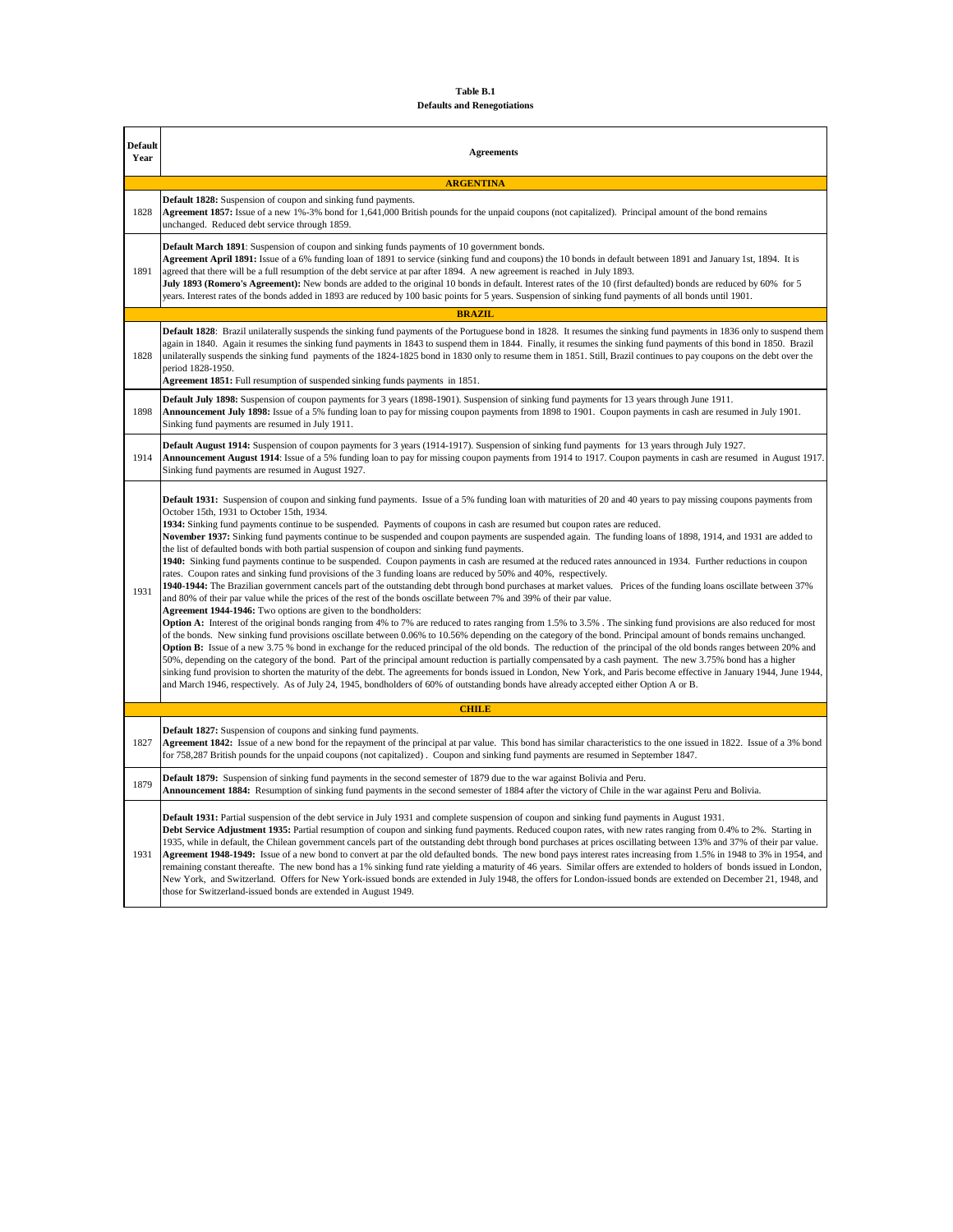#### **Table B.1 Continuation Defaults and Renegotiations**

| <b>Default</b><br>Year | <b>Agreements</b>                                                                                                                                                                                                                                                                                                                                                                                                                                                                                                                                                                                                                                                                                                                                                                                                                                                                                                                                                                                                                                                                                                                                                                                                                    |  |  |  |  |
|------------------------|--------------------------------------------------------------------------------------------------------------------------------------------------------------------------------------------------------------------------------------------------------------------------------------------------------------------------------------------------------------------------------------------------------------------------------------------------------------------------------------------------------------------------------------------------------------------------------------------------------------------------------------------------------------------------------------------------------------------------------------------------------------------------------------------------------------------------------------------------------------------------------------------------------------------------------------------------------------------------------------------------------------------------------------------------------------------------------------------------------------------------------------------------------------------------------------------------------------------------------------|--|--|--|--|
|                        | <b>COLOMBIA</b>                                                                                                                                                                                                                                                                                                                                                                                                                                                                                                                                                                                                                                                                                                                                                                                                                                                                                                                                                                                                                                                                                                                                                                                                                      |  |  |  |  |
| 1821                   | Default 1821: Suspension of coupon payments.<br>Agreement 1822: Issue of a 10% bond to pay missing coupon payments in cash.                                                                                                                                                                                                                                                                                                                                                                                                                                                                                                                                                                                                                                                                                                                                                                                                                                                                                                                                                                                                                                                                                                          |  |  |  |  |
| 1826                   | <b>Default 1826:</b> Suspension of coupon and sinking funds payments.<br>Agreement 1845: Issue of a new active bond to pay the outstanding debt principal at par. The interest rate on this new bond is set at 1% for 4 years, with increments of<br>0.25% per annum until the maximum 6% is reached. Issue of a deferred bond for the unpaid coupons (not capitalized). The deferred bond does not pay coupons for the<br>first 16 years. The coupon rate is set at 1% for the 17th year with an annual increment of 0.125% per annum until 3% is reached. The service of the deferred bonds is<br>guaranteed by the tobacco monopoly and customs receipts.                                                                                                                                                                                                                                                                                                                                                                                                                                                                                                                                                                         |  |  |  |  |
| 1848                   | <b>Default 1848</b> : Sinking fund payments are suspended in 1848. The last coupon of 1848 and the coupons of 1849 are paid with Treasury bills. Starting in 1850 all coupon<br>payments are also suspended.<br>Agreement 1861: Interest on the active and deferred bonds issued in 1845 remain as scheduled under the 1845 agreement. A new 2%-3% active debt bond is issued for<br>the unpaid coupons (not capitalized) of the active bond of 1845. In addition, 30 hectares of land are offered to bondholders for each 100 British pound of holdings of the<br>active bond of 1845 and 16 hectares of land for each 100 pound holdings of the deferred bond of 1845. The redemption of the three bonds is agreed to be made through<br>market purchases. At the time of the agreement, the prices of these bonds are well below par, with the active bond of 1845 at 16%, the deferred bond of 1845 at 8%, and<br>the new active bond of 1861 at 35%.                                                                                                                                                                                                                                                                            |  |  |  |  |
| 1873                   | <b>Default 1873:</b> A new arrangement for the unification of the external debt is reached in 1873.<br>Agreement 1873: Issue of a new bond for 2,000,000 British pounds with coupon rates of 4.5% until 1878. From then on, rates are raised to 4.75% and remain at that<br>level until custom revenues are above a certain minimum level when they increase to 5%. This bond is exchanged for the old bonds as follows: 1) Each 100 British<br>pounds of the 1845 active bond is exchanged for 34 British pounds of the new bond; 2) Each 100 British pounds of the 1845 deferred bond is exchanged for 17 British<br>pounds of the new bond. 3) Each 100 British pounds of the 3% 1861 new active bond is exchanged for 66 pounds of the new bond. 4) 2,000,000 hectares of land are<br>given in compensation for the loss of interest payments agreed in the conversion of 1873.                                                                                                                                                                                                                                                                                                                                                  |  |  |  |  |
| 1879                   | <b>Default 1879:</b> The coupon due in July 1879 is partially paid. Starting in October 1879 coupon payments are suspended. Sinking fund payments are also suspended.<br><b>Intermediate Renegotiations:</b> Bondholders submit a proposal in 1889 that is modified by the Government in 1890 and is rejected by bondholders in 1891.<br>Agreement 1896 (Roldan-Passmore Agreement): A new 2,700,000 British pound bond is issued to pay the outstanding principal and unpaid coupons (not capitalized)<br>of the 1873 bond. Coupon rates of this new bond are set at 1.5% on January 1st 1897, increasing by 0.5 % every 3 years until the rates reach 3%. The principal<br>outstanding of the 1873 bond is converted at par while the unpaid coupons are converted at 43% of their nominal value. Sinking fund payments are agreed to start on<br>January 1st, 1900. The sinking fund rate is set at 0.5% in 1900, increasing by 0.5% every 3 years until it reaches 1.5%. The sinking fund is applied to purchases in the<br>market while the price is below par. When the price is at or above par, the sinking fund is applied to drawings at 60% when the coupon rate is below 3% and at 70%<br>when the coupon rate is at 3%. |  |  |  |  |
| 1900                   | <b>Default 1900:</b> Sinking fund and coupons payments are suspended in the midst of the Thousand Days' War (1899-1902).<br>Agreement 1905 (Holguin-Avebury Agreement): Coupon payments are agreed to be resumed starting on July 1st, 1905. Interest rates are the same as those agreed in<br>1896. Issue of certificates at par for the unpaid coupons (not capitalized). Payment of 50% of this amount by June 30th, 1907. The sinking fund payments are suspended<br>until 1910 when they are resumed at the same rate as stated in the Agreement of 1896.                                                                                                                                                                                                                                                                                                                                                                                                                                                                                                                                                                                                                                                                       |  |  |  |  |
| 1932                   | Default 1932: Sinking fund payments are suspended in February 1932. Coupons from July 1933 to January 1934 are paid one third in cash and the balance in non-interest<br>bearing scripts. Issue of 4% funding certificates to pay for the coupons between January 1934 to January 1935. All the payments are suspended from January 1935 to<br>December 1939. Coupon payments are resumed on the two bonds issued in New York at 3% in 1940. London-issued bonds remain in default until April 1942. During<br>the default, Colombia also purchases bonds in the market at prices oscillating between 15% and 36% of their par value.<br>Agreement 1941 - Bonds issued in New York: Exchange of the 6% bonds for a new 3% bond at par with extended maturity. Issue of new 3% bond to pay for 50% of<br>the unpaid coupons (not capitalized) from 1935 to 1939.<br>Agreement July 1942 - Bonds issued in London: Conversion of the 6% and 5% bonds for a new 3% bond at par with extended maturity. Issue of a new 3% bond to pay<br>for the 50% of the unpaid coupons (not capitalized) from June 1935 to December 1939 and for 60% of the unpaid coupons (not capitalized) between 1940 and March<br>1942.                         |  |  |  |  |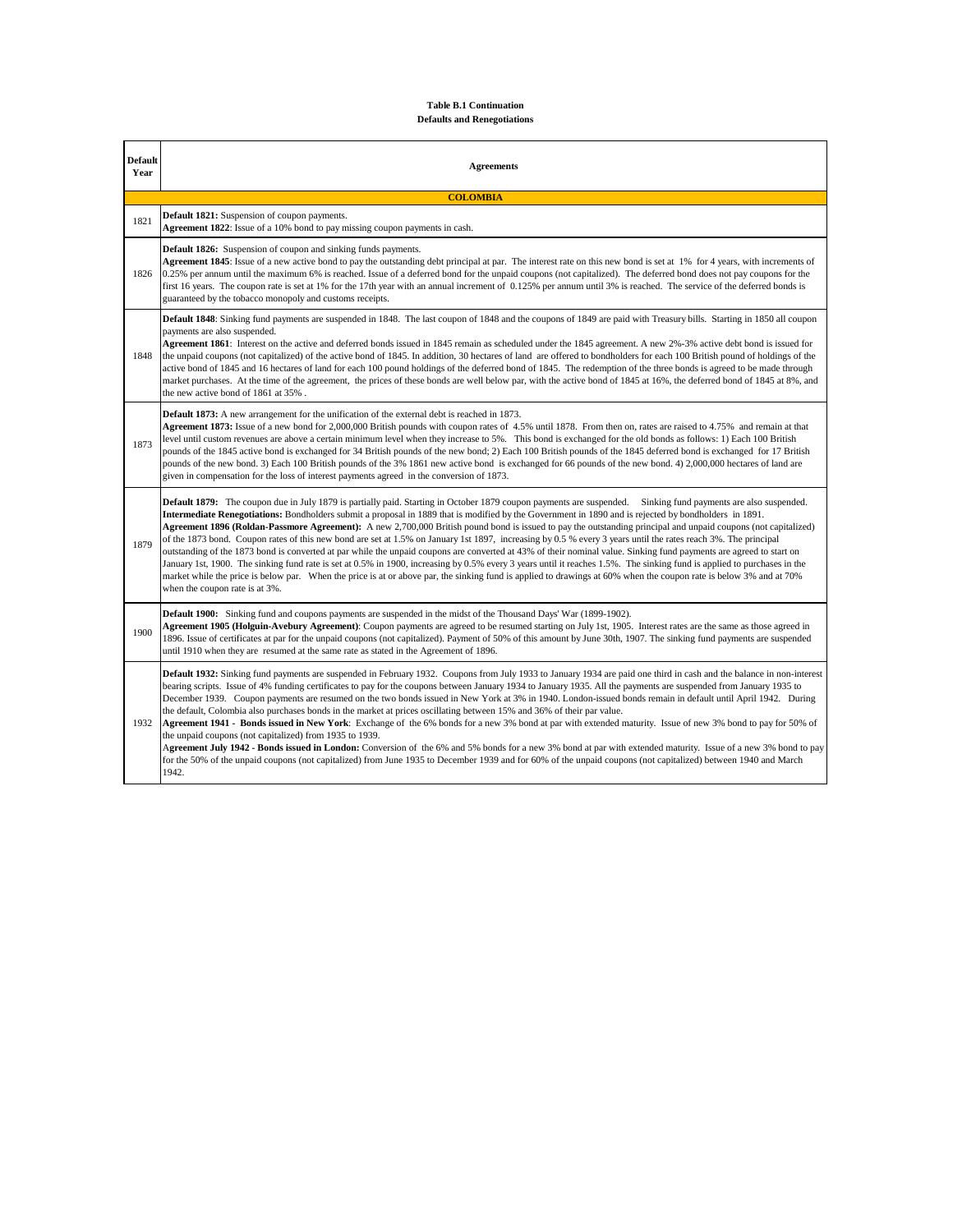#### **Table B.1 Continuation Defaults and Renegotiations**

| <b>Default</b><br>Year | <b>Agreements</b>                                                                                                                                                                                                                                                                                                                                                                                                                                                                                                                                                                                                                                                                                                                                                                                                                                                                                                                                                                                                                                                                                                                                                                                                                                                                                                                                                                                                                                                                                                                                                                                                                                                                                                                                                                                                                                                                                                                                                                                                                                                                                                                                                                                                                                                                                                                                                                                                                                    |  |  |  |  |  |  |
|------------------------|------------------------------------------------------------------------------------------------------------------------------------------------------------------------------------------------------------------------------------------------------------------------------------------------------------------------------------------------------------------------------------------------------------------------------------------------------------------------------------------------------------------------------------------------------------------------------------------------------------------------------------------------------------------------------------------------------------------------------------------------------------------------------------------------------------------------------------------------------------------------------------------------------------------------------------------------------------------------------------------------------------------------------------------------------------------------------------------------------------------------------------------------------------------------------------------------------------------------------------------------------------------------------------------------------------------------------------------------------------------------------------------------------------------------------------------------------------------------------------------------------------------------------------------------------------------------------------------------------------------------------------------------------------------------------------------------------------------------------------------------------------------------------------------------------------------------------------------------------------------------------------------------------------------------------------------------------------------------------------------------------------------------------------------------------------------------------------------------------------------------------------------------------------------------------------------------------------------------------------------------------------------------------------------------------------------------------------------------------------------------------------------------------------------------------------------------------|--|--|--|--|--|--|
|                        | <b>MEXICO</b>                                                                                                                                                                                                                                                                                                                                                                                                                                                                                                                                                                                                                                                                                                                                                                                                                                                                                                                                                                                                                                                                                                                                                                                                                                                                                                                                                                                                                                                                                                                                                                                                                                                                                                                                                                                                                                                                                                                                                                                                                                                                                                                                                                                                                                                                                                                                                                                                                                        |  |  |  |  |  |  |
| 1827                   | <b>Default 1827:</b> Coupon and sinking fund payments are suspended.<br>Intermediate Renegotiations: There are several renegotiations in 1831, 1837, and 1846 with exchanges of bonds and issues of deferred bonds to pay for coupons in<br>arrears. All the arrangements fall through within months. In 1846 the total debt is consolidated into a 5% new bond of 10,241,650 British pounds.<br>Agreement 1851: Coupons in arrears from July 1847 until the agreement total 1,871,276 British pounds. These arrears are cancelled with a payment of 2,500,000 US<br>dollars (about 500,000 British pounds). Conversion at par of the outstanding 5% loan of 1846 into a 3% loan. 250,000 Mexican pesos are agreed to be sent annually to<br>London to start paying the principal of this new 3% loan starting in 1857.                                                                                                                                                                                                                                                                                                                                                                                                                                                                                                                                                                                                                                                                                                                                                                                                                                                                                                                                                                                                                                                                                                                                                                                                                                                                                                                                                                                                                                                                                                                                                                                                                              |  |  |  |  |  |  |
| 1854                   | <b>Default 1854:</b> Sinking fund and coupon payments are suspended.<br>Intermediate Renegotiation 1864: Issue of a 3% loan for 4,864,800 British pounds to pay 9.5 years of unpaid coupons of the 3% 1851 loan with a 67% premium.<br>Agreement 1886: Issue of a new 3% loan for the conversion at par of the 3% loan of 1851, for 50% of the 3% loan of 1864, for 15% of the interest in arrears of the 3%<br>loan of 1851 from July 1866 to July 1886, and for 20% of other smaller unpaid debts. The principal of the 1886 bond is 14,626,279 pounds. The government has the<br>right to amortize the 1886 bond with purchases in the market or to redeem them by drawings at the rate of 40% of their par value up to December 31, 1890. After that, the<br>redemptions can be effected by purchases in the market by drawings at the rate of 50% of their par value.                                                                                                                                                                                                                                                                                                                                                                                                                                                                                                                                                                                                                                                                                                                                                                                                                                                                                                                                                                                                                                                                                                                                                                                                                                                                                                                                                                                                                                                                                                                                                                           |  |  |  |  |  |  |
| 1914                   | Default 1914: Sinking fund and coupon payments are suspended in July 1914.<br>Agreement 1922: Unpaid coupons from 1913 to 1923 (not capitalized) are agreed to be paid at par over a period of 40 years starting in 1928. Coupons from 1923 to<br>1927 are agreed to be paid part in cash and part with 20-year scripts carrying 3% interest since 1928. The sinking fund and coupons are agreed to be resumed in cash in a<br>date no later than January 1928. Debt service is guaranteed partially by taxes on oil exports and the revenue of the railway system. The National Railway System is<br>privatized in 1925.                                                                                                                                                                                                                                                                                                                                                                                                                                                                                                                                                                                                                                                                                                                                                                                                                                                                                                                                                                                                                                                                                                                                                                                                                                                                                                                                                                                                                                                                                                                                                                                                                                                                                                                                                                                                                            |  |  |  |  |  |  |
| 1928                   | <b>Default 1928:</b> Debt service agreed to be resumed in January 1928 is suspended. There are various failed attempts to settle the debt in 1930 and 1931.<br>Agreement November 1942: Reduction of the outstanding principal to about 25% by converting all the debt at the rate of 1 US dollar = 1 Mexican peso and 1 British<br>pound = 4.85 Mexican pesos (the market exchange rates at the time of the agreement are 1 US dollar = 4.85 Mexican pesos and 1 British pound = 19.4 Mexican pesos).<br>All past due interest from 1923 to 1942 is agreed to be canceled at 1% of its face value in cash and the unpaid coupons maturing before 1923 are agreed to be canceled at<br>2.5% of their face value in cash.                                                                                                                                                                                                                                                                                                                                                                                                                                                                                                                                                                                                                                                                                                                                                                                                                                                                                                                                                                                                                                                                                                                                                                                                                                                                                                                                                                                                                                                                                                                                                                                                                                                                                                                             |  |  |  |  |  |  |
|                        | <b>PERU</b>                                                                                                                                                                                                                                                                                                                                                                                                                                                                                                                                                                                                                                                                                                                                                                                                                                                                                                                                                                                                                                                                                                                                                                                                                                                                                                                                                                                                                                                                                                                                                                                                                                                                                                                                                                                                                                                                                                                                                                                                                                                                                                                                                                                                                                                                                                                                                                                                                                          |  |  |  |  |  |  |
| 1826                   | <b>Default 1826:</b> Sinking fund and coupon payments are suspended in April 1826.<br>Agreement 1849: Conversion of the two bonds for a new active bond with interest rates at 4%-6%. Twenty-five percent of the unpaid coupons is written off. Issue of a<br>new passive bond in 1849 to pay the balance of unpaid coupons (not capitalized) with interest rates at 1%-3%. Coupons of this bond start to be paid in 1852.                                                                                                                                                                                                                                                                                                                                                                                                                                                                                                                                                                                                                                                                                                                                                                                                                                                                                                                                                                                                                                                                                                                                                                                                                                                                                                                                                                                                                                                                                                                                                                                                                                                                                                                                                                                                                                                                                                                                                                                                                           |  |  |  |  |  |  |
| 1876                   | <b>Default 1876</b> : Suspension of sinking fund payments. Mandatory conversion of the 6% loan 1870 into 5% consolidated bonds of 1872 deposited in the Bank of England.<br>Coupons from 1876 to 1878 are converted in new bonds carrying interest.<br>Agreement 1889 (Grace's Contract): Cancelation of all the foreign bonds (principal and coupons) in exchange for 2 million tons of guano, with a value of approximately<br>11 million pounds in 1899. This agreement also includes the concession of the whole national railway system for 66 years, an annuity of 80,000 British pounds for 30<br>years, and the concession of the steamboat in Lake Titicaca. There are also compensations in land and the exploitation of the telegraph and telephone systems.                                                                                                                                                                                                                                                                                                                                                                                                                                                                                                                                                                                                                                                                                                                                                                                                                                                                                                                                                                                                                                                                                                                                                                                                                                                                                                                                                                                                                                                                                                                                                                                                                                                                              |  |  |  |  |  |  |
| 1931                   | <b>Default 1931:</b> Sinking fund and coupon payments are suspended in May 1931. Still, the government amortizes part of the debt with purchases in the market from 1931 to<br>1953. Prices of the bonds oscillate between 6 and 26 percent of the par value.<br>Agreement 1938: The 1922 Guano loan is restructured. The interest rate is reduced to 4% and its sinking fund is increased from 1.5% to 2%. Accepting bondholders<br>waive the right on any unpaid coupons before December 1937. The government also offers a partial payment of the unpaid coupons in 1931 and 1932 for the other bonds.<br>1947: Peru makes a unilateral offer to renegotiate the debt. This offer includes: 1) To exchange at par the 7% loan of 1927, the 6% loan of 1927, the 6% loan of 1928<br>(issued in New York), and the 6% loan of 1928 (issued in London) for new bonds with lower interest rates (increasing from 1% to 2.5%) and sinking fund rates of 0.5%,<br>maturing in January 1997. 2) All coupons arrears from 1932 to December 1936 are cancelled. At the end of 1949 about 50% of the outstanding amount has been<br>exchanged under the new terms offered.<br>Agreement November 13th, 1951 - Bonds issued in New York (Amended offer to Agreement 1947, effective January 1953): Conversion of the old bonds into new 3%<br>bonds. In addition, bondholders receive non-interest bearing scrip certificates in payment for 10% of unpaid coupons from January 1932 to December 1946. These scrip<br>certificates are to be redeemed in annual installments during 15 years starting in January 1953. Upon conversion, bondholders have to waive any rights on previously<br>unpaid coupons. By the end of 1955, about 95% of the bondholders have accepted this offer.<br>Agreement January 1953 - Bond issued in London (Amended offer to Agreement 1947, effective January 1953): Conversion of the outstanding debt at the rate of 1.74<br>British pounds of the new bond for each British pound of the original bond. The interest rate of the new bond is 3% with maturity in 2007. In addition, bondholders<br>receive non-interest bearing script certificates in payment for 10% of the unpaid coupons between 1932-1947. The script certificates are to be redeemed in annual<br>installments during 15 years starting in April 1954 and a one time payment in January 1954 of about 11% of the unpaid coupons between 1947-1953. |  |  |  |  |  |  |
|                        | <b>URUGUAY</b>                                                                                                                                                                                                                                                                                                                                                                                                                                                                                                                                                                                                                                                                                                                                                                                                                                                                                                                                                                                                                                                                                                                                                                                                                                                                                                                                                                                                                                                                                                                                                                                                                                                                                                                                                                                                                                                                                                                                                                                                                                                                                                                                                                                                                                                                                                                                                                                                                                       |  |  |  |  |  |  |
| 1875                   | Default 1875: Default is announced on March 27th, 1875. Funds deposited in London are used to meet the debt service until early 1876. Suspension of sinking fund and<br>coupon payments afterwards.<br>Agreement 1878: Issue of a new bond for 373,315 British pounds at 1.25% to pay for the unpaid coupons (not capitalized). The principal amount of the old bond remains<br>unchanged. The interest rate on this bond is reduced from 6% to 2.5% for 5 years. The bond can be amortized through purchases in the market.                                                                                                                                                                                                                                                                                                                                                                                                                                                                                                                                                                                                                                                                                                                                                                                                                                                                                                                                                                                                                                                                                                                                                                                                                                                                                                                                                                                                                                                                                                                                                                                                                                                                                                                                                                                                                                                                                                                         |  |  |  |  |  |  |
| 1891                   | <b>Default 1891:</b> Suspension of sinking fund and coupon payments.<br>Agreement 1891: Issue of a new 3.5% bond to pay for coupons in arrears (not capitalized) and in exchange of the outstanding principal of 3 bonds including conversion<br>premiums of 5%, 15%, and 13%. Total issue of the new 3.5% bond reaches 19,300,000 British pounds. The new bond has a 1% sinking fund. The government has the<br>right to increase the amount devoted for redemption.                                                                                                                                                                                                                                                                                                                                                                                                                                                                                                                                                                                                                                                                                                                                                                                                                                                                                                                                                                                                                                                                                                                                                                                                                                                                                                                                                                                                                                                                                                                                                                                                                                                                                                                                                                                                                                                                                                                                                                                |  |  |  |  |  |  |
| 1915                   | Default 1915: The sinking fund is suspended until one year after the end of the First World War. Coupons are paid regularly.<br><b>Agreement 1921-22:</b> The sinking fund payments of the loans of 1905 and 1909 are resumed in July 1921 while the sinking fund payments of the consolidated loan of<br>1891 and of the loan of 1896 are resumed in August 1921 and January 1922, respectively. Coupons are paid as scheduled originally.                                                                                                                                                                                                                                                                                                                                                                                                                                                                                                                                                                                                                                                                                                                                                                                                                                                                                                                                                                                                                                                                                                                                                                                                                                                                                                                                                                                                                                                                                                                                                                                                                                                                                                                                                                                                                                                                                                                                                                                                          |  |  |  |  |  |  |
| 1931                   | <b>Default 1931</b> : Default announcement in May 1931. The sinking fund payments start to be suspended in December 1931. Interest rate of all the bonds are unilaterally<br>reduced to 3.5% from October 1933 to October 1937.<br>Agreement September 1937 - Bonds issued in New York: Balance of the partially paid coupons from 1933 to 1937 is waived. Interest rates on all bonds are reduced.<br>New interest rates ranging from 3.5% to 4.5%. Maturities are extended.<br>Agreement November 1938 - Bonds issued in London and Paris: Balance of the partially paid coupons from 1933 to 1937 is waived. Interest rates of all bonds are<br>reduced to 3.5%. Assenting bondholders receive a cash compensation of 1% of the outstanding principal during the first 5 years. Maturities for most of the bonds are<br>extended. By the end of 1939 about 95% of the bondholders have accepted these offers.                                                                                                                                                                                                                                                                                                                                                                                                                                                                                                                                                                                                                                                                                                                                                                                                                                                                                                                                                                                                                                                                                                                                                                                                                                                                                                                                                                                                                                                                                                                                     |  |  |  |  |  |  |